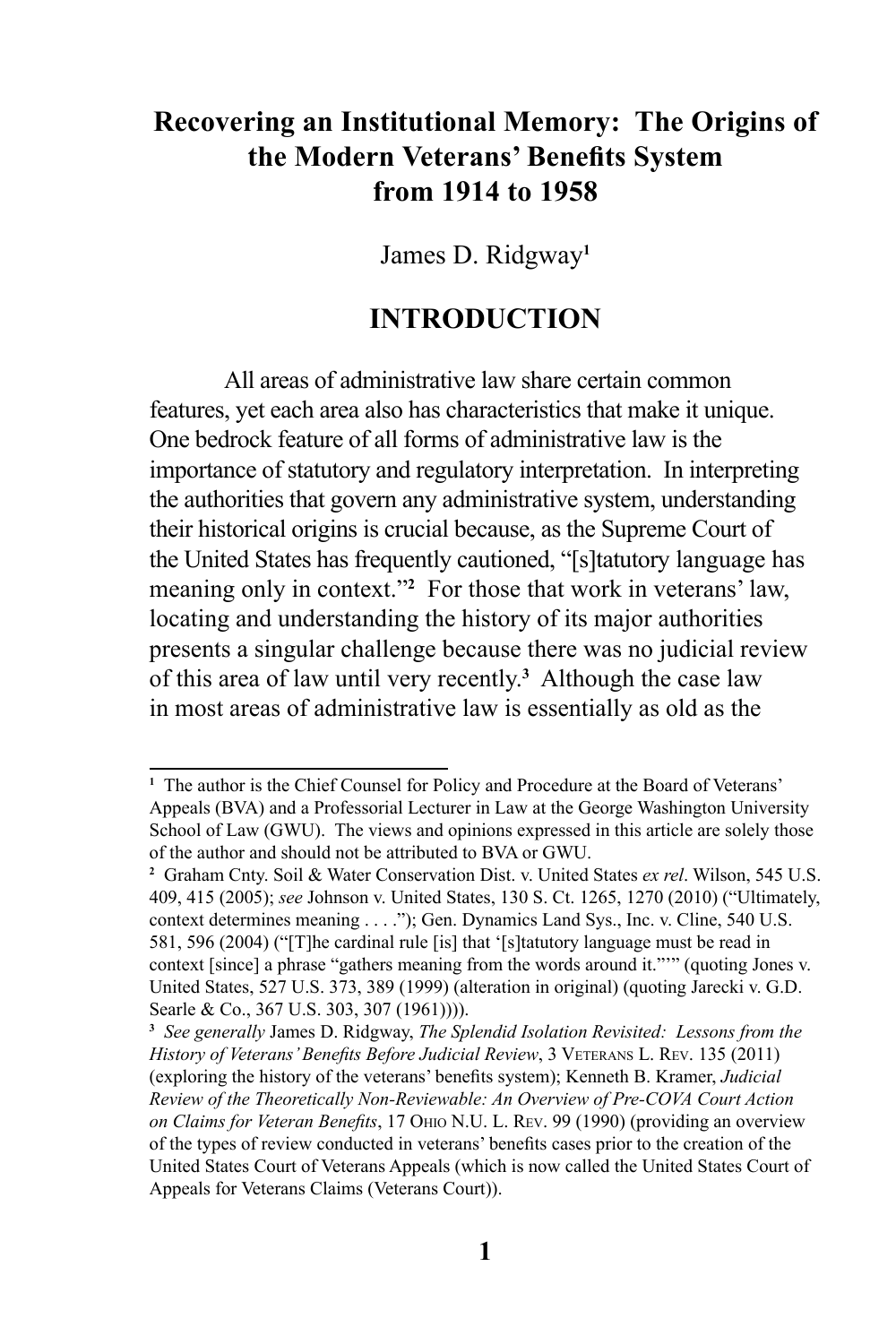organic statutes creating the agencies involved,**<sup>4</sup>** the case law interpreting the veterans' benefits system frequently considers statutory or regulatory provisions for the first time decades after their enactment.**<sup>5</sup>** As a result, the case law is only rarely a useful roadmap for one delving deeply into the history of the system.**<sup>6</sup>**

Despite these complications, a deep familiarity with the history of statutes and regulations is more important in veterans' law than in many other areas. First, because veterans' law is still relatively new, especially compared to the breadth of the black letter law,<sup>7</sup> there are an untold number of provisions that have yet to be explored for the first time. Second, the United States Court

**5** For example, the first Supreme Court case to conduct a non-constitutional review of a veterans' benefits statute after the beginning of plenary judicial review interpreted a provision seventy years after the statute's initial enactment. *See* Brown v. Gardner, 513 U.S. 115, 116 n.1 (1994) (noting that the origins of the statute at issue could be traced to 1924). *Gardner* itself is an example of how potentially relevant historical context may be omitted when authorities are interpreted decades later. *Gardner* involved an interpretation of provisions defining benefits available to those injured by Department of Veterans Affairs (VA) medical care. 513 U.S. at 116. However, the decision makes no mention of the fact that the provisions involved were enacted many years before the passage of the Federal Tort Claims Act, Pub. L. No. 79-601, 60 Stat. 842 (1946), generally waiving sovereign immunity in tort suits against the federal government. This omission does not undermine the analysis, which primarily relied on the plain language of the statute. *Gardner*, 513 U.S. at 117-18. Nevertheless, it demonstrates how case law written so far after enactment will often omit the full historical context involved.

**<sup>4</sup>** For example, the Securities and Exchange Commission was created in 1934, and was already involved in numerous cases before the Supreme Court of the United States (Supreme Court) by 1936. Securities Exchange Act of 1934, ch. 404, 48 Stat. 881; *e.g.*, Bracken v. Sec. & Exch. Comm'n, 299 U.S. 504 (1936); Jones v. Sec. & Exch. Comm'n, 298 U.S. 1 (1936); Stock Mkt. Fin. v. Sec. & Exch. Comm'n, 297 U.S. 713 (1936). The Environmental Protection Agency was created in 1970, and was a party to a Supreme Court decision just over two years later. Envtl. Prot. Agency v. Mink, 410 U.S. 73 (1973); *see*  Ruckelshaus v. Monsanto Co., 467 U.S. 986, 991 (1984).

**<sup>6</sup>** There are some notable exceptions to this observation, however. *See, e.g.*, Read v. Shinseki, 651 F.3d 1296, 1300-02 (Fed. Cir. 2011) (examining the statutory protections for disabilities for which service connection has been in effect for ten or more years); Wagner v. Principi, 370 F.3d 1089, 1094-96 (Fed. Cir. 2004) (examining the origins of the presumptions of sound condition and aggravation); Gilbert v. Derwinski, 1 Vet. App. 49, 55 (1991) (tracing the origins of the benefit-of-the-doubt doctrine to the post Civil War era).

**<sup>7</sup>** Nat'l Veterans Legal Servs. Program, Federal Veterans Laws, Rules and Regulations (2011 ed.) (setting out in 2171 pages the black letter law of the veterans' benefits system).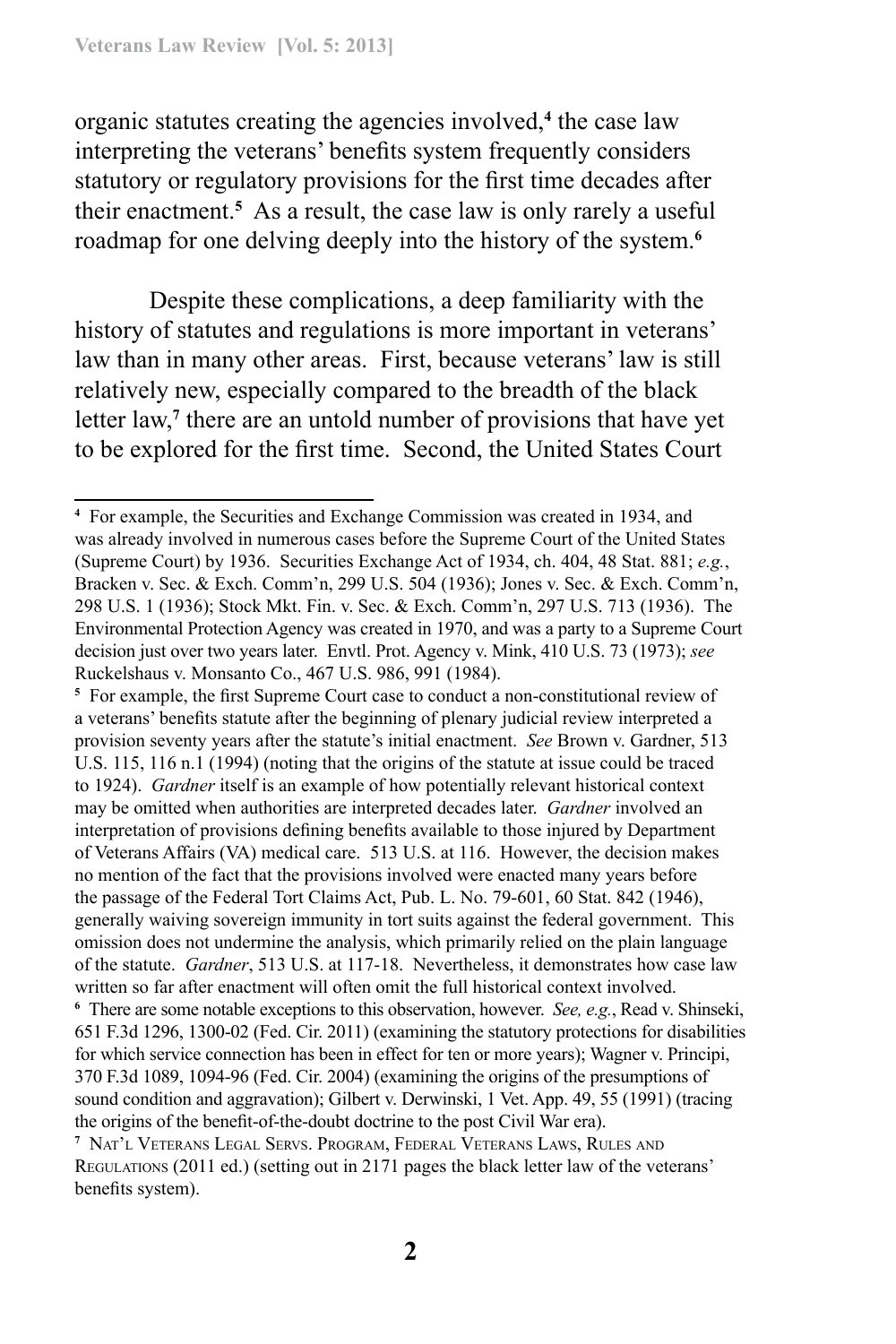of Appeals for the Federal Circuit has discouraged looking to other administrative systems for guidance in interpreting veterans' law authorities when issues of interpretation arise.**<sup>8</sup>** Third, even when the interpretation of an authority is not at issue, understanding the history of the system may still be relevant to determining the outcome of a case when it implicates an earlier claim that was first raised decades before judicial review.**<sup>9</sup>**

Unfortunately, there are two major barriers to accurately determining the history of most of the key statutes and regulations that define the veterans' benefits system. First, key parts of both the statutory and regulatory history commonly stated in current versions are misleading. As detailed below,**<sup>10</sup>** the published legislative and regulatory histories included in major veterans' law authorities do not trace these provisions back to their actual origins, but to later recodifications that simply republished pre‑existing laws. Thus, reliance on the official histories in the United States Code and the Code of Federal Regulations will often lead to a misunderstanding of a provision's origins. Second, even if the history of a current law was traced back to its true enactment, it may still be misleading. The current version of many statutes and regulations were not created from scratch, but were copied or

**<sup>8</sup>** *See* Hodge v. West, 155 F.3d 1356, 1360-64 (Fed. Cir. 1998) (criticizing the opinion of Colvin v. Derwinski, 1 Vet. App. 171, 174 (1991), for using cases interpreting provisions of the Social Security system to inform the court's interpretation of the phrase "new and material evidence" in 38 C.F.R. § 3.156(a) (1998)).

**<sup>9</sup>** There are two frequent issues that may require an analysis of the law as it existed many years, if not decades, earlier. First, a claimant may seek an earlier effective date for benefits by arguing that a prior claim was never finally decided. *See generally* John Fussell & Jonathan Hager, *The Evolution of the Pending Claim Doctrine*, 2 VETERANS L. REV. 145 (2010) (discussing the development of the pending claim doctrine). Second, a claimant may seek retroactive benefits by asserting that a prior, final VA decision contains clear and unmistakable error. *See* 38 U.S.C. § 5109A (2006) (revision of Regional Office (RO) decisions); *id.* § 7111 (revision of BVA decisions). As these theories can lead to decades of past benefits (and large contingency fees) if granted, claimants and their attorneys have strong financial incentives to make these arguments. *See* James D. Ridgway, *The Veterans' Judicial Review Act Twenty Years Later: Confronting the New Complexities of the Veterans Benefits System*, 66 N.Y.U. Ann. Surv. Am. L. 251, 285-86 (2010).

**<sup>10</sup>** *See infra* notes 16, 182, 191-93 and accompanying text.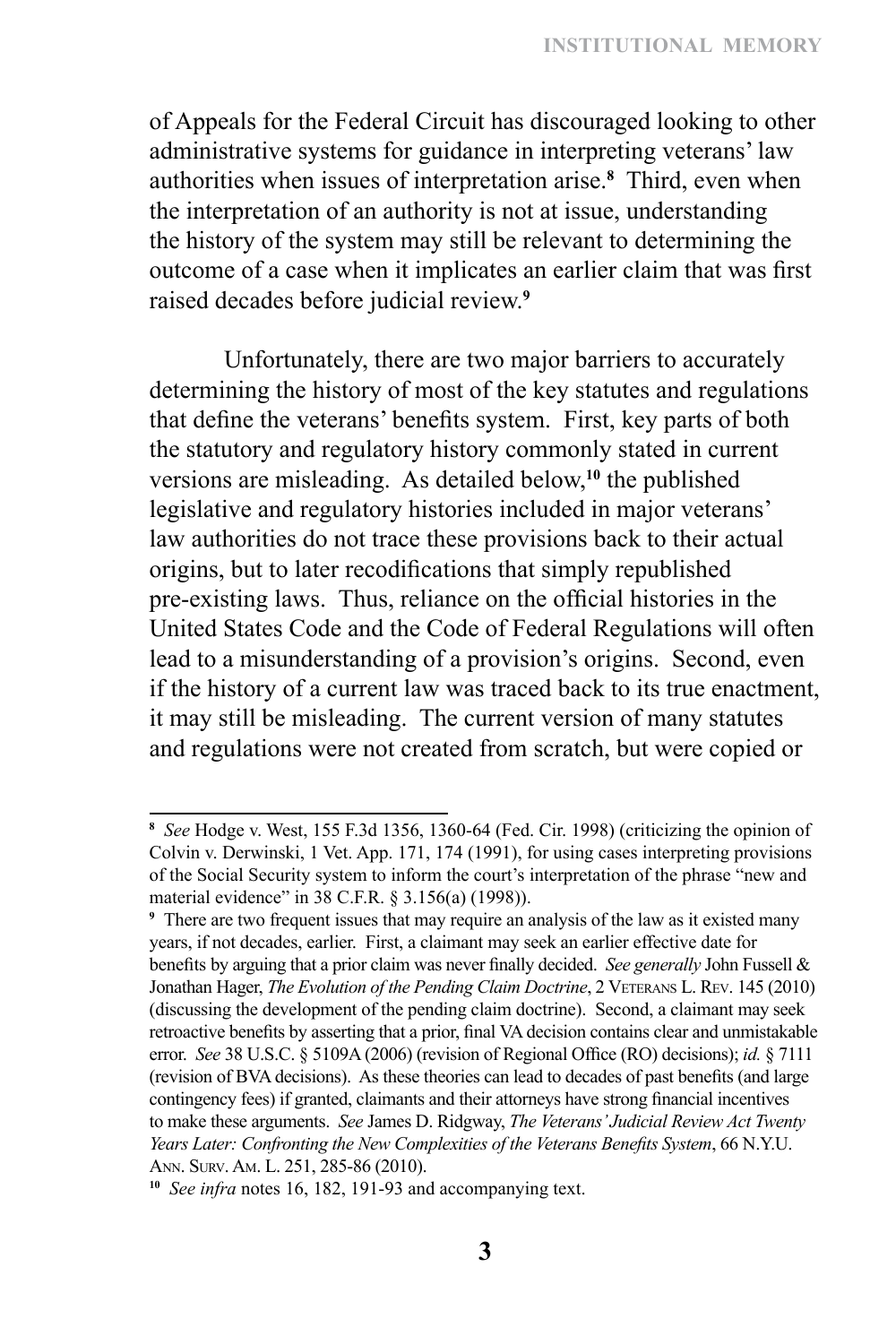adapted from similar provisions.**<sup>11</sup>** Therefore, to properly interpret the language, it is important to understand any established meaning that may have existed before it was adopted in its current form.

To truly find an accurate understanding of the origins of the modern veterans' benefits system, one must go back to World War I, when the compensation model of veterans' benefits was first adopted. It is the World War I system that was transformed—more by happenstance than design—into the basis of the modern process. Prior to World War I, benefits for veterans of different conflicts were provided on an ad hoc basis, with administrative programs scattered throughout various government agencies.**<sup>12</sup>** When yet another new veterans' benefits system was created for World War I veterans, the goal was not to create a permanent, unified system.**<sup>13</sup>** Rather, the system established for World War I veterans was merely the dominant administrative program during the brief span of time when political pressure finally forced the unification of veterans' programs into one agency and the New Deal created a permanent system of benefits for veterans.**<sup>14</sup>** Nonetheless, it is essentially this World War I system that is still in place today, even though few recognize it as such.

This Article begins the process of making the hidden origins of the modern veterans' benefits system more accessible to practitioners and scholars by closely examining its defining authorities. The Article focuses on the most important elements of the development that occurred between 1914 and 1958, a period of time that can be considered "the early modern" era. The focus begins in 1914 because that is when the Bureau of War Risk

**<sup>11</sup>** For example, in *Boone v. Lightner*, 319 U.S. 561, 565 n.2, 569 (1943), the Supreme Court recognized that the Soldiers' and Sailors' Civil Relief Act of 1940, Pub. L. No. 76-861, 54 Stat. 1178, passed during World War II, was copied from a similar act passed during World War I and relied upon the legislative history of the earlier act to interpret the latter.

**<sup>12</sup>** *See* Ridgway, *supra* note 3, at 173-74.

**<sup>13</sup>** *See infra* Part I.B.

**<sup>14</sup>** *See infra* Part I.C.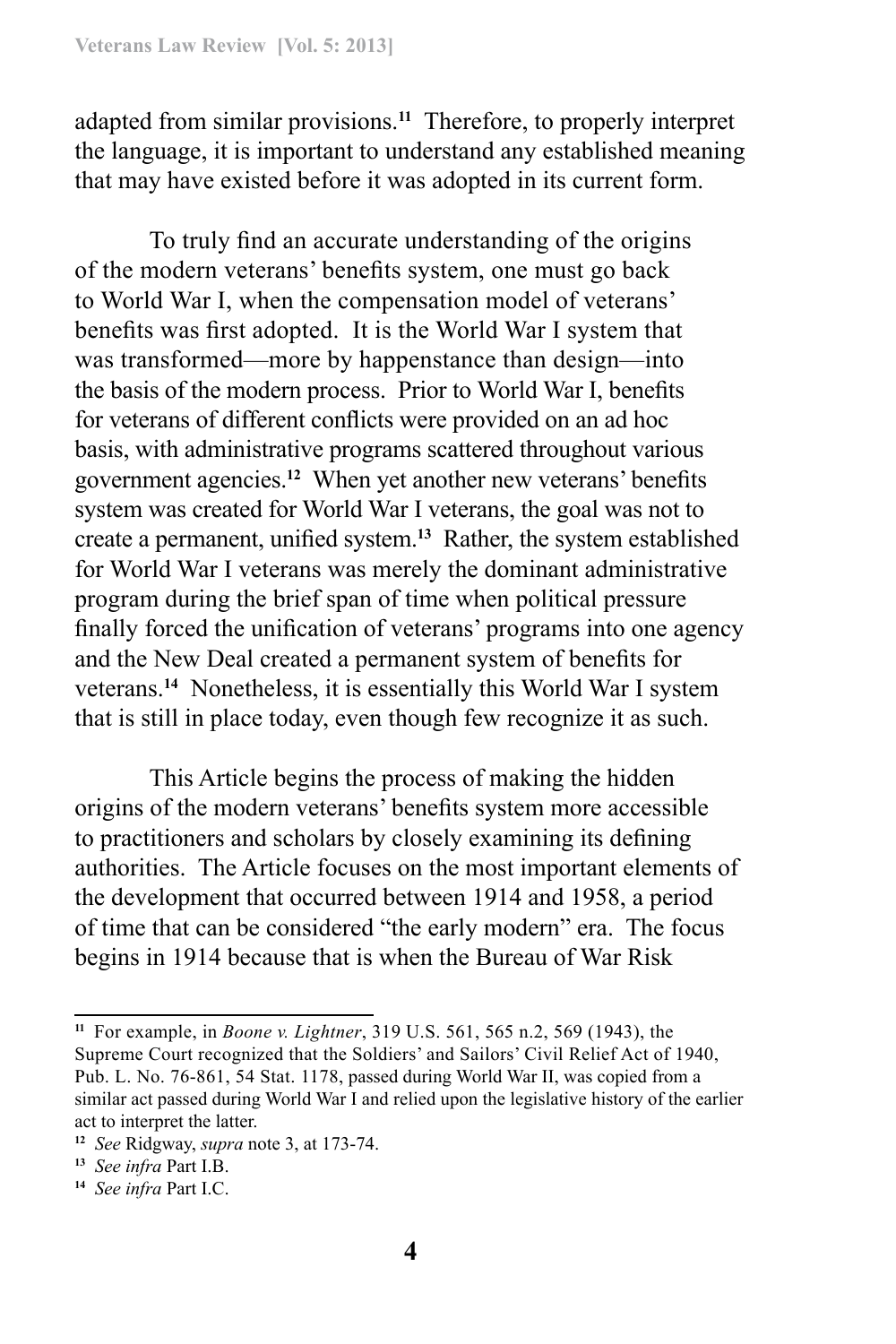Insurance was created, which was the agency that was ultimately transformed into the Department of Veterans Affairs (VA)**<sup>15</sup>** that we know today. The era ends in 1958 because that was the year that Congress recodified veterans' law. The official United States Code, along with the West and Lexis/Nexis versions, traces the legislative history of key provisions (such as the definitions section, the basic entitlement provisions, and § 1154) to this recodification, rather than to their actual initial enactment.**<sup>16</sup>** Thus, this is where the trail will often go cold for a person researching the history of the system without the benefit of guidance.

Part I provides the historical context necessary to understand the forces that drove the adoption and modification of the key statutes and regulations. This part looks broadly at the major political events that shaped the development of veterans' law in the early modern period. Part II then turns to the sources of the black letter law. This part details the major statutes and regulatory promulgations that defined the system in its early incarnations. Part III considers the origins and initial operation of the major organs of the current system, the Regional Offices (ROs), and the Board of Veterans' Appeals (BVA). This part provides insight into the nature of these adjudicative bodies in the early modern period, which is useful in understanding how the system applied the laws and regulations in practice. Finally, Part IV looks at the specific procedures used to process claims. Although many details have

**<sup>15</sup>** Historically, "VA" has been used as an abbreviation for both the Department of Veterans Affairs and its predecessor, the Veterans Administration, and is used for both in this Article. When "VA" was an abbreviation for the Veterans Administration, it was grammatically correct to say "the VA" because the definite article was proper with the corresponding noun. However, now that "VA" is short for "Veterans Affairs," the definite article is no longer grammatically appropriate with the abbreviation. Nonetheless, for consistency, this article employs the modern grammatical usage throughout even though "VA" is frequently used as an abbreviation for the Veterans Administration rather than the Department of Veterans Affairs.

**<sup>16</sup>** *See, e.g.*, 38 U.S.C. §§ 101, 1110, 1131, 1154 (2006); 38 U.S.C.A. §§ 101, 1110, 1131, 1154 (West 2002); 38 U.S.C.S. §§ 101, 1110, 1131, 1154 (Lexis/Nexis 2002). The author has made West Publishing aware of this issue and it is currently investigating whether it will alter the history provided in future editions.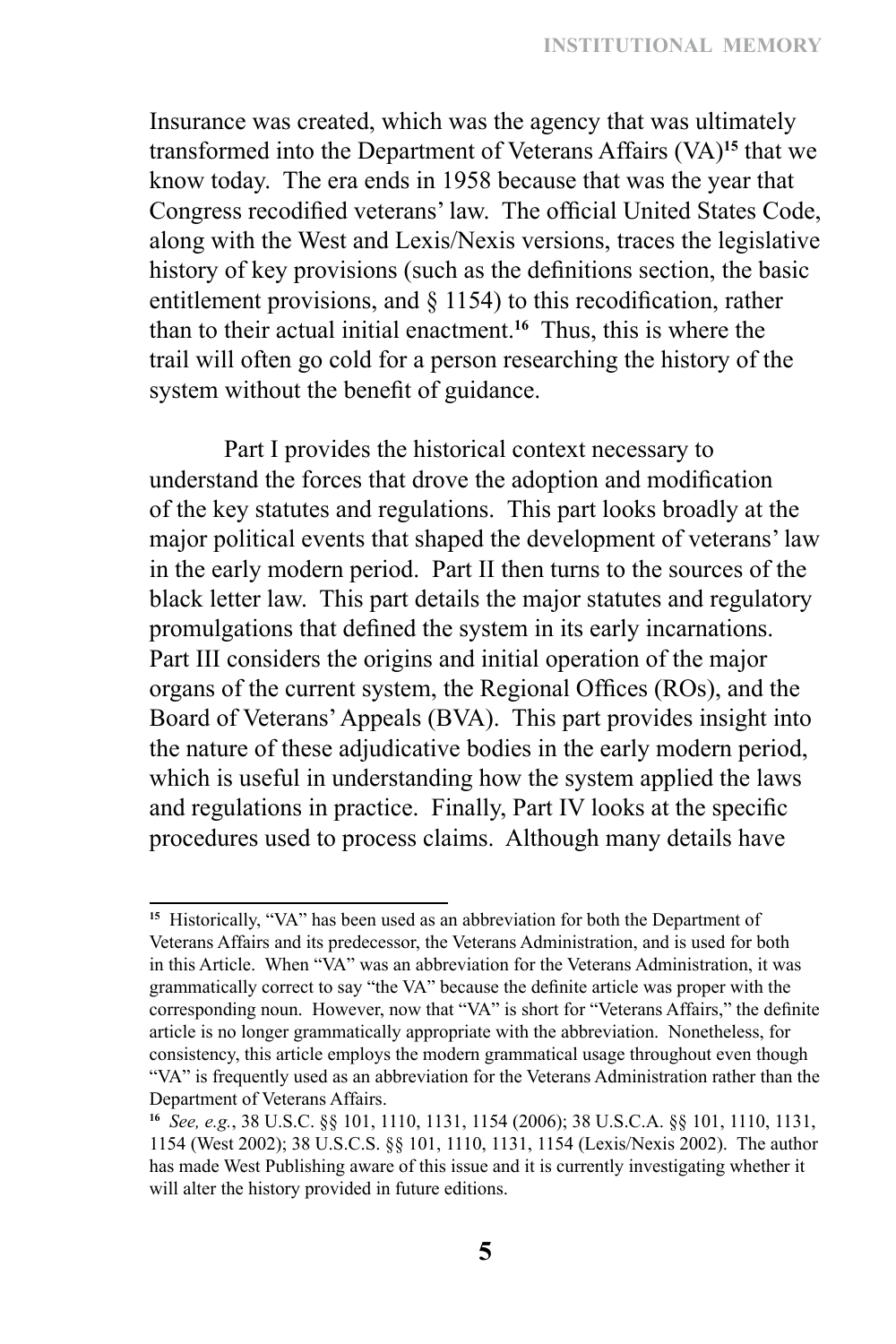changed, most of the key elements of today's adjudication system have identifiable origins in the early modern period that may provide useful insights in understanding the current process.

# **I. THE POLITICAL HISTORY OF THE DEVELOPMENT OF THE EARLY MODERN VETERANS' BENEFITS SYSTEM**

To understand the origins of the early modern veterans' benefits system, it is necessary to understand the motivations of those who created and shaped the system. The major enactments in this era were driven by specific events that help explain their purpose, and this political history has been explored in greater depth elsewhere.**<sup>17</sup>** However, the highlights are worth reviewing here before turning to the statutes and regulations themselves. This Part summarizes the political history that drove the major enactments that are examined in detail below.

### **A. Pre-World War I Influences**

VA is the current successor of a long line of administrative bodies that have adjudicated veterans' claims in America. In 1778, the Continental Congress established the first Pension Office, which had only four employees.**<sup>18</sup>** After the Revolutionary War, the office was rechristened as the Pension Bureau, and struggled through a number of uneven decades of handling claims from the nation's first war.**<sup>19</sup>** In 1832, the Pension Bureau was replaced by a new Pension Office within the War Department.**<sup>20</sup>** In 1849, the Pension Office was moved to the Department of the Interior and renamed the Bureau of Pensions.**<sup>21</sup>** In the wake of the Civil War,

**<sup>17</sup>** *See generally* Ridgway, *supra* note 3 (explaining the political history of the veterans' benefits system).

**<sup>18</sup>** William H. Glasson, Federal Military Pensions in the United States 25 (1918).

**<sup>19</sup>** Ridgway, *supra* note 3, at 146-48.

**<sup>20</sup>** *Id.* at 148-49.

**<sup>21</sup>** Dep't of Veterans Affairs, The Veterans Benefits Administration: An Organizational HISTORY: 1776-1994, at 9 (1995) [hereinafter VA ORGANIZATIONAL HISTORY 1776-1994];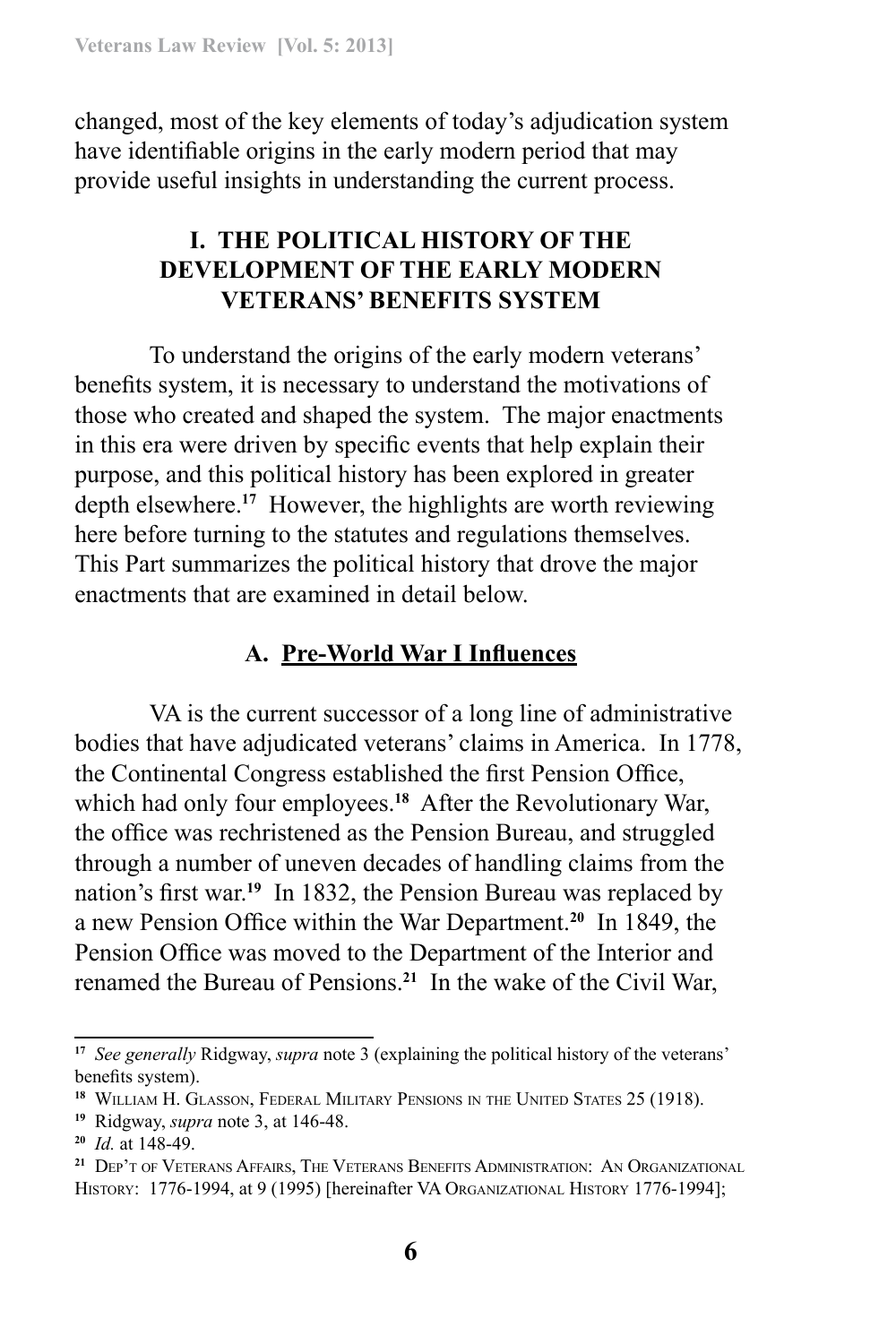the bureau expanded dramatically**<sup>22</sup>** and became highly political.**<sup>23</sup>** Eventually, in the twentieth century, the agency became smaller and more professional as the population of Civil War veterans declined, until it was finally absorbed by VA.**<sup>24</sup>** However, when Congress sought to provide benefits for World War I veterans, it was anxious to distance the program from the bureau's politicized reputation.

As to the substance of the benefits provided, during the period prior to World War I, the United States had not "followed any consistent policy in providing veterans with relief."**<sup>25</sup>** By the beginning of World War I, the Civil War system, which handed out massive benefits to veterans as gratuities and favors in recognition of their raw political strength,**<sup>26</sup>** "was recognized as a failure" and there was a strong desire to develop a new paradigm.**<sup>27</sup>** At its inception, the program for the administration of World War I benefits was deliberately "kept completely separate from the [prior] pension system" because it "represented a new principle."**<sup>28</sup>** The sentiment to make a break from the past was so strong that the legislation was not even referred to the congressional pension committees, but rather to the House Committee on Interstate and Foreign Commerce and the Senate Finance Committee.**<sup>29</sup>**

### **B. World War I and the Creation of VA**

In creating the system for World War I veterans, Congress did not start with a blank slate, but rather a small agency. The Bureau of War Risk Insurance had been created in 1914 to insure

Gustavus A. Weber & Laurence F. Schmeckebier, The Veterans' Administration: Its History, Activities and Organization 208 (1934).

**<sup>22</sup>** In 1891, the Commissioner of the Bureau referred to it as the "largest executive bureau in the world." VA Organizational History 1776-1994, *supra* note 21, at 12.

**<sup>23</sup>** Ridgway, *supra* note 3, at 163-64.

**<sup>24</sup>** *See infra* notes 51-53, 104-05 and accompanying text.

**<sup>25</sup>** William Pyrle Dillingham, Federal Aid to Veterans: 1917-1941, at 1-2 (1952).

**<sup>26</sup>** Ridgway, *supra* note 3, at 164-68.

**<sup>27</sup>** Dillingham, *supra* note 25, at 11.

**<sup>28</sup>** *Id.*

**<sup>29</sup>** *Id.* at 11-12.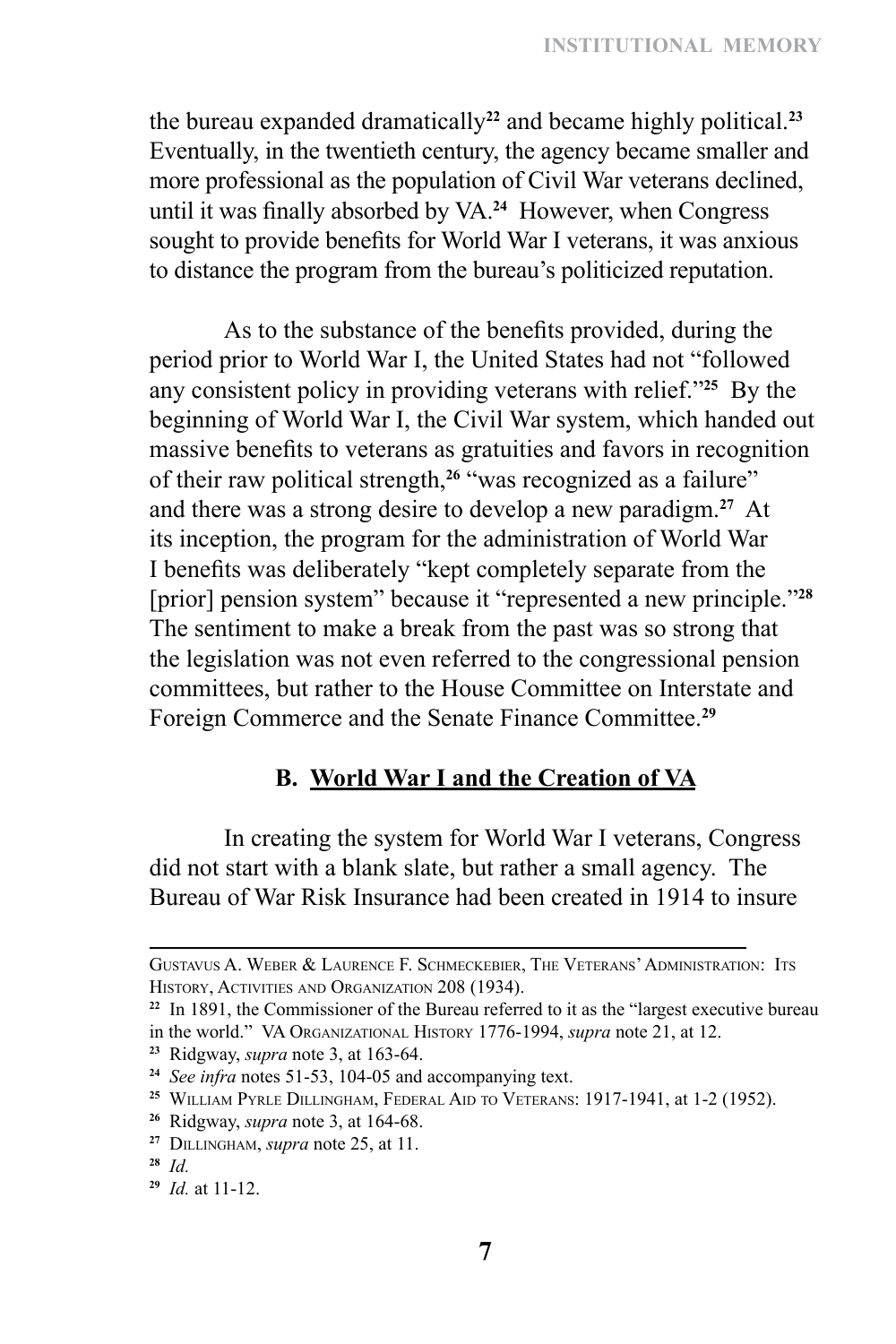U.S. ships and their cargos from the hazards of the Great War that had broken out in Europe.**<sup>30</sup>** However, in October 1917, this relatively minor body was transformed by the addition of responsibility for handling salary, benefits, and insurance for all American service members in World War I, along with the treatment of disabled veterans.**<sup>31</sup>** As authors Gustavus Weber and Laurence Schmeckebier have observed:

> Perhaps never in the history of the federal administration was a civilian governmental agency beset with greater difficulties than those which confronted the Bureau of War Risk Insurance upon the passage of the act of October 6, 1917[,] amending the War Risk Insurance Act of 1914. From a bureau of secondary importance dealing only with marine and seamen's insurance, it suddenly became a vast business enterprise entrusted with several fields of activity which had never before been undertaken by the national government.**<sup>32</sup>**

This Herculean task was made even more difficult because labor and office space were both scarce.**<sup>33</sup>** Because of the war effort, the mundane administrative tasks handled by the bureau had a low priority.**<sup>34</sup>** The bureau was scattered across fifteen different buildings in Washington, D.C., and was forced to reinvent itself with the surplus furniture and office supplies that it could scrape together.**<sup>35</sup>**

Thirteen months later, the agency was transformed yet again by the end of the war. The agency was required to muster out the returning service members, transform a massive insurance system based upon automatic deductions into one based upon

- **<sup>34</sup>** *Id.*
- **<sup>35</sup>** *Id.*

**<sup>30</sup>** *See* Weber & Schmeckebier, *supra* note 21, at 212.

**<sup>31</sup>** *Id.* at 212-13.

**<sup>32</sup>** *Id.* at 213-14.

**<sup>33</sup>** *Id.* at 214.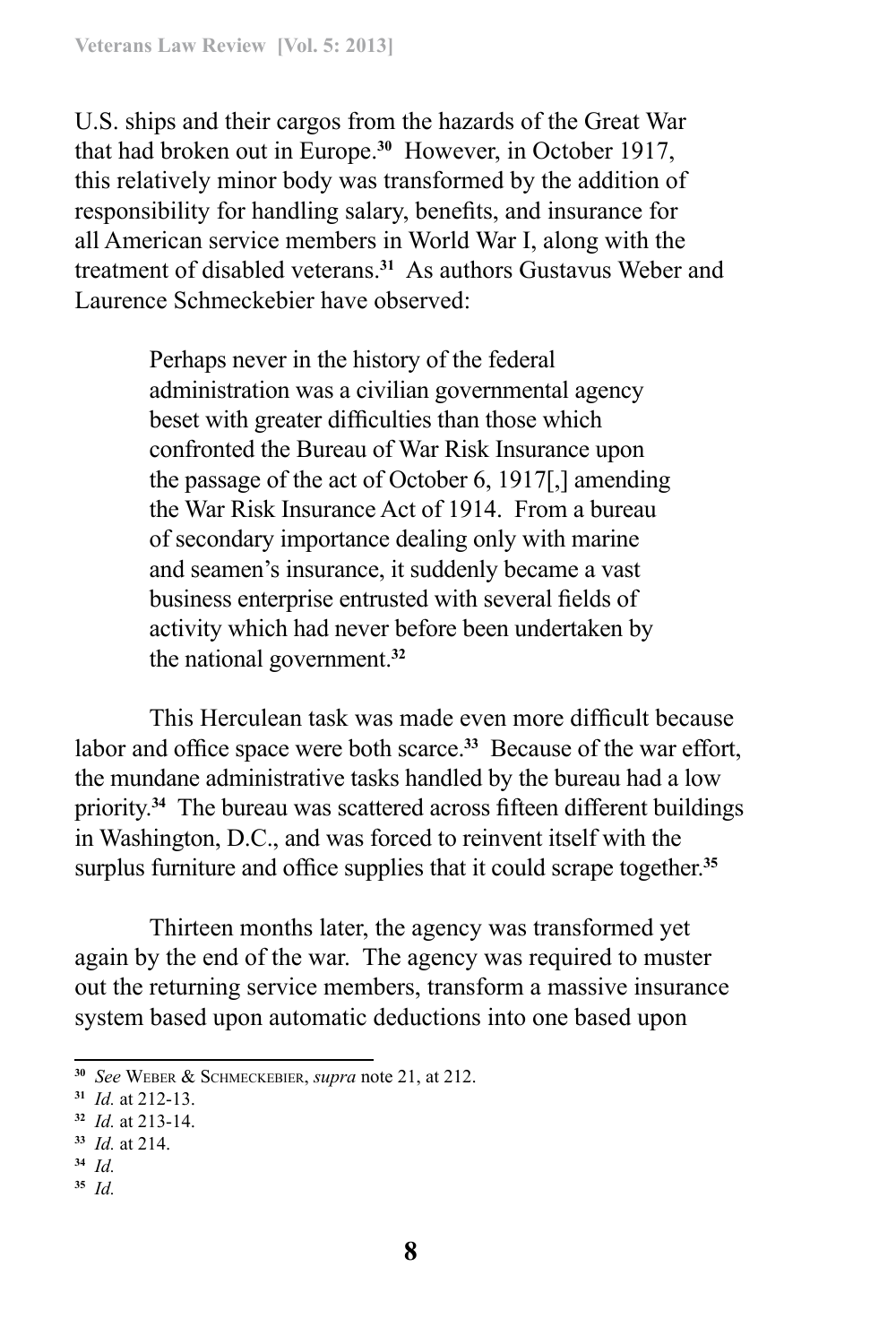voluntary payments, evaluate claims for disability compensation, "and make arrangements for . . . medical treatment and hospitalization."**<sup>36</sup>** Less than a year after the conclusion of the war, the bureau had doubled in size to nearly 14,000 employees—half of whom were veterans themselves.**<sup>37</sup>**

Although the Bureau of War Risk Insurance was responsible for the bulk of veterans' programs, there were key gaps in its responsibilities. The Federal Board for Vocational Education was given control of rehabilitating disabled veterans, and the Public Health Service was placed in charge of hospital and medical care.**<sup>38</sup>** As a result, for over two years after the conclusion of the war, veterans were required to apply for eligibility with the Bureau of War Risk Insurance and then apply to the Federal Board of Vocational Education for approval for a specific training program, resulting in a disastrously inefficient and inept system that regularly frustrated veterans.**<sup>39</sup>**

Shortly after President Warren G. Harding was inaugurated in 1921, he had Charles G. Dawes, director of the United States Bureau of the Budget, lead a commission to address the problem.**<sup>40</sup>** After just nine days of work that spring, the committee recommended the unification of all the agencies with responsibility for World War I veterans' programs.**<sup>41</sup>** This recommendation was implemented four months later when Congress created the Veterans' Bureau.**<sup>42</sup>** Consistent with the development of the substantive law for World War I veterans, the Bureau of Pensions was left out of the newly formed Veterans' Bureau and continued to handle benefits for veterans of prior wars.**<sup>43</sup>**

**<sup>36</sup>** *Id.* at 216.

**<sup>37</sup>** *Id.*

**<sup>38</sup>** Dillingham, *supra* note 25, at 12.

**<sup>39</sup>** Ridgway, *supra* note 3, at 174.

**<sup>40</sup>** VA Organizational History 1776-1994, *supra* note 21, at 19.

**<sup>41</sup>** Weber & Schmeckebier, *supra* note 21, at 217.

**<sup>42</sup>** *Id.* at 218-19.

**<sup>43</sup>** VA Organizational History 1776-1994, *supra* note 21, at 19.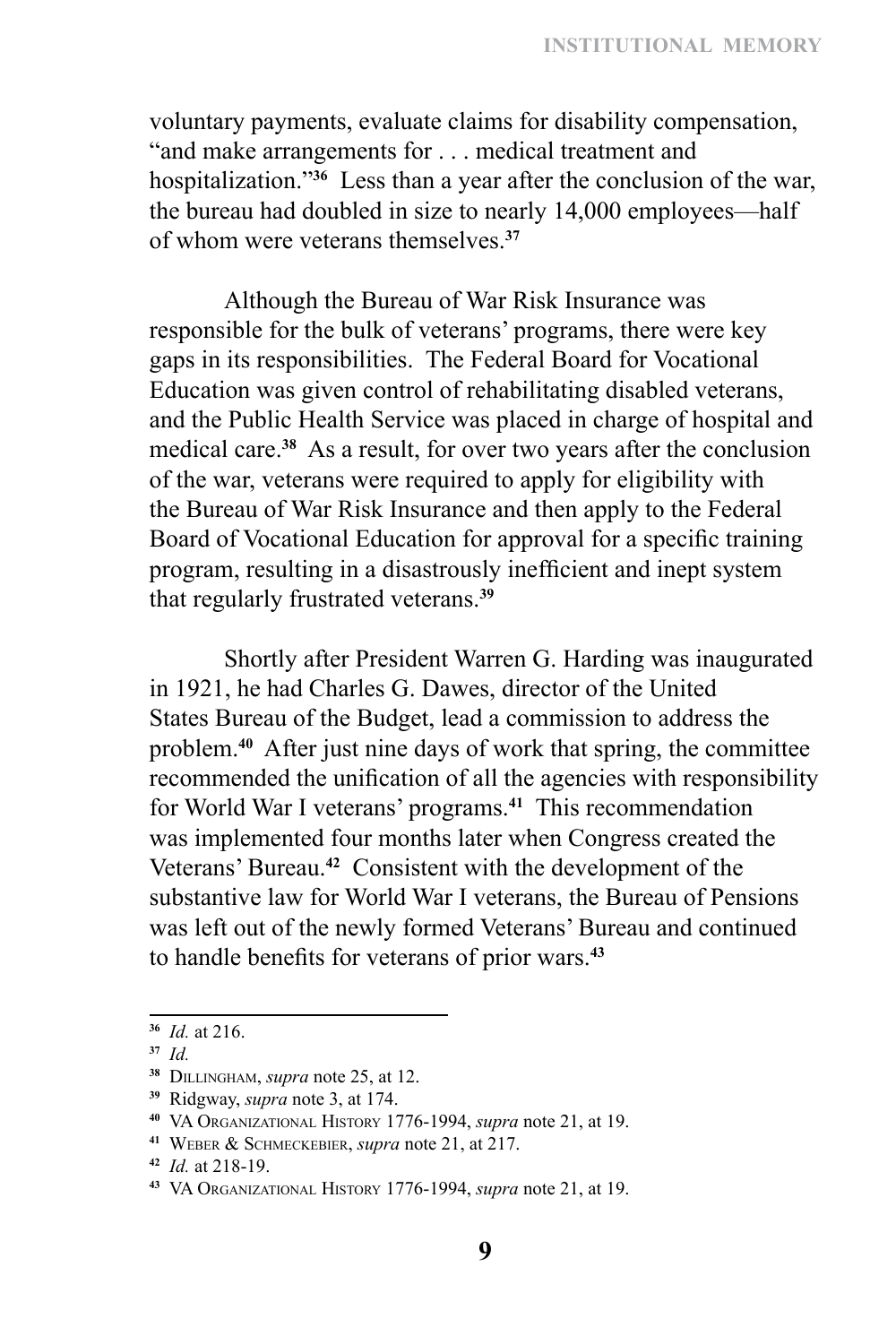The Veterans' Bureau got off to a rocky start. Under the leadership of Colonel Charles R. Forbes, a campaign worker for President Harding, complaints were numerous and the public perception of the agency was terrible.**<sup>44</sup>** By February 1923, the problems were so bad that Congress formed a joint committee to investigate.**<sup>45</sup>** The committee attracted 1,350 volunteer lawyers, doctors, and other experts to assist in the investigation.**<sup>46</sup>** Director Forbes was eventually convicted of fraud and bribery after a quarter of the bureau's budget was found missing.**<sup>47</sup>** However, the important, long-term effect of Forbes's reign was that it convinced Congress that a complete reorganization and codification of the law was necessary.**<sup>48</sup>** The result was the World War Veterans' Act of 1924, which established the first elements of VA as we know it today.**<sup>49</sup>**

The final unification of veterans' programs six years later was anti-climactic. By 1930, the Veterans' Bureau was the dominant veterans' agency, and the Pension Bureau was much diminished.**<sup>50</sup>** The Veterans' Bureau had also begun to mature nicely under the capable leadership of General Frank Hines, who had taken over the Bureau after Forbes's removal.**<sup>51</sup>** As a result, the legacy organizations could be folded into the Veterans' Bureau without endangering the new system for veterans' benefits. Accordingly, in an effort to save money in the early days of what

**<sup>44</sup>** Weber & Schmeckebier, *supra* note 21, at 219; Dillingham, *supra* note 25, at 14-15.

**<sup>45</sup>** Weber & Schmeckebier, *supra* note 21, at 220.

**<sup>46</sup>** *Id.* at 221.

**<sup>47</sup>** Rosemary Stevens, *Can the Government Govern? Lessons from the Formation of the Veterans Administration*, 16 J. HEALTH POL. POL'Y & L. 281, 295 (1991); see DAVIS R.B. Ross, Preparing for Ulysses: Politics and Veterans During World War II, at 31 (1969); Dep't of Veterans Affairs, VA History in Brief 8, *available at* http:// www1.va.gov/opa/publications/archives/docs/history in brief.pdf. In particular, Forbes steered hospital construction contracts to one specific company that provided him with a third of the profits in kickbacks. Dillingham, *supra* note 25, at 14. Not only were costs exorbitant, but construction quality was shoddy, with some hospitals missing basic facilities, such as kitchens and laundries. *Id.* at 15.

**<sup>48</sup>** Dillingham, *supra* note 25, at 15; Weber & Schmeckebier, *supra* note 21, at 222.

**<sup>49</sup>** Pub. L. No. 68-242, 43 Stat. 607; *see infra* notes 117-23 and accompanying text.

**<sup>50</sup>** Ridgway, *supra* note 3, at 175.

**<sup>51</sup>** *Id.* at 174-75.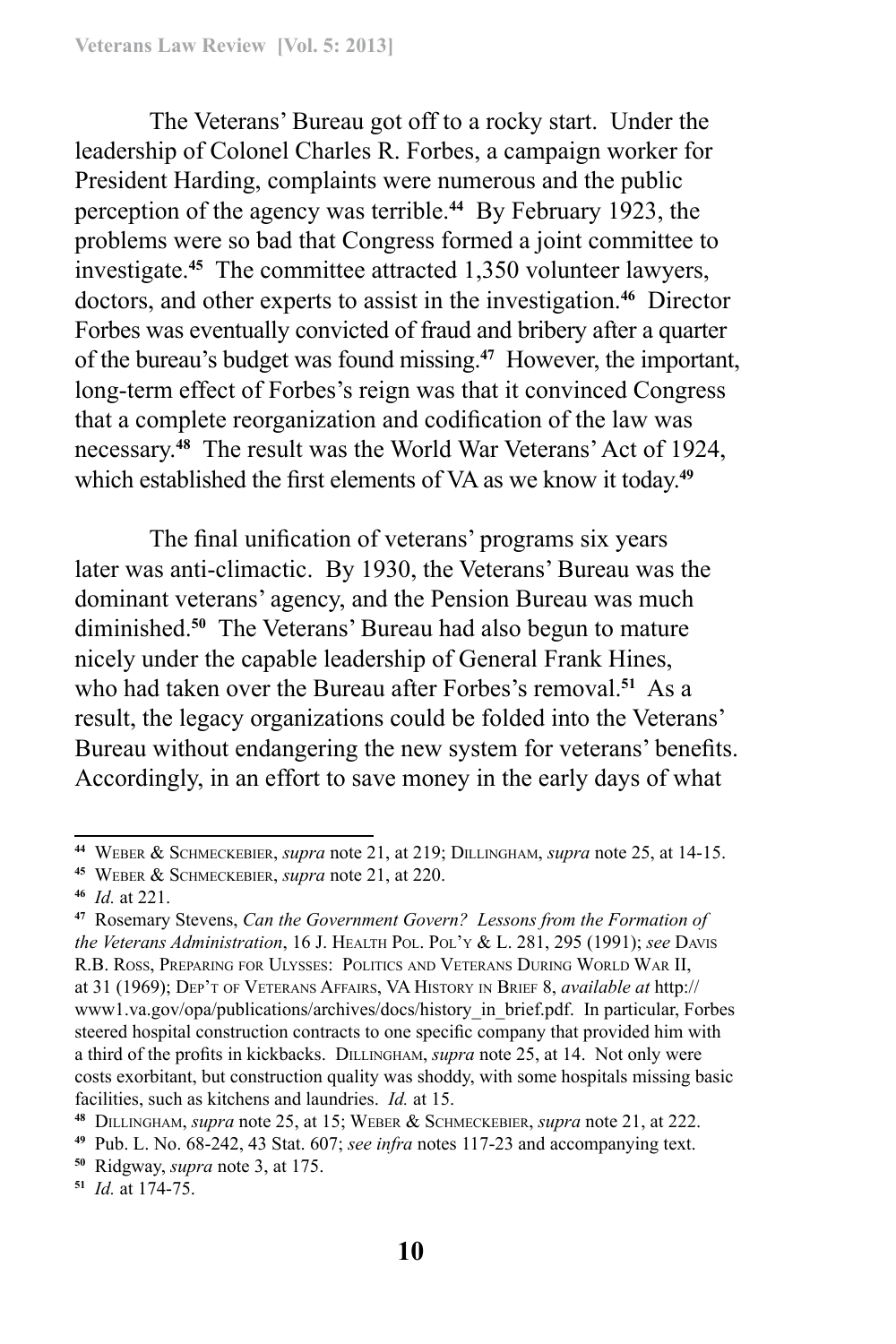would become the Great Depression, Congress authorized the President to consolidate by executive order all activities affecting veterans.**<sup>52</sup>** President Herbert Hoover then proceeded to exercise that power by creating the VA on July 21, 1930.**<sup>53</sup>**

#### **C. The Bonus Army and the Economy Act**

Although the creation of VA met a major goal of veterans' groups,**<sup>54</sup>** almost exactly two years later, Hoover also presided over the lowest moment in America's relationship with its veterans. Along with the World War Veterans' Act of 1924, Congress had passed legislation to provide a "bonus" to World War I veterans, in part to recognize that those who had not served had profited handsomely from the demand for war materials and the labor shortage created by the rapid expansion of the Army.**<sup>55</sup>** However, the bonus was not paid immediately; instead, most veterans were issued certificates that could not be redeemed until 1945.**<sup>56</sup>** Once the Great Depression arrived in full force, tens of thousands of destitute veterans traveled to Washington, D.C., in the summer of 1932, and occupied the National Mall for weeks as they demanded immediate payment of the bonus.**<sup>57</sup>** Eventually, there was a confrontation with local police, which prompted President Hoover to call upon a contingent of the regular U.S. Army, including cavalry, tanks, and machine guns, to intervene.**<sup>58</sup>** The Army used force and tear gas to clear the Mall and "[t]he image of the desperate veterans being driven from their shanties at bayonet point and of families fleeing burning hovels as their American flags were consumed in flames

**<sup>52</sup>** Act of July 3, 1930, Pub. L. No. 71-536, 46 Stat. 1016; *see* Dillingham, *supra* note 25, at 16-17.

**<sup>53</sup>** Exec. Order No. 5398 (Jul. 21, 1930), *available at* http://www.presidency.ucsb.edu/ ws/?pid=75311.

**<sup>54</sup>** Ridgway, *supra* note 3, at 172-76.

**<sup>55</sup>** *See id.* at 170-71.

**<sup>56</sup>** World War Adjusted Compensation Act, Pub. L. No. 68-120, 43 Stat. 121 (1924); *see* Ridgway, *supra* note 3, at 171.

**<sup>57</sup>** *See* Ridgway, *supra* note 3, at 177; *see generally* Paul Dickson & Thomas B. Allen, The Bonus Army: An American Epic (2004) (describing the history of the occupation). **<sup>58</sup>** *See* Ridgway, *supra* note 3, at 177-78.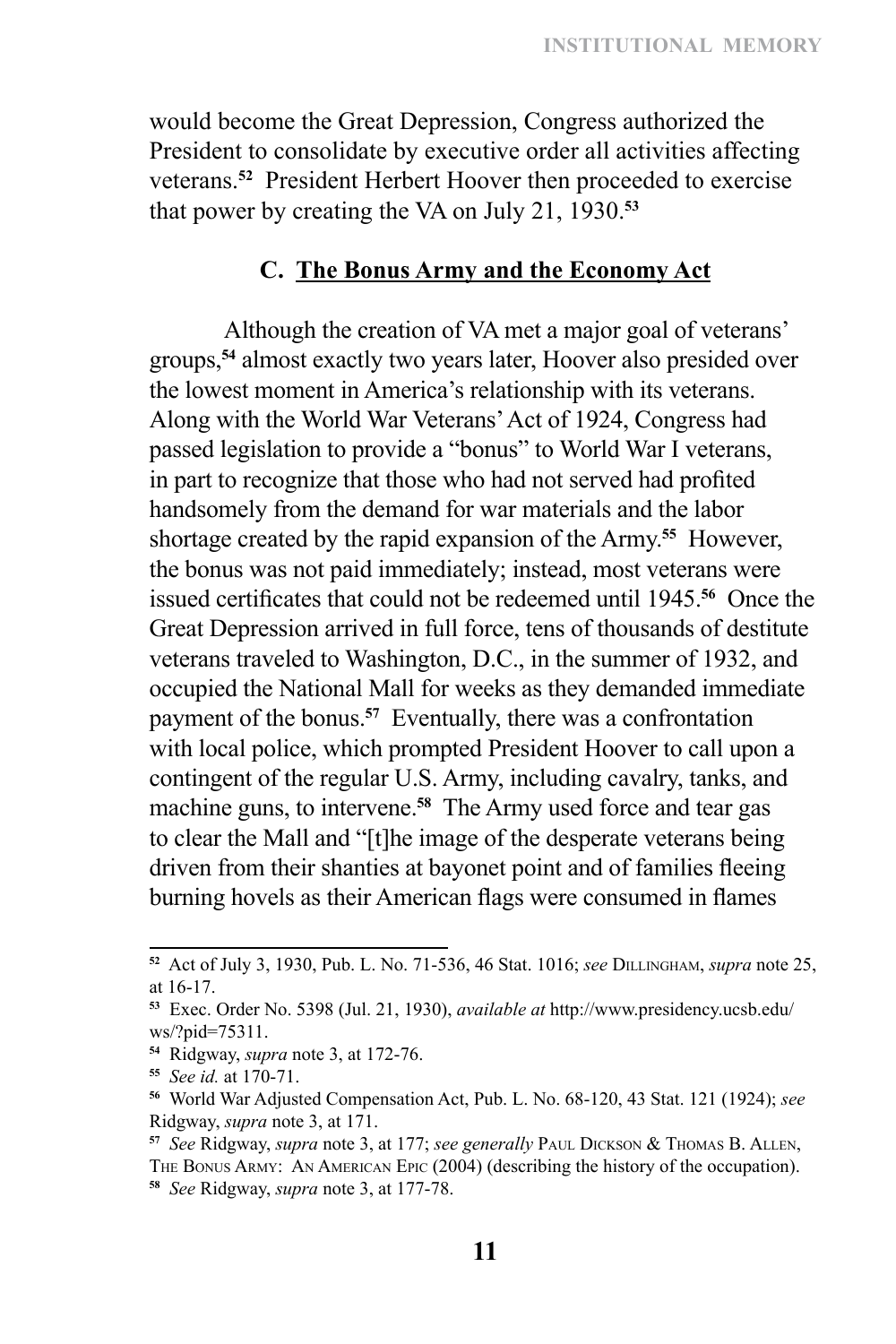haunted Hoover for the rest of his disastrous presidency."**<sup>59</sup>** The debacle destroyed President Hoover's hopes of reelection, and helped usher Franklin D. Roosevelt (FDR) into the presidency.**<sup>60</sup>**

Part of FDR's famous first one-hundred days in office was the passing of the Economy Act of 1933.**<sup>61</sup>** The Act effectively abolished all of the post-Civil War veterans' benefits laws that had been in place, and gave the President the power to craft a new system by executive order.**<sup>62</sup>** The resulting executive orders that FDR issued are often regarded as the origin of the current veterans' benefits system because some key language remains substantially unchanged to this day.**<sup>63</sup>** However, the "new" system was largely an adaptation of the system created for World War I veterans, and many of its provisions can be traced to pre-existing law.

The Economy Act was much more than a unification of the prior veterans' benefits systems under a codification of the World War I system. FDR's ulterior motive was to use the power granted to him under the Act to slash about half a billion dollars from veterans' benefits to pay for his New Deal priorities.**<sup>64</sup>** This action was the beginning of a very difficult relationship between FDR and veterans' groups.**<sup>65</sup>** FDR persistently proposed broad social programs and hoped to placate veterans by giving them a privileged place in these programs.**<sup>66</sup>** However, veterans' groups perceived such programs as a threat to their special political identity as embodied in VA. This perception, in turn, prompted them to fight against all such programs that were not controlled by the agency. The veterans' groups were victorious in these confrontations and FDR's New Deal momentum came to an

**<sup>59</sup>** *Id.* at 178.

**<sup>60</sup>** *Id.*

**<sup>61</sup>** Act of Mar. 20, 1933, Pub. L. No. 73-2, 48 Stat. 8.

**<sup>62</sup>** Ridgway, *supra* note 3, at 179.

**<sup>63</sup>** *Id.* at 181 & n.306.

**<sup>64</sup>** *Id.* at 180 & n.301.

**<sup>65</sup>** *Id.* at 180-81.

**<sup>66</sup>** *Id.* at 181-82.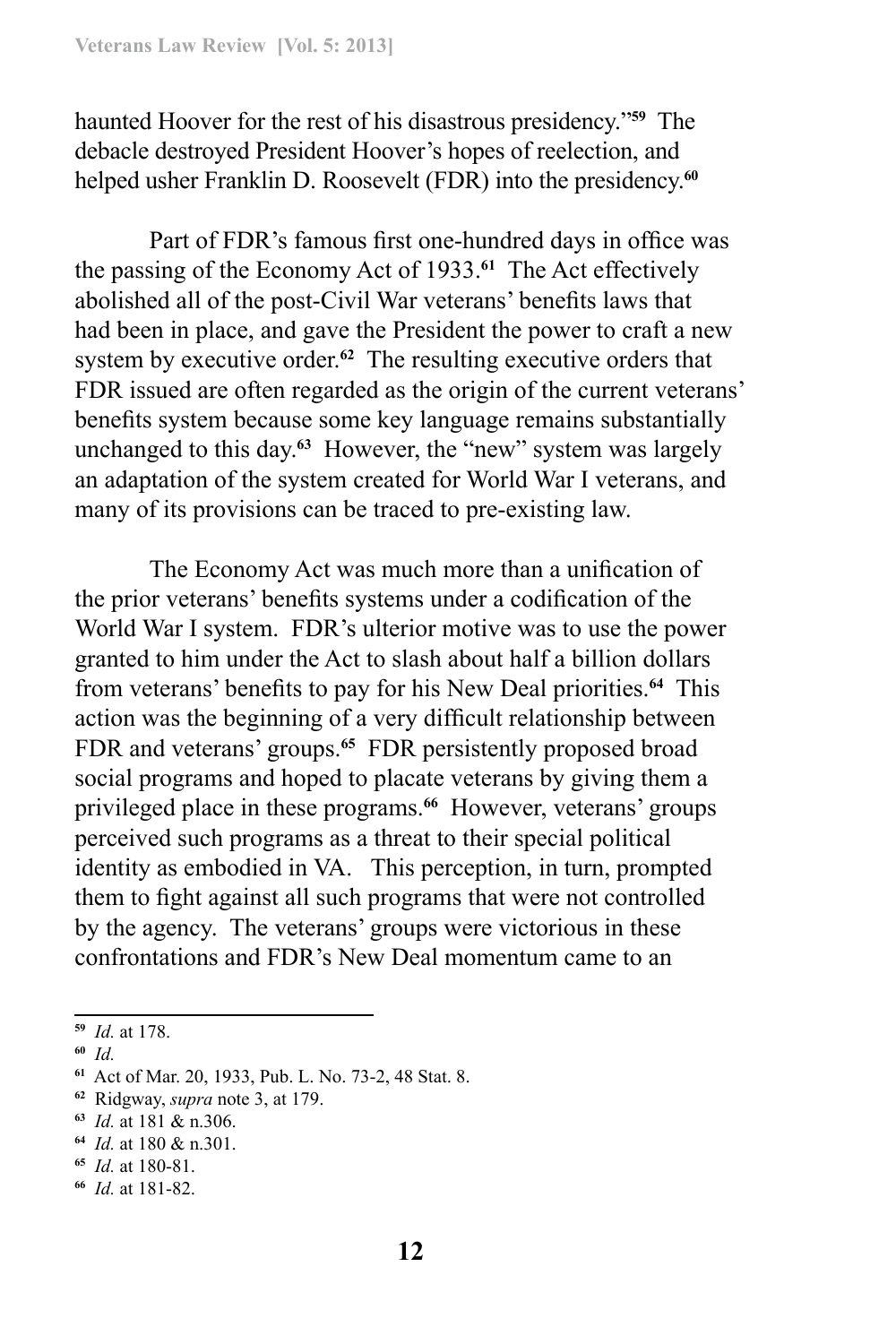end with the Independent Offices Appropriations Act of 1935,**<sup>67</sup>** in which Congress overrode the President's veto to restore a significant portion of the benefits that he had terminated under the authority granted to him by the Economy Act.**<sup>68</sup>**

#### **D. World War II and Eisenhower's Presidency**

The history of the World War II benefits legislation, commonly known as the G.I. Bill, is one of the few aspects of early modern veterans' legislation that has been well chronicled.**<sup>69</sup>** Nonetheless, a brief recap is useful to set the stage for understanding the other legislation in this era. Despite the acrimonious relationship between FDR and veterans' groups, the President's experience of winning his office in the wake of the Bonus Army fiasco made him quite sensitive to the political importance of caring for sixteen million returning veteran voters.**<sup>70</sup>** Accordingly, FDR and his democratic allies in Congress were pragmatic when the American Legion proposed the G.I. Bill.**<sup>71</sup>** The legislation, which was a package of benefits going far beyond the educational benefits for which it is known today,**<sup>72</sup>** did not sail smoothly into law. Other veterans' groups disagreed with its philosophy and proposed different methods of providing for veterans.**<sup>73</sup>** Moreover, John E. Rankin, Chairman of the House World War Veterans' Legislation Committee, and some other politicians opposed the benefits it would provide to African‑American veterans.**<sup>74</sup>** Nevertheless, the bill did become

**<sup>70</sup>** Ridgway, *supra* note 3, at 182-83.

**<sup>67</sup>** Pub. L. No. 73-141, 48 Stat. 509 (1934).

**<sup>68</sup>** Ridgway, *supra* note 3, at 180-81; *see infra* Part II.A.iv (discussing the Economy Act). **<sup>69</sup>** *See, e.g.*, Glenn C. Altschuler & Stuart M. Blumin, The GI Bill: A New Deal for

Veterans (2009) (discussing the history and impact of the G.I. Bill).

**<sup>71</sup>** *Id.* at 182-84.

**<sup>72</sup>** *Id.* at 184-85.

**<sup>73</sup>** *Id.*

**<sup>74</sup>** *Id.* at 185 & n.329. The story of the passage of the bill is worthy of a Hollywood movie and involves the American Legion discovering a plot to kill the legislation in the final committee vote and frantically locating and flying a vacationing congressman back to Washington, D.C., just in time to cast the deciding vote. *Id.*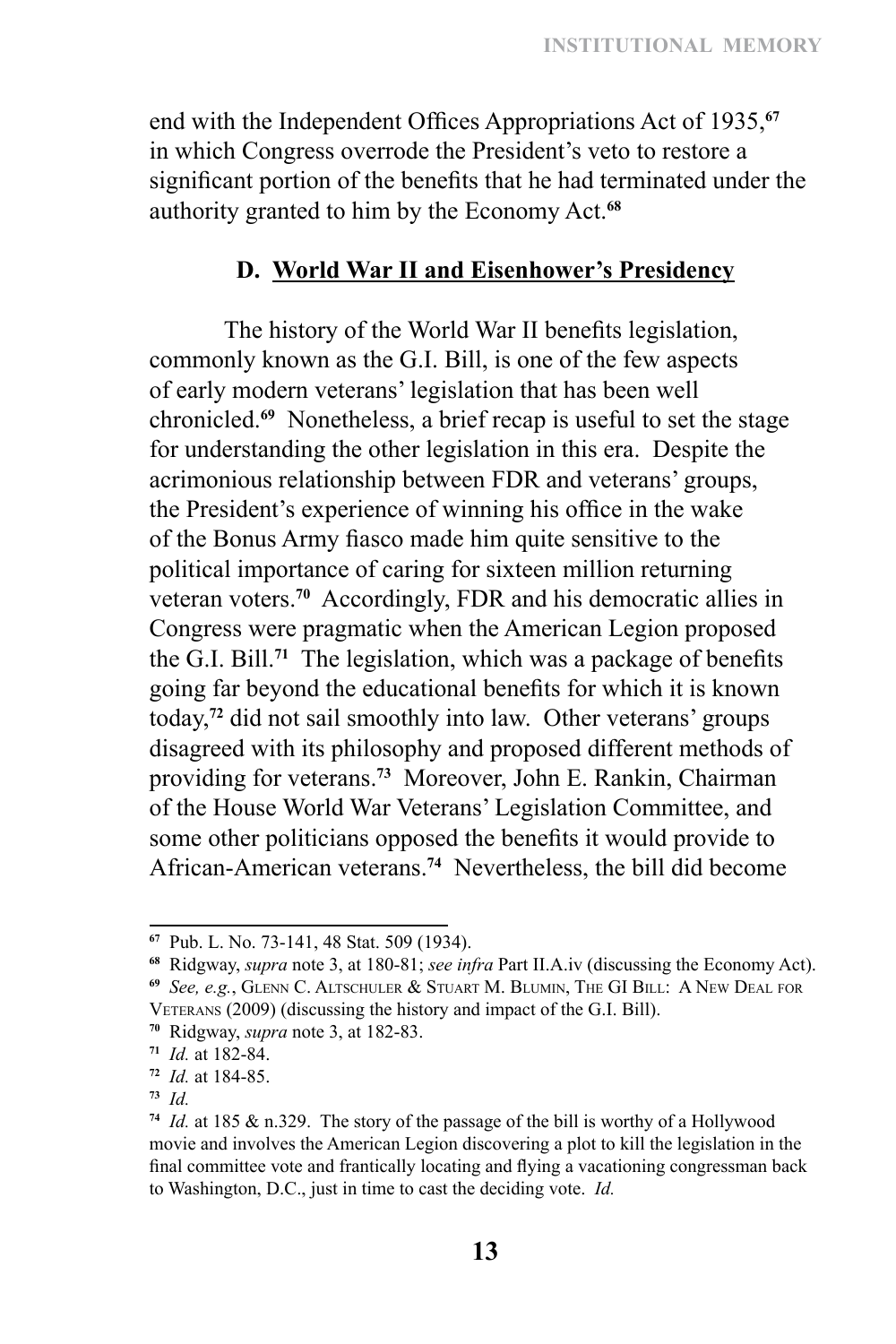law and established a new paradigm for the substance of veterans' benefits that followed. The benefits were also largely extended to Korean War veterans, although the educational benefits provided were less generous.**<sup>75</sup>**

After World War II, Harry Truman continued FDR's attempts to reverse the consolidation of veterans' programs, and experienced a similar lack of success. He contended that there had been a fundamental shift in the position of veterans caused by the Cold War era growth of the military, and argued that the needs of veterans could best be met by incorporating them into programs serving the general population.**<sup>76</sup>** In 1949, the Commission on the Organization of the Executive Branch of Government, headed by former President Hoover, recommended transferring some of VA's functions to other agencies.**<sup>77</sup>** However, this proposal was stymied by opposition from the major veterans service organizations.**<sup>78</sup>** Nonetheless, the critique of VA operations in the report did spur a major reorganization.**<sup>79</sup>**

The consolidation of the veterans' system as we know it today occurred during Dwight D. Eisenhower's presidency. President Eisenhower's famous skepticism of the military-industrial complex<sup>80</sup> included the veterans' benefits system.**<sup>81</sup>** During his presidency, he made serious attempts to contract veterans' benefits. In 1954, the Comptroller General of the United States issued a report on problems with the adjudication process, and noted in particular the apparent

**<sup>75</sup>** VA Organizational History 1776-1994, *supra* note 21, at 33.

**<sup>76</sup>** *Id.* at 40.

**<sup>77</sup>** *Id.* at 39-40.

**<sup>78</sup>** *Id.* at 40.

**<sup>79</sup>** *Id.* at 40-41.

**<sup>80</sup>** *See* Eisenhower's Farewell Address to the Nation (Jan. 17, 1961), *available at* http:// mcadams.posc.mu.edu/ike.htm; *see also* William D. Hartung, *Eisenhower's Warning: The Military-Industrial Complex Forty Years Later*, 18 WORLD POL'Y J., no. 1, Spring 2001, *available at* http://www.worldpolicy.org/journal/articles/hartung01.html (considering the present and future of the military-industrial complex).

**<sup>81</sup>** Ridgway, *supra* note 3, at 189-90.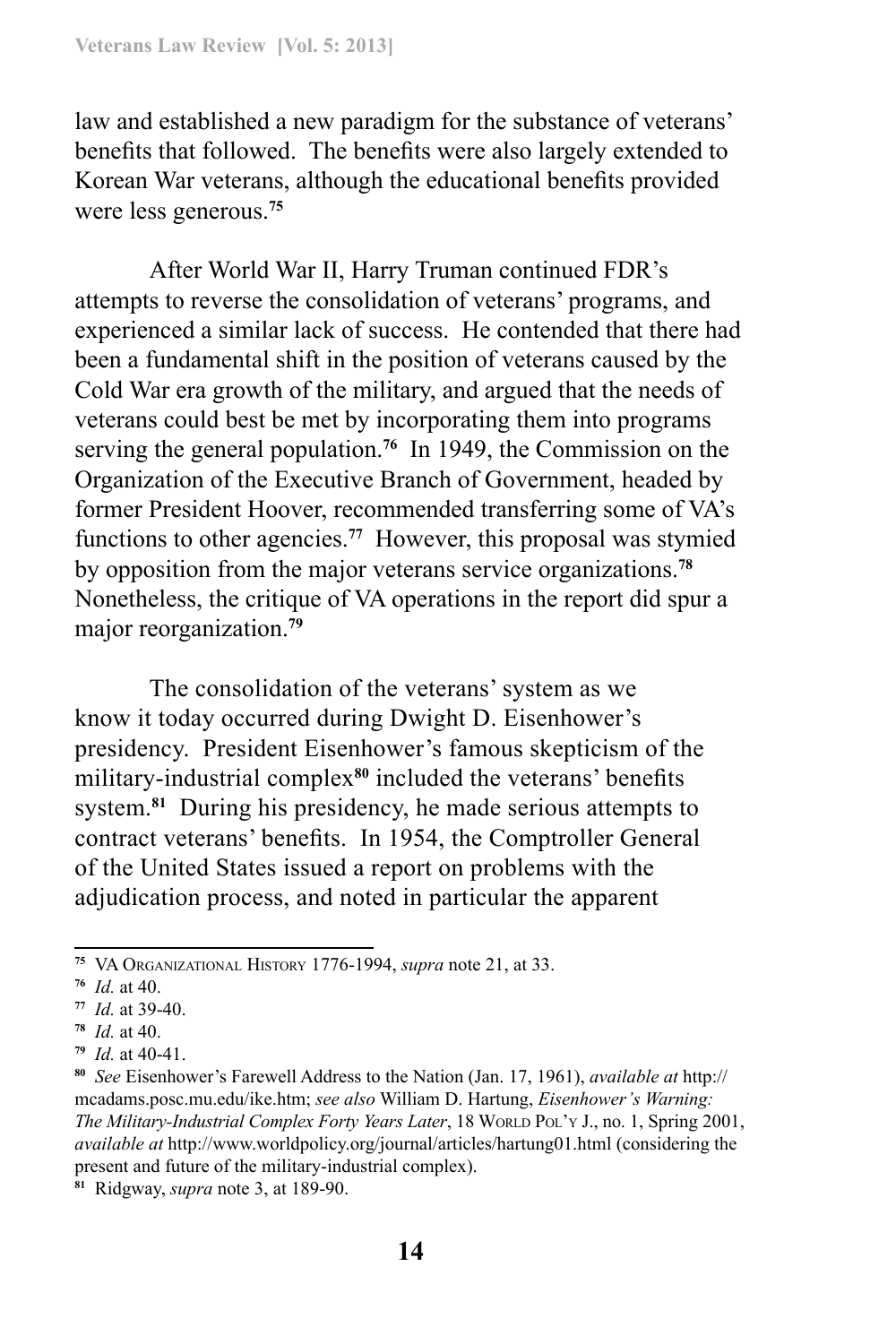unreliability of rating decisions made immediately after World War II when VA was crushed under a mountain of claims from recently discharged servicemen.**<sup>82</sup>** As a result, VA undertook to review over one million claims from World War II, resulting in thousands of rating reductions and thousands more cases in which service connection was severed outright.**<sup>83</sup>** Two years later, in 1956, Eisenhower commissioned his West Point classmate and former administrator of VA, Omar Bradley, to study the veterans' benefits system and make recommendations.**<sup>84</sup>** The Bradley Report recommended a contraction and refocusing of veterans' programs consistent with Eisenhower's wishes to trim VA.**<sup>85</sup>** However, Eisenhower's proposals garnered little traction on Capitol Hill.**<sup>86</sup>** Instead of remaking the veterans' system, Congress upgraded the existing regulations to statutory law in 1957, thus stripping Eisenhower's ability to make unilateral changes.**<sup>87</sup>**

It is this legislative reaction by Congress to Eisenhower in 1957 that really marked the last significant event in the political history of the early modern system. When the system was finally recodified in 1958, no notable changes were made.**<sup>88</sup>** Accordingly, 1958 does not represent the origin of the modern veterans' benefits system as one might believe from looking at the current legislative histories of the central statutes. Instead, it represents the end of an era of reform efforts that began during World War I.

**<sup>82</sup>** *See* U.S. Gov't Accountability Office, Report to the Congress of the United States by the Comptroller General: Review of Compensation and Pension Program, Washington Offices, Veterans Administration 28 (1954) [hereinafter Comptroller Report], *available at* http://www.gao.gov/assets/280/275266.pdf.

**<sup>83</sup>** Read v. Shinseki, 651 F.3d 1296, 1297 (Fed. Cir. 2011).

**<sup>84</sup>** Ridgway, *supra* note 3, at 190.

**<sup>85</sup>** *Id.* at 191-92.

**<sup>86</sup>** *Id.* at 192-93.

**<sup>87</sup>** *See id.* at 193; *see infra* Part II.A.vi (discussing the Veterans' Benefits Act of 1957, Pub. L. No. 85-56, 71 Stat. 83).

**<sup>88</sup>** *See infra* Part II.A.vii (discussing the recodification of veterans' law).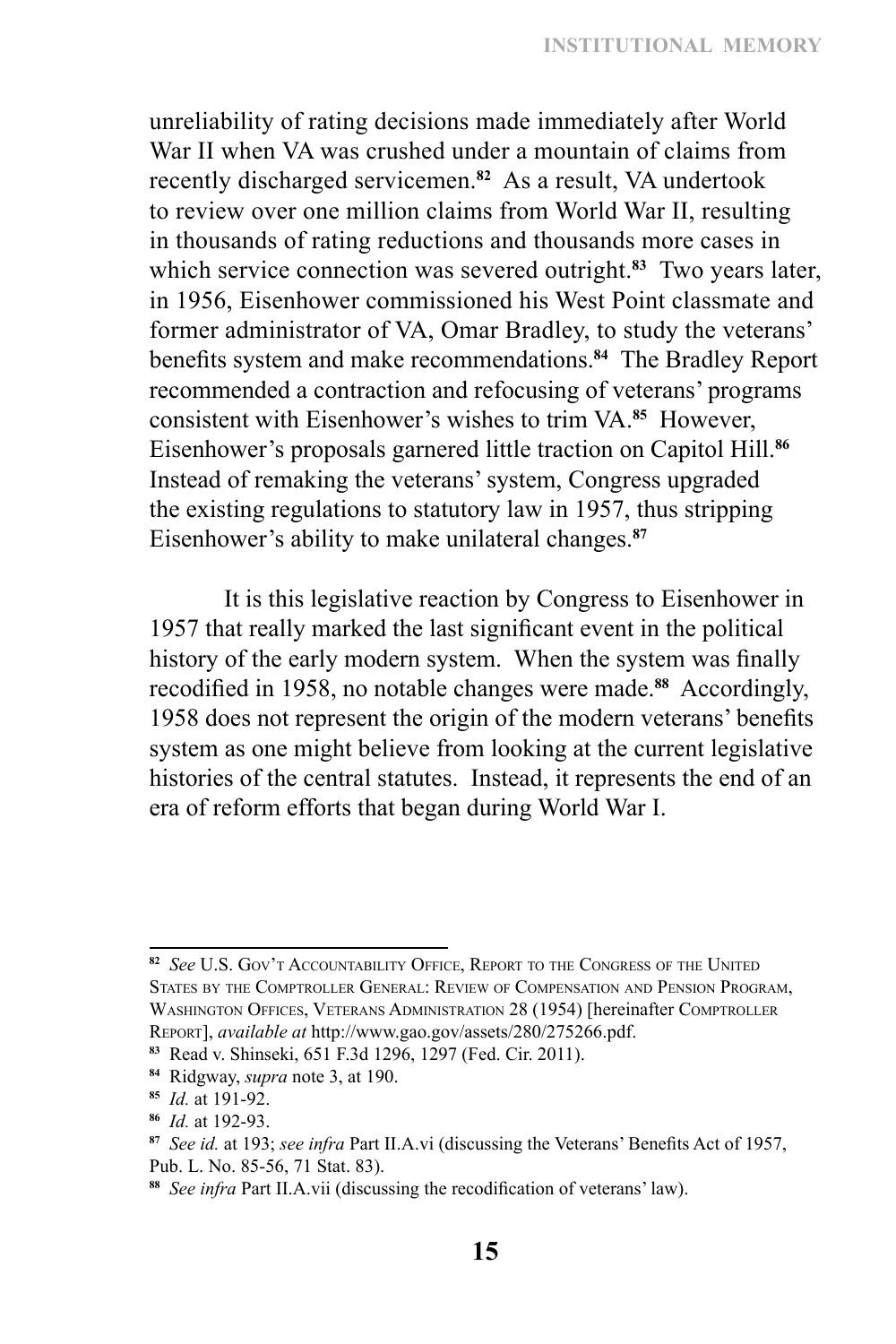#### **II. THE SOURCES OF AUTHORITY**

Ultimately, the political dramas discussed above were translated into the statutes and regulations that defined the early modern system. It is these authorities and their successors that still define the system today. This Part turns to the black letter law that defined the early modern system and, in many cases, is still in force today. In doing so, it frequently notes the length of authorities, the amount of detail they contain, and their key provisions. This discussion provides a general sense of what additional material is likely to be found in each authority, with the understanding that describing the details of each one would be an undertaking far beyond the scope of a single article.

#### **A. Statutes**

Prior to the Veterans Claims Assistance Act of 2000**<sup>89</sup>** (VCAA), the statutes governing veterans' law largely defined the substance of the law and placed few restrictions on the procedures used to decide claims. Accordingly, the early statutes tend to be more useful for understanding the origins of substantive features, rather than procedural ones, but their role in defining the process should not be overlooked. It would be impossible to detail every piece of legislation relevant to the modern adjudication system. Then, as now, veterans' benefits laws were frequently tweaked and changed as politicians responded to the priorities of a major constituency. However, there are a number of crucial bills that are important to discuss in order to provide context for understanding the development of the modern system.

#### *i. World War I Legislation*

The Bureau of War Risk Insurance was created in 1914.**<sup>90</sup>** The Act establishing the agency was a scant two pages that outlined the new agency and its insurance mission in eleven short sections.**<sup>91</sup>**

**<sup>89</sup>** Pub. L. No. 106-475, 114 Stat. 2096.

**<sup>90</sup>** Act of Sept. 2, 1914, Pub. L. No. 63-193, 38 Stat. 711.

**<sup>91</sup>** *Id*.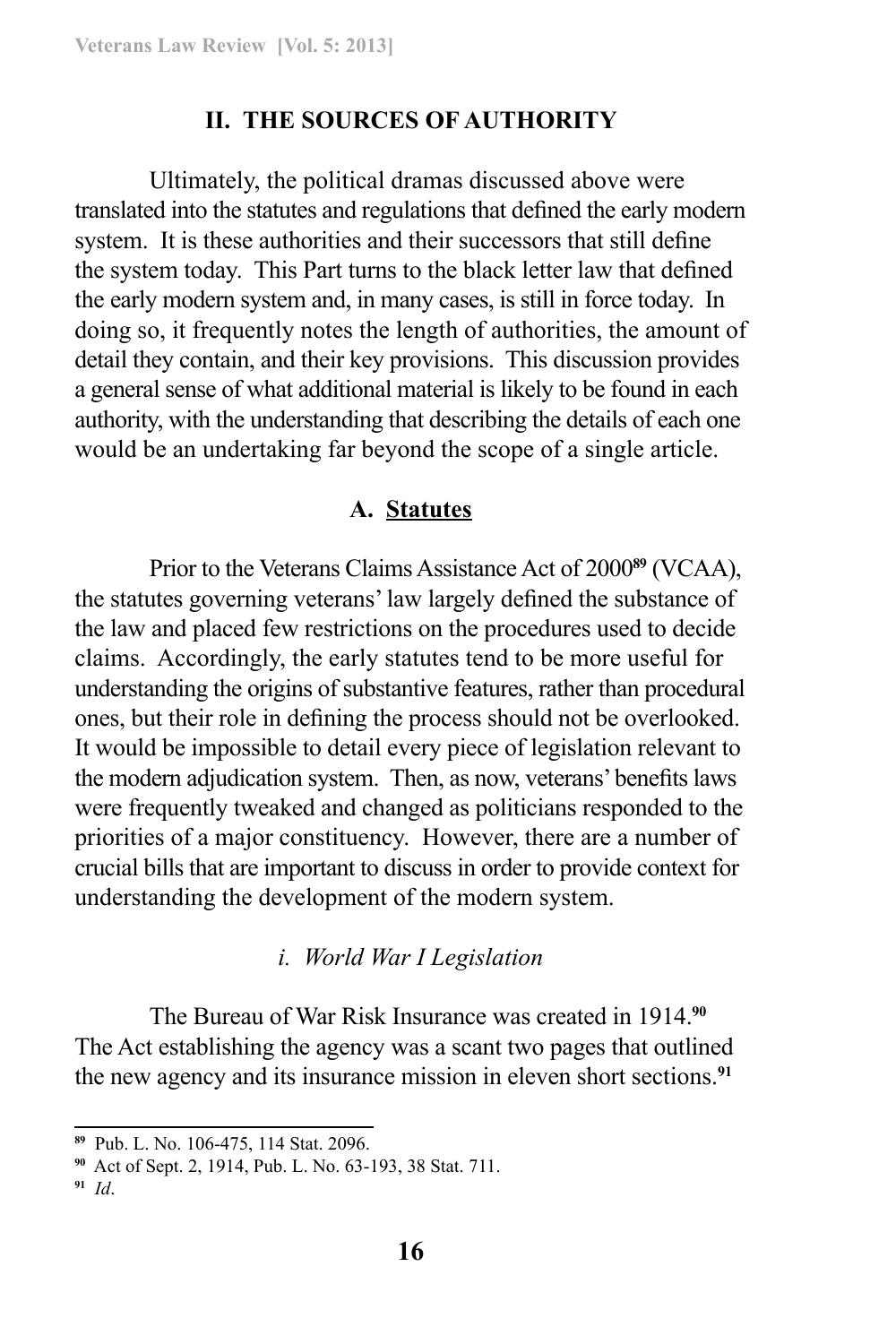More important than the original Act were the 1917 amendments that effectively converted the Bureau of War Risk Insurance into the benefits agency for World War I veterans.**<sup>92</sup>** Those amendments were fourteen pages long and contained a number of key concepts, which continue to this day.**<sup>93</sup>** In particular, Article III contained the original definition of veterans' benefits as compensation and a bar to benefits based upon willful misconduct.**<sup>94</sup>** It also authorized the creation of a schedule "of ratings of reductions in earning capacity from specific injuries or combinations of injuries of a permanent nature."**<sup>95</sup>** The Act reflected Congress's awareness of the financial consequences of the Civil War era law that had made all benefits retroactive to the date of discharge,**<sup>96</sup>** and limited retroactive awards to two years prior to the date of an original claim or one year prior to the date of a claim for an increase.**<sup>97</sup>** It also contained provisions defining what is now known as special monthly compensation,**<sup>98</sup>** including benefits for veterans "so helpless as to be in constant need of a nurse or attendant," "helplessly and permanently bedridden," blind, or who have lost both hands or both feet.**<sup>99</sup>** Furthermore, the Act also defined benefits for both death and total disability.**<sup>100</sup>**

The War Risk Act was again amended in 1918 to presume that all veterans entered into service in sound condition.**<sup>101</sup>** However, "[i]t was soon discovered that the wording of the amendment had been such as to facilitate an overly liberal

**<sup>92</sup>** Act of Oct. 6, 1917, Pub. L. No. 65-90, 40 Stat. 398.

**<sup>93</sup>** *Id.*

**<sup>94</sup>** *Id.* § 300, 40 Stat. at 405.

**<sup>95</sup>** *Id*. § 302, 40 Stat. at 406.

**<sup>96</sup>** *See* Ridgway, *supra* note 3, at 164-65.

**<sup>97</sup>** Pub. L. No. 65-90, § 310, 40 Stat. at 408; *see* Staff of H. Comm. On Veterans' Affairs, 84th Cong., The Provision of Federal Benefits for Veterans: An Historical Analysis of Major Veterans' Legislation, 1862-1954, at 20 (Comm. Print 1955) [hereinafter Historical Analysis of Major Veterans' Legislation].

**<sup>98</sup>** Pub. L. No. 65-90, § 302, 40 Stat. at 406; 38 U.S.C. § 1114(k-s) (2006).

**<sup>99</sup>** Pub. L. No. 65-90, § 302, 40 Stat. at 406.

**<sup>100</sup>** *Id*. §§ 300, 302, 40 Stat. at 405-06.

**<sup>101</sup>** Act of June 25, 1918, Pub. L. No. 65-175, § 10, 40 Stat. 609, 611.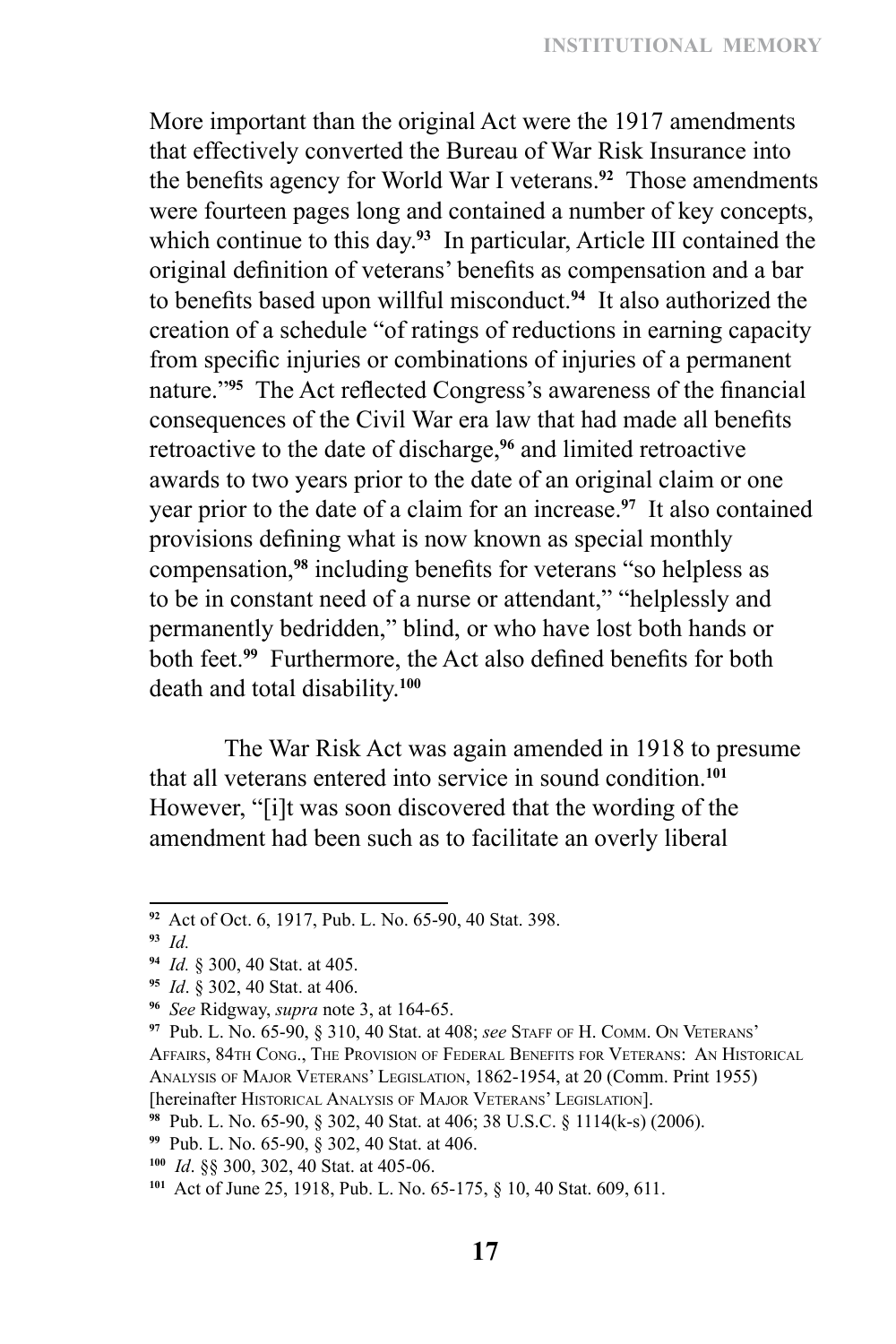interpretation. Men who had entered service with amputations and other patent disabilities applied for compensation despite the recording of such infirmities in their personal files."**<sup>102</sup>** In 1921, Congress corrected this loophole by making an exception for conditions noted "at the time of or prior to inception of active service."**<sup>103</sup>**

# *ii. The Act Establishing the Veterans' Bureau of 1921*

Although VA was created in 1930, the Act finally authorizing its creation was a brief two pages and comprised seven sections.**<sup>104</sup>** The Act did little more than transfer the existing agencies to the newly created agency, and grant the administrator the power to reorganize the new entity as appropriate.**<sup>105</sup>** Thus, the law creating VA is of little interest compared to that creating its predecessor almost a decade earlier.

The legislation creating the Veterans' Bureau was eleven pages long and provided substantial detail on the new agency.**<sup>106</sup>** Section 6 defined the central office, fourteen ROs, and a system of up to 140 sub-offices.**<sup>107</sup>** Interestingly, the Act envisioned the Bureau as a largely temporary agency that would be wound up when its work was complete.**<sup>108</sup>** All ROs were set to terminate on June 30, 1926, if not shuttered earlier due to inactivity.**<sup>109</sup>**

The Act also contained a number of notable substantive provisions. Section 15 created an insanity exception allowing the director to ignore a dishonorable discharge.**<sup>110</sup>** Section 18 rephrased the basic entitlement language into a form very close

**<sup>102</sup>** Historical Analysis of Major Veterans' Legislation, *supra* note 97, at 21.

**<sup>103</sup>** Act of Aug. 9, 1921, Pub. L. No. 67-47, § 18, 42 Stat. 147, 154.

**<sup>104</sup>** Act of July 3, 1930, Pub. L. No. 71-536, 46 Stat. 1016.

**<sup>105</sup>** *Id.*

**<sup>106</sup>** Pub. L. No. 67-47, 42 Stat. 147.

**<sup>107</sup>** *Id.* § 6, 42 Stat. at 149.

**<sup>108</sup>** *Id*.

**<sup>109</sup>** *Id.* 

**<sup>110</sup>** *Id.* § 15, 42 Stat. at 152-53.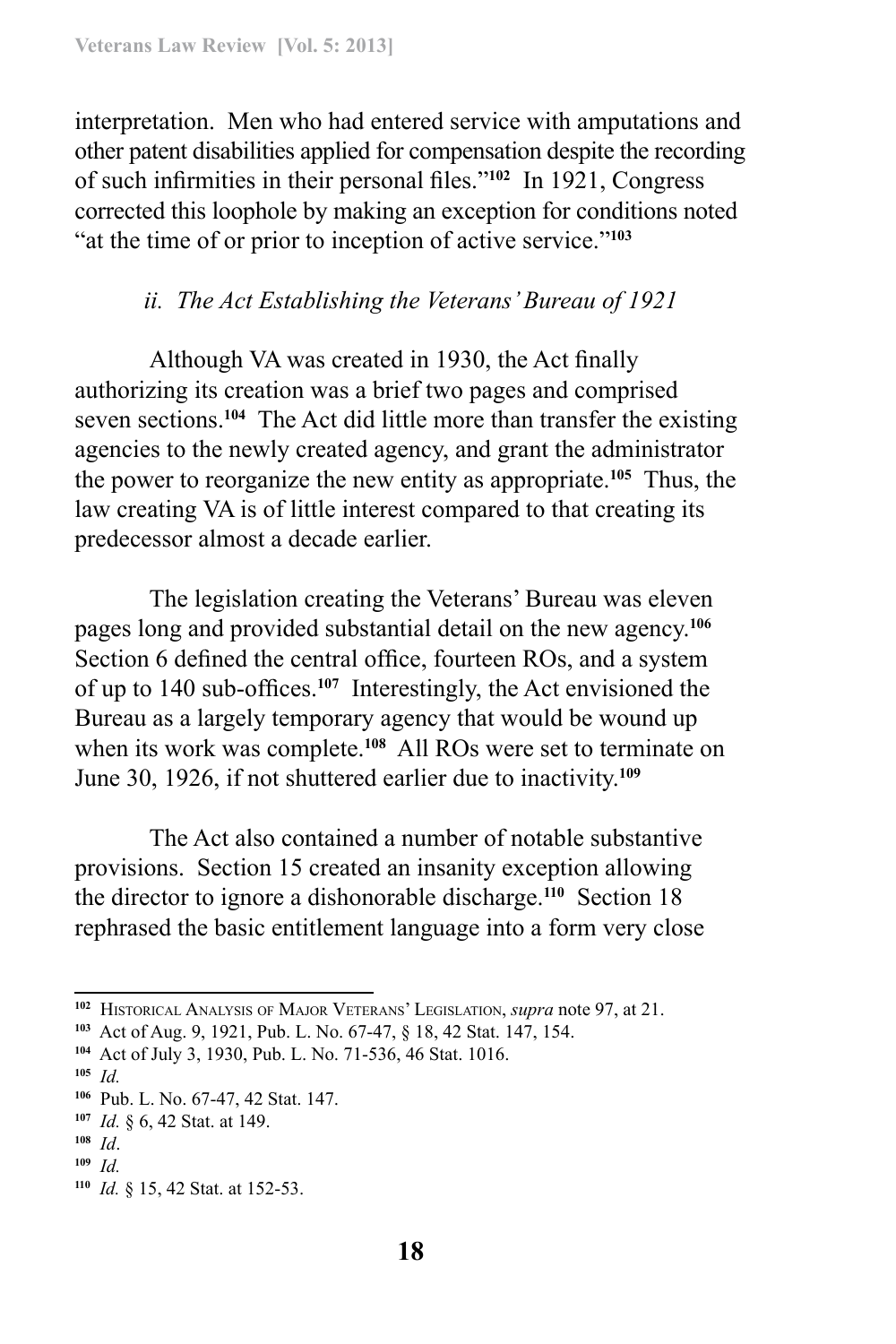to that in which it appears today.**<sup>111</sup>** This section also created a presumption of service connection for pulmonary tuberculosis and "neuropsychiatric disease" if the disabilities developed to a degree of ten percent or more disabling within two years of service.**<sup>112</sup>**

#### *iii. The World War Veterans' Act of 1924*

Two major pieces of legislation were passed nearly simultaneously in 1924. The first was the World War Adjusted Compensation Act,**<sup>113</sup>** which created the "Bonus" benefit program.**<sup>114</sup>** Although the flaws in the Bonus program eventually led to the Economy Act of 1933 nearly a decade later,**<sup>115</sup>** the actual contents of the eleven-page Act are unremarkable. The Act did nothing more than define the program and contained no broader changes to veterans' law.**<sup>116</sup>**

In contrast, the World War Veterans' Act of 1924,**<sup>117</sup>** passed three weeks later, was a substantial piece of legislation (twenty‑three pages) that provided a considerable amount of detail as to how the Pension Bureau was to be reformed in the wake of the Forbes scandal.**<sup>118</sup>** Many of the provisions it contained are familiar. For example, section 7 revised the previous system set up three years earlier and paved the way for the current organizational structure of VA by increasing the number of authorized ROs from fourteen to one hundred.**<sup>119</sup>** Section 19 prohibited all claims agents and attorneys from representing veterans in compensation claims "except the recognized representatives of the American Red Cross, the American Legion, the Disabled American Veterans,

**<sup>111</sup>** *Id.* § 18, 42 Stat. at 153-54.

**<sup>112</sup>** *Id*., 42 Stat. at 154.

**<sup>113</sup>** Pub. L. No. 68-120, 43 Stat. 121 (1924).

**<sup>114</sup>** *See* discussion *supra* Part I.C.

**<sup>115</sup>** Pub. L. No. 73-2, 48 Stat. 8; *see* discussion *supra* Part I.C.

**<sup>116</sup>** Pub. L. No. 68-120, 43 Stat. 121.

**<sup>117</sup>** Pub. L. No. 68-242, 43 Stat. 607.

**<sup>118</sup>** *Id*.

**<sup>119</sup>** *Id*. § 7, 43 Stat. at 609.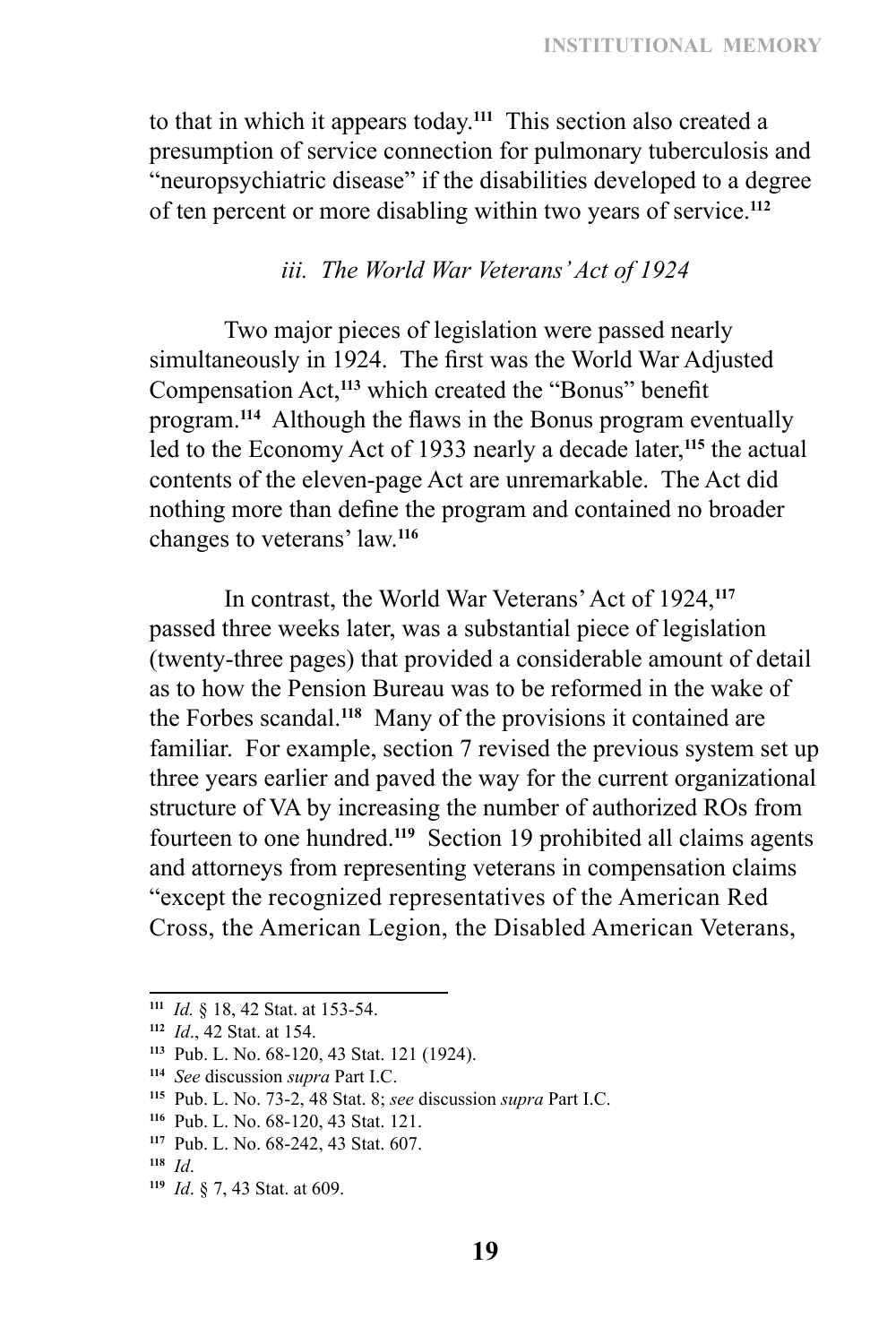and the Veterans of Foreign Wars and such other organizations as shall be approved by the Director."**<sup>120</sup>** Perhaps most importantly, Title II took more than eight pages to define the compensation system, using language very similar to that which exists today.**<sup>121</sup>**

Substantively, the Act further liberalized the presumptions of service connection created in 1921:

> "Tuberculosis which developed to a degree of 10 percent or more prior to January 1, 1925, was conclusively presumed to be of service origin, while neuropsychiatric diseases, paralysis agitans, encephalitis lethargica, and amoebic dysentery developing to a degree of 10 percent or more of disability before January 1, 1925, were given the benefit of a rebuttable presumption of service connection."**<sup>122</sup>**

These changes were made at the urging of Director Hines, who testified that "the problem of determining the service origin of veterans' disabilities is the most difficult and involved question confronting the Veterans' Bureau."**<sup>123</sup>**

### *iv. The Economy Act of 1933*

The Economy Act has been described as the origin of the modern veterans' benefits system because it set aside most of the prior ad hoc provisions and laid the foundation for the unified

**<sup>120</sup>** *Id*. § 19, 43 Stat. at 612-13. In addition, § 500 provided a penalty for any agent or attorney charging more than ten dollars for work on a case. *Id*. § 500, 43 Stat. at 628.

**<sup>121</sup>** *Id.* §§ 200-12, 43 Stat. at 615-24.

**<sup>122</sup>** HistoricalAnalysis of Major Veterans' Legislation, *supra* note 97, at 22 (quoting H. Comm. on Pensions., Chronological Resume of Veterans' Laws 34 (76th Cong. 1st sess., 1939)).

**<sup>123</sup>** *Id.* at 23 (citing 65 Cong. Rec. 10,169 (1924) (statement of Rep. Royal Cleaves Johnson)). The evidence supporting the presumption of service connection indicated that veterans experienced "cases of insanity" at double the rate of the civilian population, with sixty percent of cases being of unknown origin. *Id.*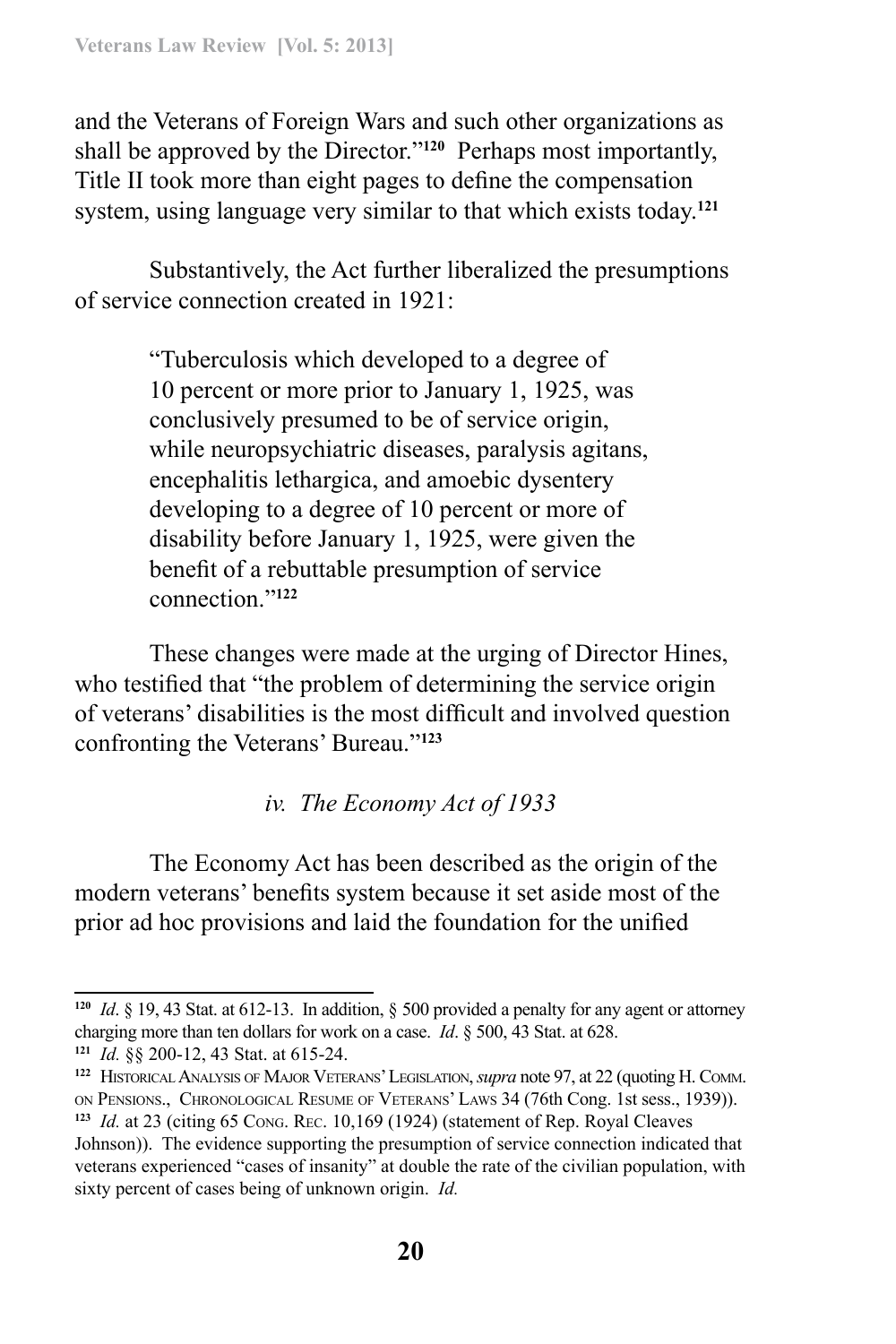system that still exists today.**<sup>124</sup>** Nevertheless, only one aspect of the statute concerned veterans' benefits. Its stated purpose was "to maintain the credit of the United States Government."**<sup>125</sup>** The report from the House Committee on the Economy noted that in the months prior to the passage of the Act, the interest rate for ninety-day Treasury bills had skyrocketed from one-tenth of one percent to four-and-a‑half percent, and detailed other aspects of the nation's deteriorating finances.**<sup>126</sup>** Although the eventual magnitude of the cuts to veterans' benefits took Congress by surprise, the basic purpose of the Act was no secret.**<sup>127</sup>** The Act's other two titles granted the President the authority to reduce the salaries of federal employees and provided that implementing executive orders needed to be submitted to Congress.**<sup>128</sup>**

Only Title I of the Economy Act, the first four and one‑half pages, dealt with veterans' benefits.**<sup>129</sup>** The first several sections of the Act granted the President broad authority to define the substance and procedures for the new system within a few parameters.**<sup>130</sup>** The details of the regulations issued by FDR are discussed below.**<sup>131</sup>** One of the notable substantive actions taken by Congress in the Act was to tighten effective dates even further by limiting all claims to the date of application.**<sup>132</sup>** Aside from the authority granted to the President, section 5 created a statutory bar to judicial review, which ensured that the federal courts did not interfere with FDR's use of the power granted to him to slash veterans' benefits.**<sup>133</sup>**

- **<sup>130</sup>** *Id.* §§ 1, 4, 48 Stat. at 8-9.
- **<sup>131</sup>** *See* discussion *infra* Part II.B.

**<sup>124</sup>** Ridgway, *supra* note 3, at 179-82.

**<sup>125</sup>** Act of March 20, 1933, Pub. L. No. 73-2, 48 Stat. 8, 8 (1933).

**<sup>126</sup>** *See* H.R. Rep. No. 73-1, at 1-2 (1933).

**<sup>127</sup>** *See id.*

**<sup>128</sup>** Pub. L. No. 73-2, tit. II-III, 48 Stat. at 12-16.

**<sup>129</sup>** *Id*. tit. I, 48 Stat. at 8-12.

**<sup>132</sup>** Pub. L. No. 73-2, § 9, 48 Stat. at 10.

**<sup>133</sup>** *Id*. § 5, 48 Stat. at 9; Ridgway, *supra* note 3, at 179-80.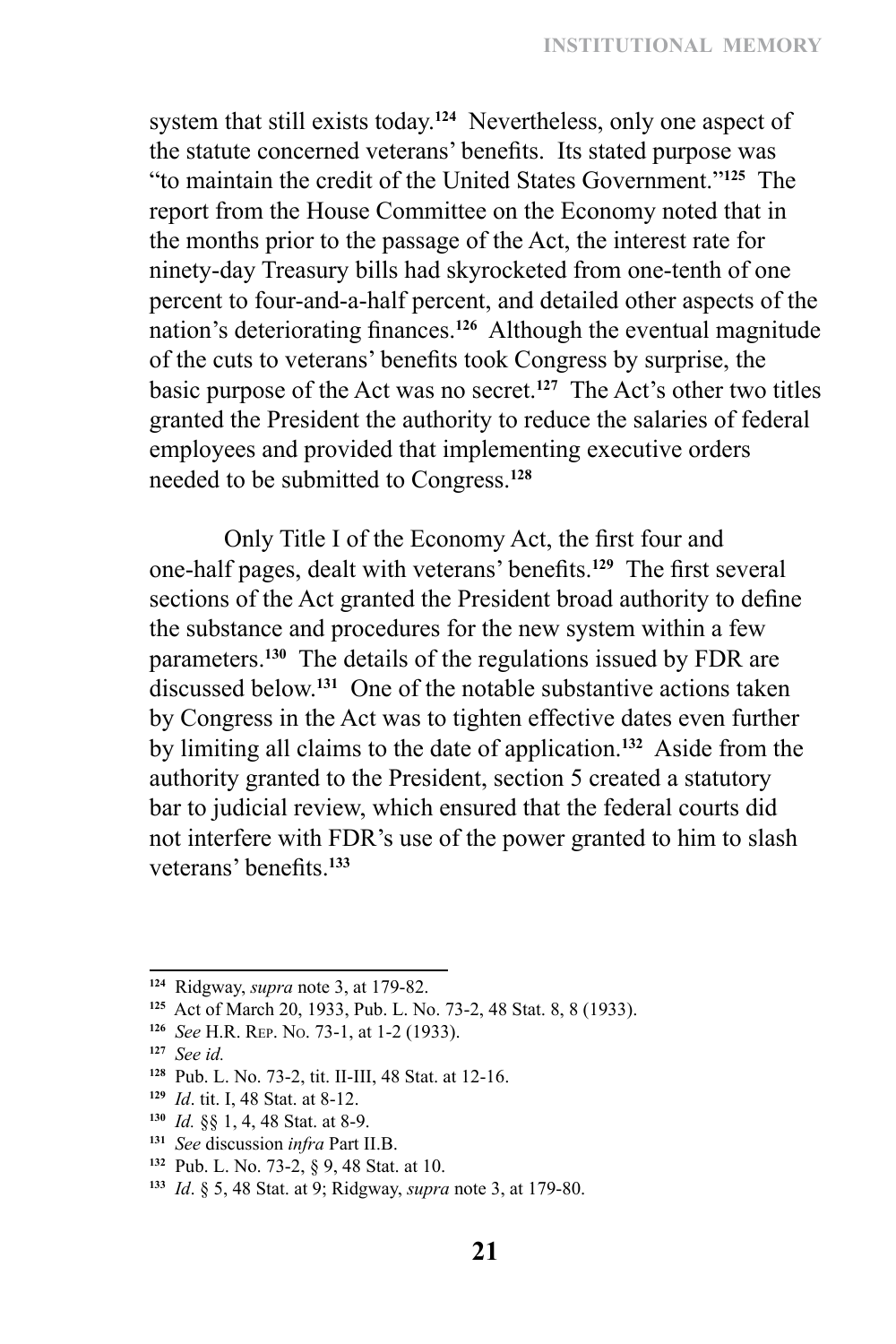Congress's eventual response to the Economy Act was the Independent Offices Appropriation Act of 1935,**<sup>134</sup>** which was enacted over FDR's veto.**<sup>135</sup>** Title III of that Act reinstated many of the benefits that had been severed by FDR pursuant to the Economy Act, and prohibited some types of severance and benefits reductions.**<sup>136</sup>** However, the Independent Offices Appropriation Act specifically addressed the issue of preexisting conditions and did not reinstate benefits when "clear and unmistakable evidence discloses that the disease, injury, or disability had inception before or after the period of active military or naval service, unless such disease, injury, or disability is shown to have been aggravated during service . . . the burden of proof being on the Government."**<sup>137</sup>**

#### *v. The Servicemen's Readjustment Act of 1944*

Better known as the "G.I. Bill," the Servicemen's Readjustment Act of 1944's**<sup>138</sup>** modest seventeen-page length belies its crucial importance to veterans' benefits. The Act represents the triumph of an expansive and comprehensive vision of veterans' benefits over competing conceptions.**<sup>139</sup>** Title II, providing for educational benefits, is certainly the most famous aspect of the law.**<sup>140</sup>** However, the Act had other key provisions. Title III created the popular home loan provisions, along with provisions for farm and business property loans.**<sup>141</sup>** Title IV created an employment assistance program.**<sup>142</sup>** Title V provided up to a year of unemployment benefits for veterans who failed to find suitable work upon discharge.**<sup>143</sup>**

**<sup>138</sup>** Pub. L. No. 78-346, 58 Stat. 284.

- **<sup>141</sup>** *Id.* tit. III, 58 Stat. at 291-93.
- **<sup>142</sup>** *Id.* tit. IV, 58 Stat. at 293-95.
- **<sup>143</sup>** *Id.* tit. V, 58 Stat. at 295-96.

**<sup>134</sup>** Pub. L. No. 73-141, 48 Stat. 509 (1934).

**<sup>135</sup>** Ridgway, *supra* note 3, at 180-81.

**<sup>136</sup>** Pub. L. No. 73-141, tit. III, 48 Stat. at 524-27.

**<sup>137</sup>** *Id.* § 28, 48 Stat. at 524.

**<sup>139</sup>** Ridgway, *supra* note 3, at 184-85. The provisions of the G.I. Bill were extended to Korean War veterans, with some adjustments, by the Veterans' Readjustment Assistance Act of 1952, Pub. L. No. 82-550, 66 Stat. 663.

**<sup>140</sup>** Pub. L. No. 78-346, tit. II, 58 Stat. at 287-91.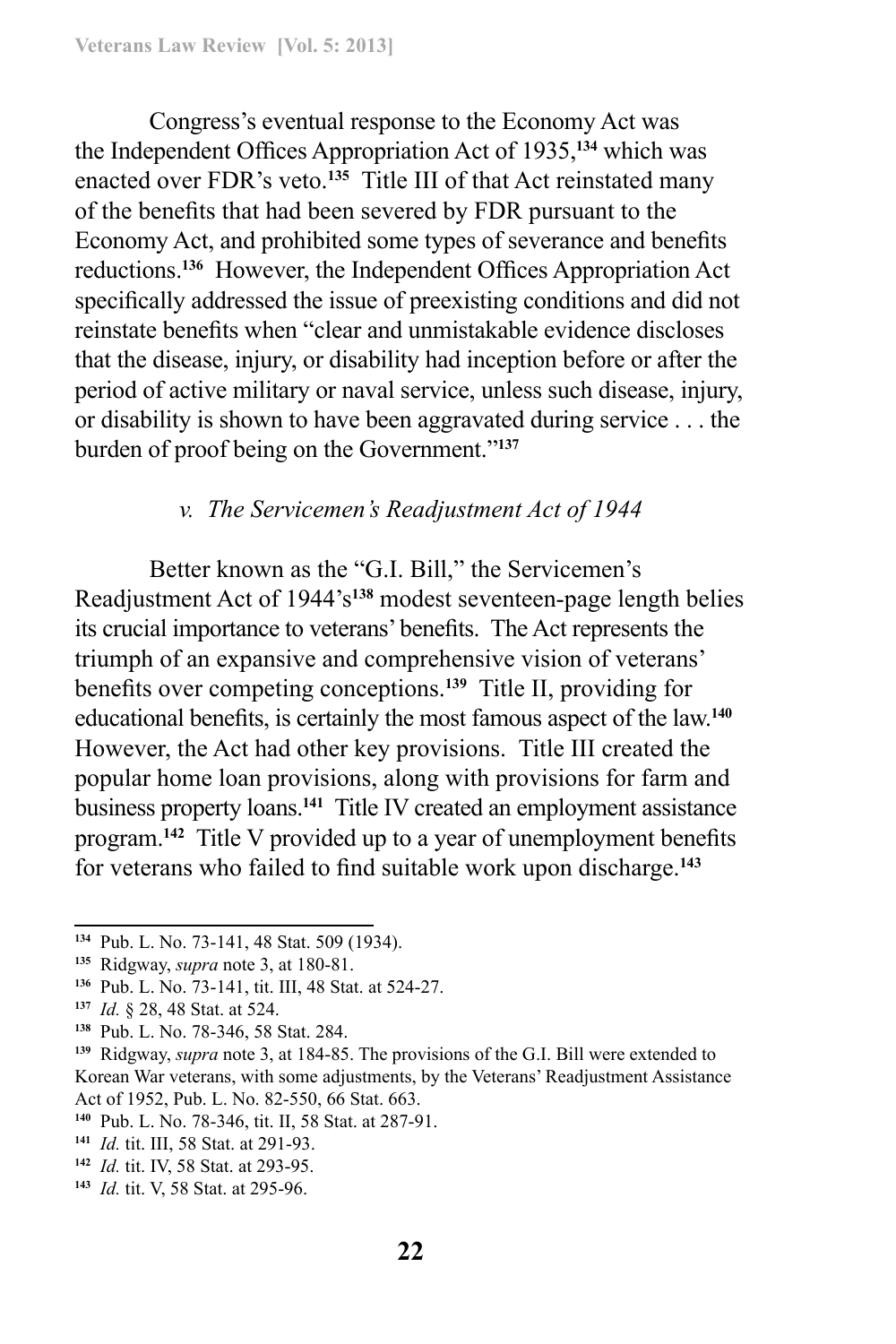Aside from creating a variety of benefits beyond insurance, disability compensation, and vocational rehabilitation, the Act also contained other provisions with long-term relevance. By authorizing 500 million dollars for the construction of VA hospitals, section 101 helped pave the way for the eventual emergence of the "Iron Triangle" of VA—specifically, the major veterans service organizations, the congressional veterans affairs committees, and VA—which dominated the system's operation after World War II.**<sup>144</sup>** Section 300 created a bar to benefits for conscientious objectors.**<sup>145</sup>** Section 301 directed the service departments to establish boards for reviewing character of discharge determinations.**<sup>146</sup>** Finally, foreshadowing current efforts to integrate the discharge and claims processes,**<sup>147</sup>** section 103 explicitly authorized VA to place employees in military installations for the purpose of adjudicating claims and advising service members about to be discharged.**<sup>148</sup>**

### *vi. The Veterans' Benefits Act of 1957*

The Veterans' Benefits Act of 1957 ("1957 Act")**<sup>149</sup>** is often overlooked when discussing the origins of veterans' law, but it is key to tracing its history. It elevated much of the law that had previously existed only as regulations to the status of statutory law. Not surprisingly, it was a very long statute, running just shy of one hundred pages and organized into twenty-three titles.<sup>150</sup> The table

**<sup>144</sup>** *Id.* § 101, 58 Stat. at 284; *see* Ridgway, *supra* note 3, at 187-89 (discussing the role of the VA hospital system in shaping the post-World War II political dynamic of veterans' benefits).

**<sup>145</sup>** Pub. L. No. 78-346, § 300, 58 Stat. at 286. The validity of this provision was upheld by the Supreme Court in *Johnson v. Robinson*, 415 U.S. 361 (1974).

**<sup>146</sup>** Pub. L. No. 78-346, § 301, 58 Stat. at 286-87.

**<sup>147</sup>** *See, e.g.*, U.S. Gov't Accountability Office, GAO-08-901, Veterans' Disability Benefits: Better Accountability and Access Would Improve the Benefits Delivery at Discharge Program (2008), *available at* http://www.gao.gov/new.items/d08901.pdf. **<sup>148</sup>** Pub. L. No. 78-346, § 103, 58 Stat. at 285.

**<sup>149</sup>** Pub. L. No. 85-56, 71 Stat. 83.

**<sup>150</sup>** *Id.*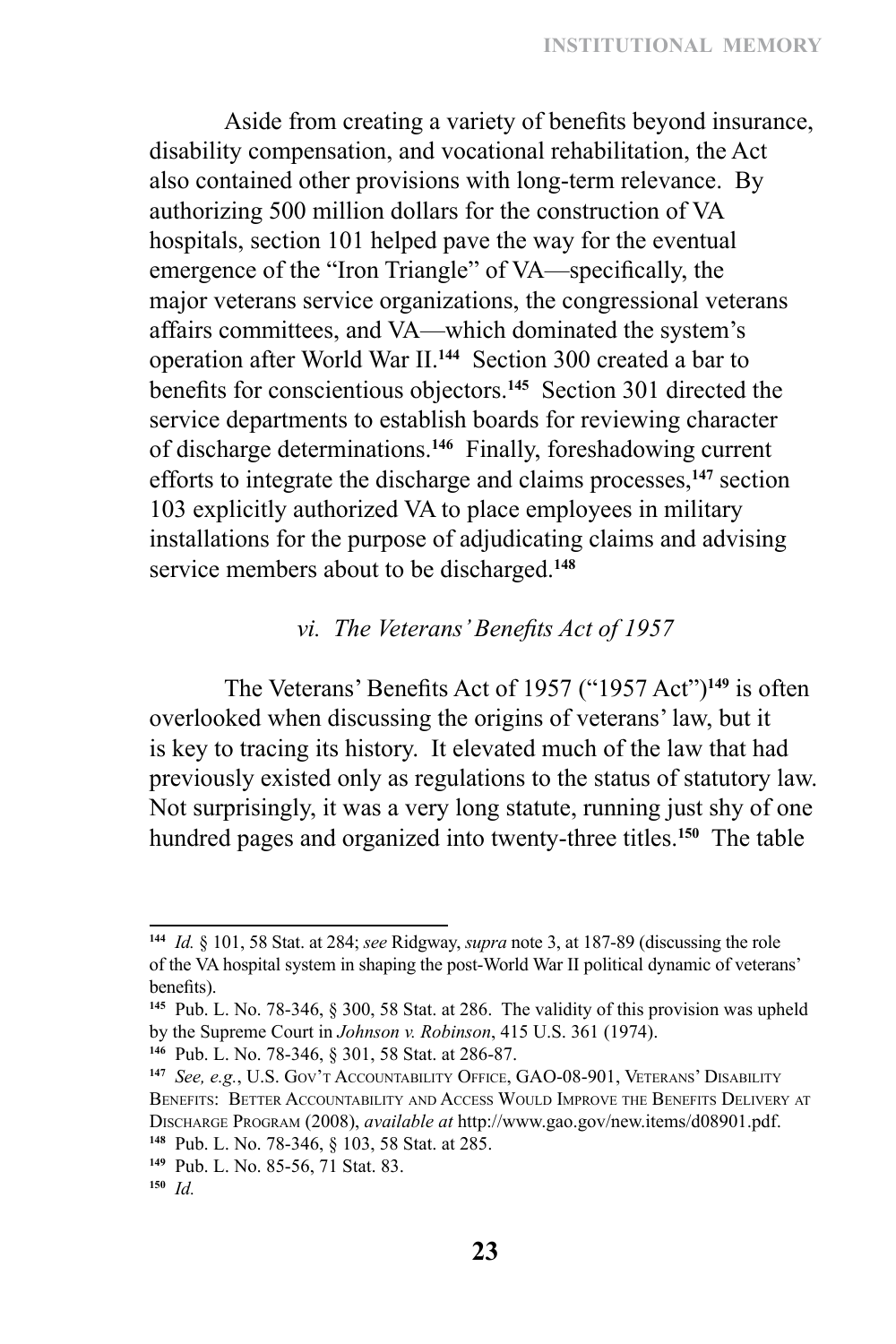of contents alone covered six pages.**<sup>151</sup>** However, as described in the accompanying House report, the bill largely contained only a handful of very minor changes, almost all of which involved harmonizing provisions to eliminate minor exceptions to general rules.**<sup>152</sup>** The one major change was to adjust the definition of "period of war" to make veterans of any future war automatically eligible for wartime benefits without the need for explicit legislation.**<sup>153</sup>**

Despite Eisenhower's serious attempts to shrink the veterans' benefits system, the legislative history did not mention the Act's effect on his initiatives to contract benefits, but rather presented the legislation as a project to simplify and standardize veterans' law.**<sup>154</sup>** For its part, the Eisenhower administration did not broadly object to the legislation based upon its effect of limiting the President's freedom to reform the system. However, the administration explicitly objected to the provisions automatically extending existing benefits to veterans of future wars, and recommended (unsuccessfully) that they be stricken from the bill.**<sup>155</sup>**

Thus, the 1957 Act really represents the completion of the transformation of the system. By automatically extending benefits to veterans of future wars, the Act eliminated the need to reconsider benefits for each new generation of veterans, and endowed the system with an inertia that has carried it forward for more than a half century with the same core provisions and philosophy.

**<sup>151</sup>** *Id.* at 83-88.

**<sup>152</sup>** H.R. Rep. No. 85-279, at 2-3 (1957), *reprinted in* 1957 U.S.C.C.A.N. 1214, 1215-16. Although beyond the scope of this Article, the fact that Congress elevated the existing regulations to a statute in an essentially unchanged form raises an interesting question of interpretive theory. The Supreme Court has developed a substantial body of case law discussing the proper role of agency interpretations in resolving questions of statutory meanings. *See generally* Linda Jellum, Chevron*'s Demise: A Survey of* Chevron *from Infancy to Senescence*, 59 ADMIN. L. REV. 725 (2007). However, it is not clear whether the interpretive calculus should change in a situation in which Congress did not draft the statutory language, but instead elevated well established agency regulations. **<sup>153</sup>** H.R. Rep. No. 85-279, at 3, *reprinted in* 1957 U.S.C.C.A.N. at 1216.

**<sup>154</sup>** *Id.* at 1, 1957 U.S.C.C.A.N. at 1214.

**<sup>155</sup>** *Id.* at 31-32, 1957 U.S.C.C.A.N. at 1240-41.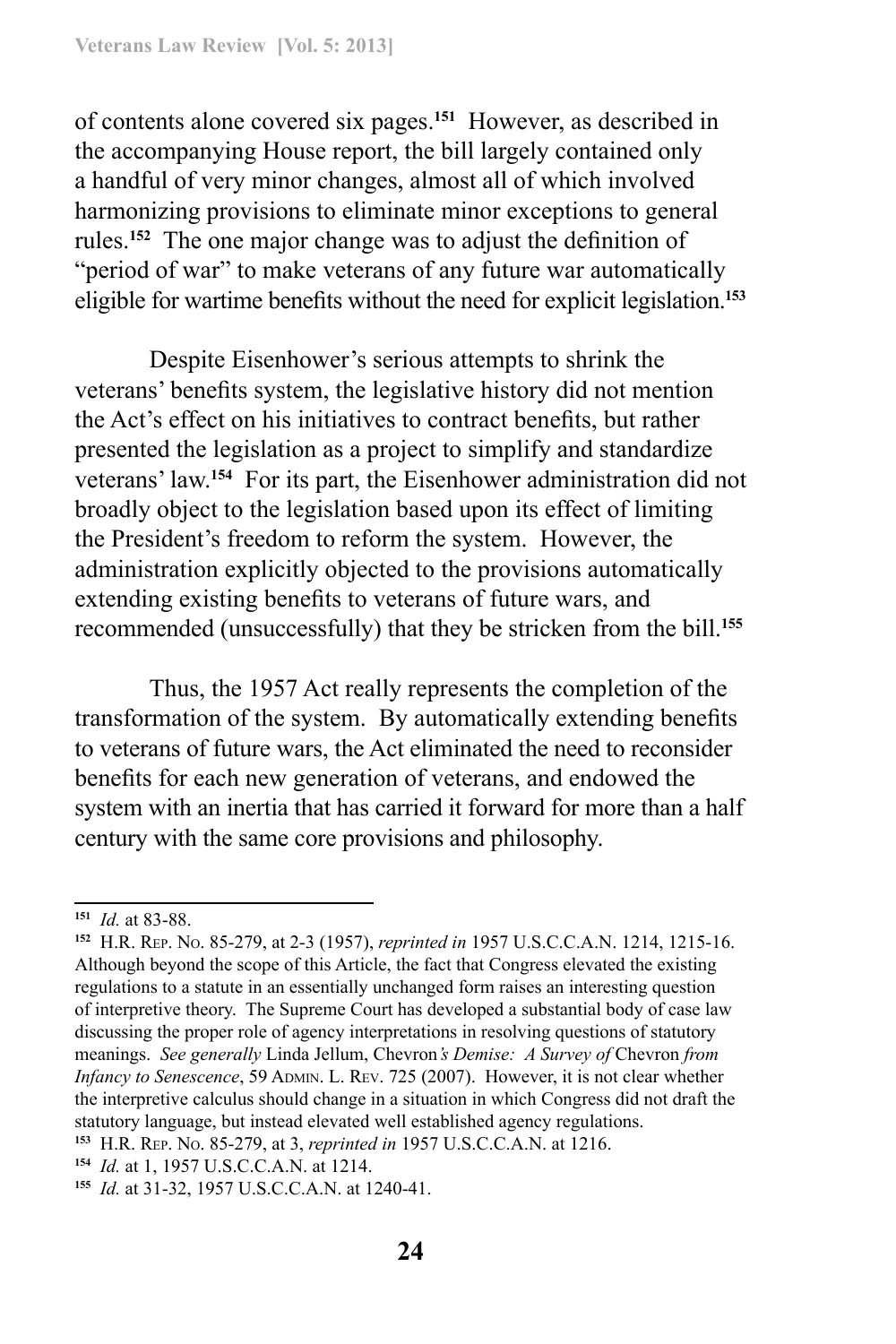### *vii. The 1958 Consolidation and Organization of Veterans' Law*

In 1958, only a year after the 1957 Act, Congress revisited its work from the prior year with another act recodifying veterans' law.**<sup>156</sup>** Although the 1957 Act consolidated and organized the core of veterans' law, while elevating many provisions that had previously existed only in regulation, the major accomplishment of the 1958 legislation was merely to incorporate numerous additional statutory provisions that had not been part of the 1957 Act, so as to make Title 38 truly comprehensive.**<sup>157</sup>** As a result, the 1958 Act was 169 pages long, and was essentially the same as Title 38 appeared immediately after its passage.**<sup>158</sup>**

The critical aspect of the 1958 Act is that it is a red herring. Most modern compilations of veterans' law trace the older statutory provisions to this Act.**<sup>159</sup>** However, this legislation did not actually create any of the current law. Rather, it did little other than to reorganize the provisions from their locations of fourteen months earlier into the locations where they would remain until 1991, when the Department of Veterans Affairs Codification Act**<sup>160</sup>** organized Title 38 into the sections with which we are familiar today.**<sup>161</sup>** Accordingly, any legislative history stated in the Code that terminates at "Pub. L. 85-857, Sept. 2, 1958" fails to identify the true origin of the provision. Instead, such a history fails to recognize that the basis of the modern benefits system goes back further than the United States Code traces Title 38.

**<sup>156</sup>** Act of Sept. 2, 1958, Pub. L. No. 85-857, 72 Stat. 1105.

**<sup>157</sup>** *See* H.R. Rep. No. 85-1298, at 1-2 (1958), *reprinted in* 1958 U.S.C.C.A.N. 4352, 4352‑53 (describing the additional provisions consolidated in the Act of September 2, 1958). **<sup>158</sup>** *See* Pub. L. No. 85-857, 72 Stat. 1105.

**<sup>159</sup>** *See, e.g.,* 38 U.S.C. §§ 101, 1110, 1131, 1154 (2006); 38 U.S.C.A. §§ 101, 1110, 1131, 1154 (West 2002); 38 U.S.C.S. §§ 101, 1110, 1131, 1154 (Lexis/Nexis 2002).

**<sup>160</sup>** Pub. L. No. 102-83, 105 Stat. 378 (1991). **<sup>161</sup>** *Id.*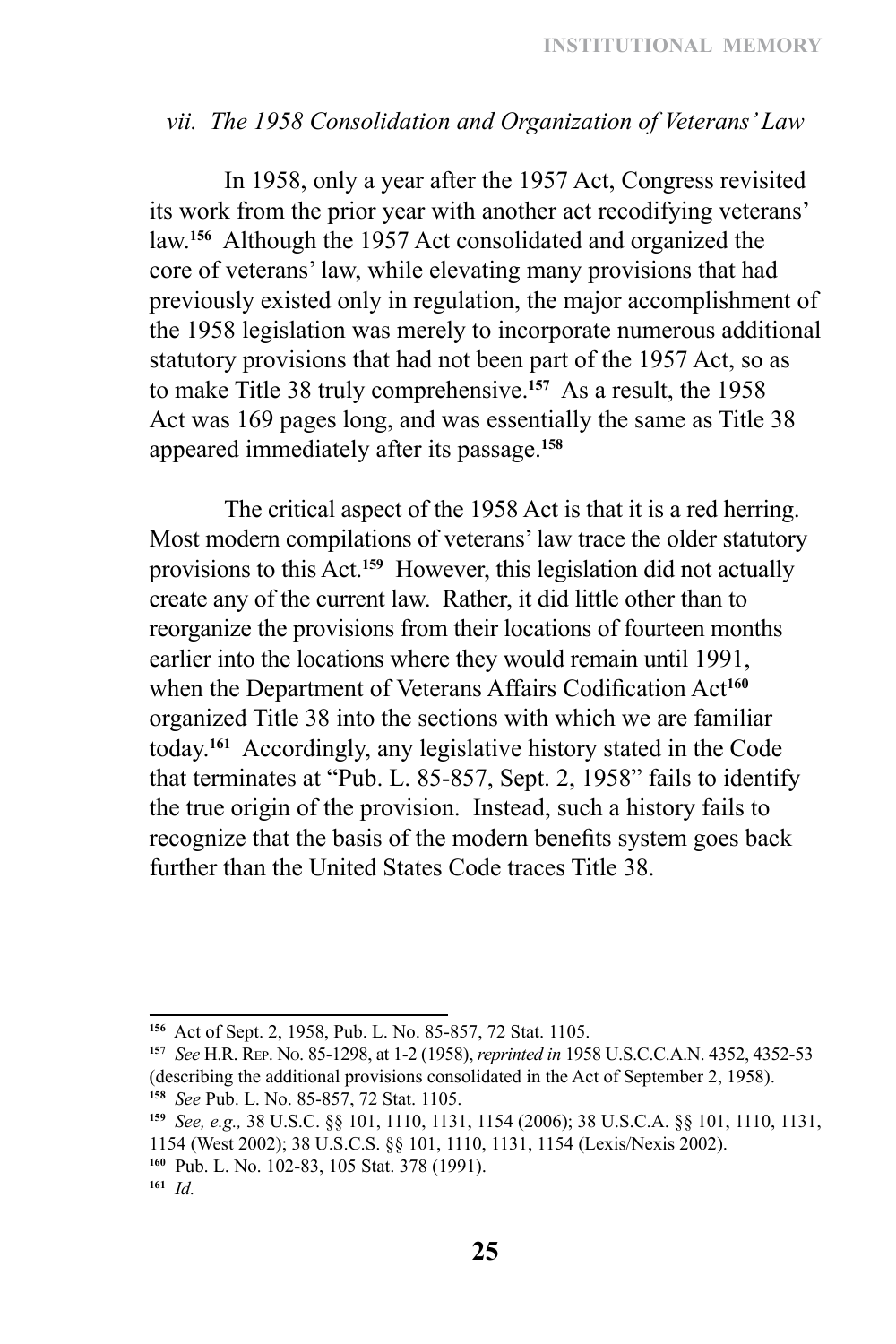# **B. Regulations**

Although the substance of veterans' law was (and is) largely defined by statute, the history of the procedures used to adjudicate claims is largely found in regulations. Of course, as a converse to the statutes, there are important substantive provisions found in the regulations that do not merely parrot the underlying statute. This is particularly true for the regulations issued by executive orders pursuant to the Economy Act.

The earliest regulations of the Bureau of War Risk Insurance and the Pension Bureau were not organized by subject matter, but rather simply by date of issuance. Spanning a mere twenty-five pages,**<sup>162</sup>** the sixty official regulations issued by this agency had an emphasis on insurance issues consistent with the agency's original focus. However, these regulations contained a few provisions that are almost identical to those in force today.**<sup>163</sup>**

In contrast, the Veterans' Bureau regulations were substantially longer, containing 204 regulations that spanned 156 pages.**<sup>164</sup>** As with the Bureau of War Risk Insurance regulations, there were recognizable pieces of modern provisions sprinkled throughout. For example, Regulation 4 dealt with effective dates and used the same "fixed in accordance with the facts found" language that still exists today.**<sup>165</sup>** The Veterans' Bureau regulations also had provisions describing the early organization of the RO system.**<sup>166</sup>**

A new set of regulations for veterans' law was promulgated by executive orders pursuant to the Economy Act of 1933. Many

**<sup>162</sup>** Regulations and Procedure, U.S. Veterans' Bureau: Active and Obsolete Issues as of December 31, 1928, pt. I, 33-58 (1930) [hereinafter Regulations and Procedure].

**<sup>163</sup>** For example, War Risk Regulation No. 38 (1919) looked much like the current rules on severance. *See id.* at 47.

**<sup>164</sup>** *Id.* at 73-228.

**<sup>165</sup>** *Compare* Veterans' Bureau Regulation No. 4, *in* Regulations and Procedure, *supra* note 162, at 74-75, *with* 38 U.S.C. § 5110 (2006).

**<sup>166</sup>** *See* discussion *infra* Part III.A.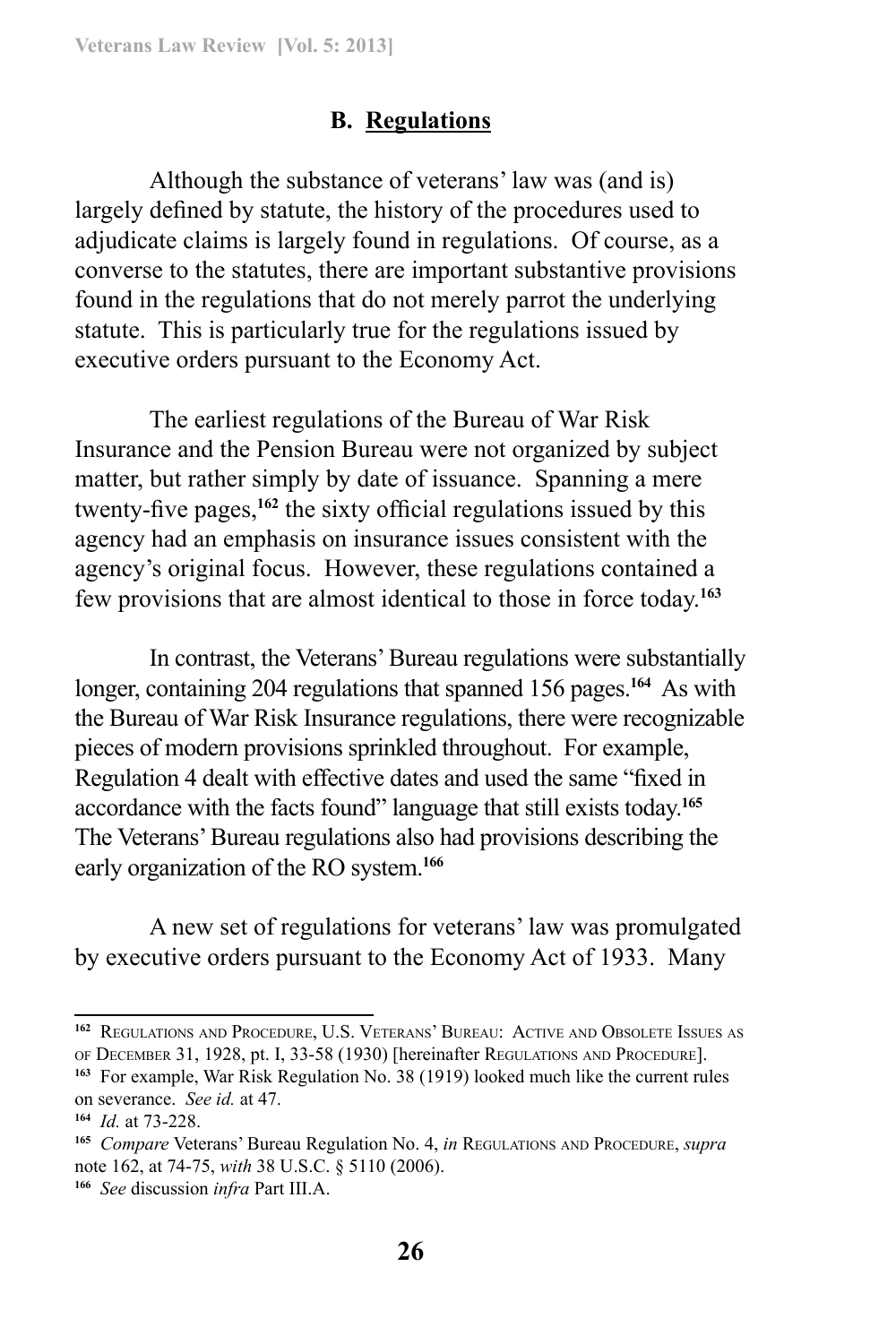modern provisions can be traced verbatim to these regulations, the first twelve of which (spanning thirty-five pages) were issued by executive order a mere eleven days after passage of the Act.**<sup>167</sup>** The topics covered in those dozen regulations encompass the core of modern veterans' law. For example, Veterans Regulation 1 covered basic entitlement to benefits.**<sup>168</sup>** Regulation 2 addressed effective dates and appeal procedures.**<sup>169</sup>** Regulation 3 authorized the Administrator of VA to create a schedule of disability ratings.**<sup>170</sup>**

These regulations are also noteworthy in that they have an official history. As discussed below,**<sup>171</sup>** it would be decades before agencies were required to summarize and explain proposed rules in the *Federal Register*. However, the regulations issued pursuant to the Economy Act were required to be presented to Congress.**<sup>172</sup>** As a result, when FDR transmitted the original veterans' regulations to Congress, he included an eleven-page letter explaining in further detail how the provisions would work.**<sup>173</sup>** This unusual piece of regulatory history should not be overlooked.

The three sets of regulations discussed above have many similarities and differences. One aspect they have in common is that none of them are logically organized. Formal organization would finally arrive when the Federal Register Act**<sup>174</sup>** was passed in 1935, which created the *Federal Register* as the daily publication of all agency rules and regulations, as well as executive orders and other similar authorities.**<sup>175</sup>** The Act was amended two years later to require that a codification of all current regulations be

**<sup>167</sup>** Exec. Order No. 6089-6100 (1933).

**<sup>168</sup>** Exec. Order No. 6089.

**<sup>169</sup>** Exec. Order No. 6090.

**<sup>170</sup>** Exec. Order No. 6091.

**<sup>171</sup>** *See infra* notes 189-90 and accompanying text.

**<sup>172</sup>** Act of Mar. 20, 1933, Pub. L. No. 73-2, tit. 3, § 1, 48 Stat. 8, 16.

**<sup>173</sup>** S. Rep. No. 73-19, at 37-48 (1933).

**<sup>174</sup>** Act of July 26, 1935, Pub. L. No. 74-220, 49 Stat. 500.

**<sup>175</sup>** Rick McKinney, *Hot Topic: A Research Guide to the Federal Register and the Code of Federal Regulations*, 46 Law Library Lights 10, 10 (2002).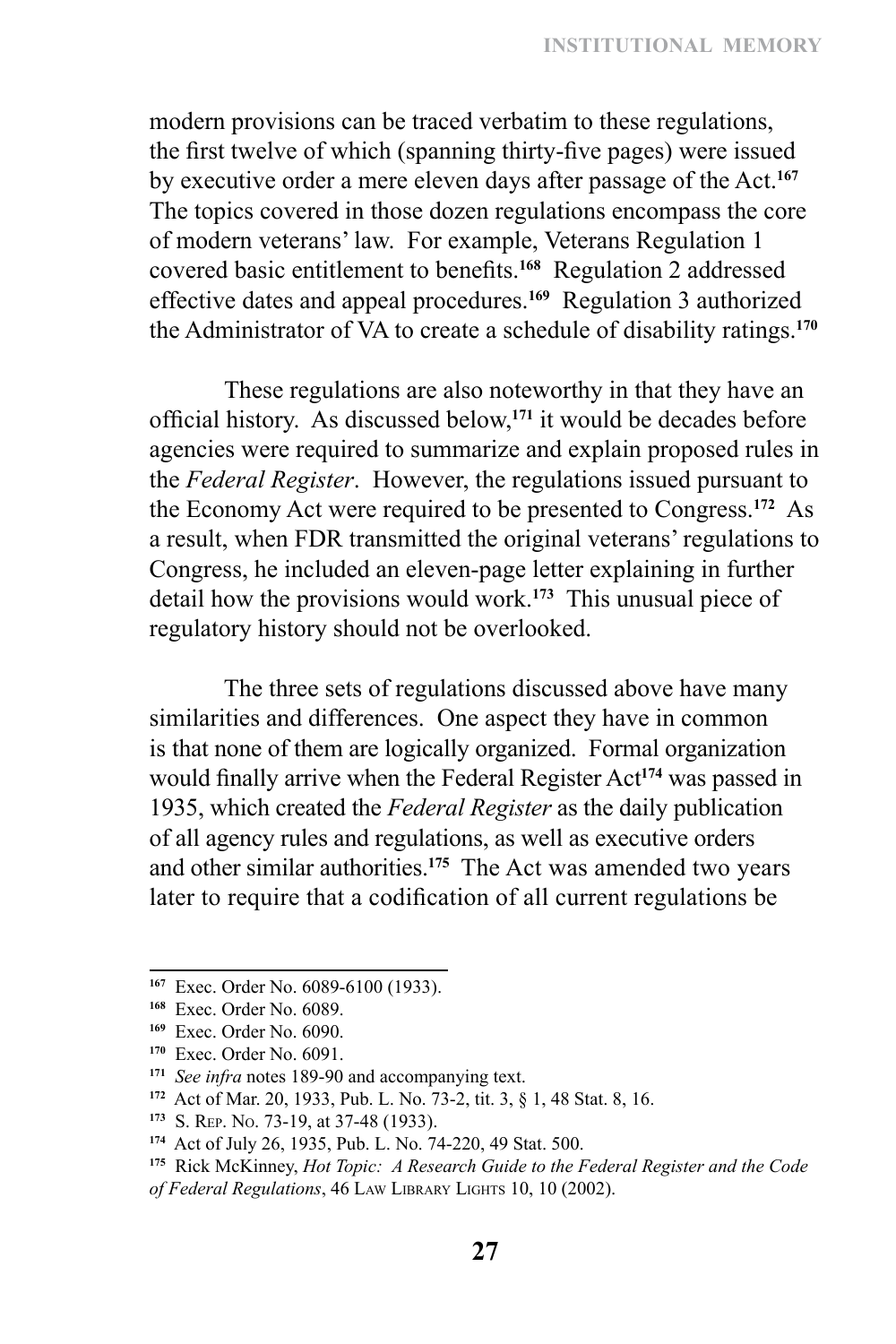issued every five years.**<sup>176</sup>** The first edition of the Code of Federal Regulations (C.F.R.) for Title 38 was published in 1939.**<sup>177</sup>** However, the aspiration for regular publication of updated codifications was not achieved, and new versions were initially published on a less frequent basis.**<sup>178</sup>** The second edition of Title 38 was published in 1949**<sup>179</sup>** and a "revised" edition was published in 1956.**<sup>180</sup>** The annual editions of Title 38 began publishing in 1964.**<sup>181</sup>**

Even then, the first annual edition issued in 1964 did not include the rating schedule, which was added as chapter 4 of the C.F.R. in May of that year.**<sup>182</sup>** The current version of the C.F.R. misleadingly lists the 1964 promulgation as the origin of the rating schedule "unless otherwise noted."**<sup>183</sup>** However, the real origin of the rating schedule is found by looking to the uncodified versions that existed prior to 1964. The first edition of the modern rating schedule was issued in 1921 and the eighty-four page document includes ratings in five percent increments.**<sup>184</sup>** The second edition was issued just after the passage of the Economy Act in March 1933 and introduced ten-percent increments and the diagnostic code system with which we are familiar today.**<sup>185</sup>** The 1945 edition is the foundation of the modern rating schedule**<sup>186</sup>** and the first eleven pages contain twenty-seven enumerated paragraphs of general principles that were incorporated largely verbatim in the sections found in subpart A of chapter 4 of the current regulations.**<sup>187</sup>**

- **<sup>179</sup>** 38 C.F.R. (1949).
- **<sup>180</sup>** *Id.* (1956).
- **<sup>181</sup>** *Id.* (1964).
- **<sup>182</sup>** Part 4—Schedule for Rating Disabilities, 29 Fed. Reg. 6718 (May 22, 1964).
- **<sup>183</sup>** 38 C.F.R. pt. 4 (2011).

**<sup>176</sup>** *Id*. (citing Act of June 19, 1937, Pub. L. No. 75-158, 50 Stat. 304).

**<sup>177</sup>** 38 C.F.R. (1939).

**<sup>178</sup>** McKinney, *supra* note 175, at 10-11.

**<sup>184</sup>** *See* U.S. Veterans Bureau, Disability Rating Table (1921).

**<sup>185</sup>** U.S. Veterans' Administration, Schedule for Rating Disabilities 1 (2d ed. 1933).

**<sup>186</sup>** *See* Veterans' Disability Benefits Comm'n, Honoring the Call to Duty: Veterans' DISABILITY BENEFITS IN THE 21ST CENTURY 4 (2007) (noting that "the VA Rating Schedule has not been adequately revised since 1945").

**<sup>187</sup>** *Compare* Veterans' Administration, Schedule for Rating Disabilities ¶¶ 1

<sup>(&</sup>quot;Essentials of Evaluative Rating"), 2 ("Interpretation of Examination Reports"), 3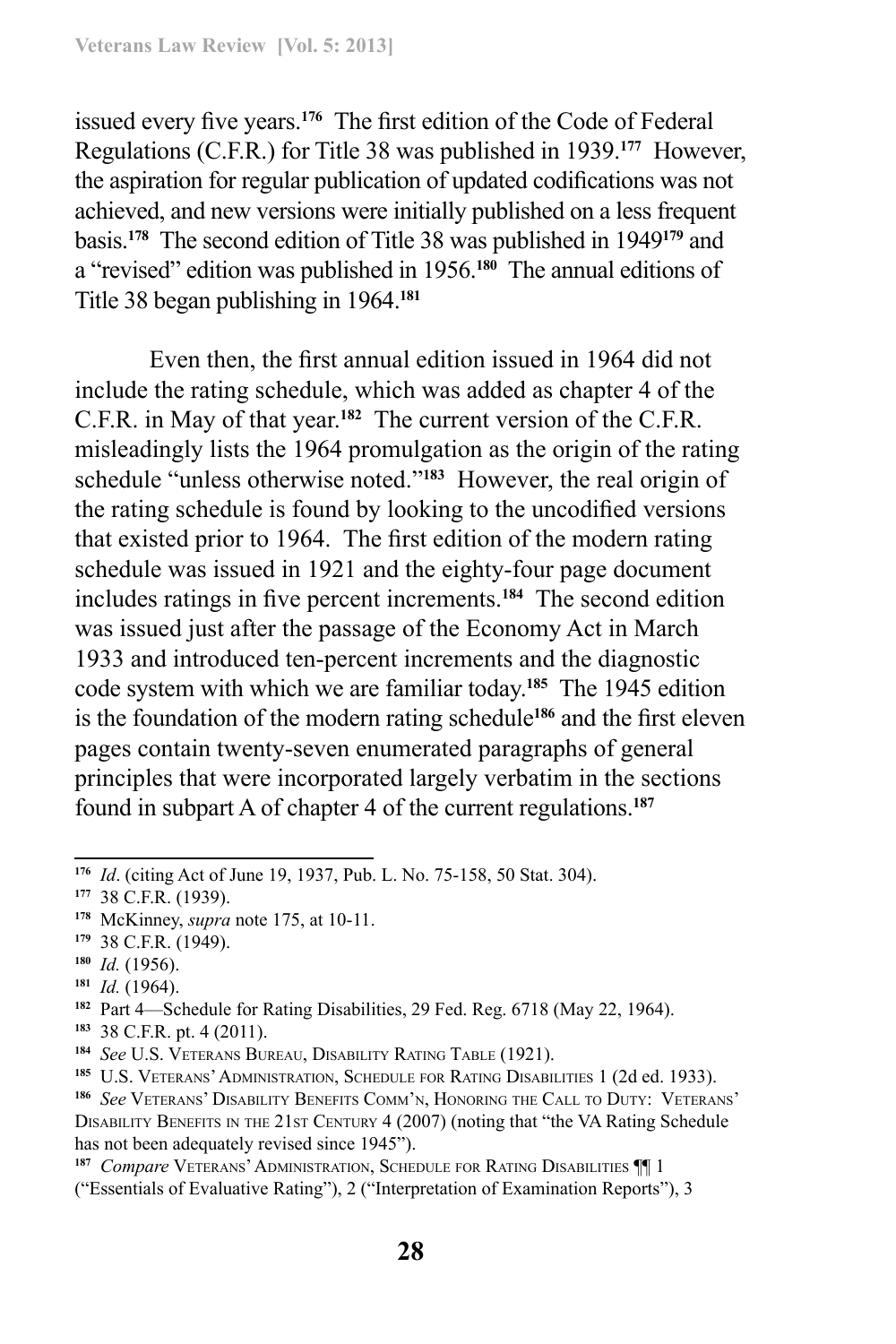As with the C.F.R., the content of the *Federal Register* evolved. After the passage of the Administrative Procedure Act in 1946, notices of proposed rules were required.**<sup>188</sup>** It was not until 1973 that summaries of rules were required, although the practice had been utilized for a decade before then.**<sup>189</sup>** Finally, it was not until 1977 that agencies were required to summarize and respond to comments on proposed rules when issuing a final rule.**<sup>190</sup>** Accordingly, for those interested in the early modern history of the system, the *Federal Register* does not capture significant portions of the development of the regulations for adjudicating veterans' claims.

Even tracking the early changes to the regulations is challenging. The 1956 edition was the first edition of the regulations to list relevant *Federal Register* postings at the end of each section.**<sup>191</sup>** Unfortunately, these listings are deceptive, as a comparison of the 1956 edition with the first edition demonstrates that many provisions are older than they would appear from *Federal Register* citations provided in the revised edition.**<sup>192</sup>** In particular, it seems that many provisions cite to the notice of the second edition published in 1949, even when those provisions were unchanged from the first edition or intervening supplements.**<sup>193</sup>** Thus, anyone conducting research into the history of a regulation that existed prior to 1956 should independently verify its origin, rather than trusting the history provided in the C.F.R.

<sup>(&</sup>quot;Resolution of Reasonable Doubt") (1945), *with* 38 C.F.R. §§ 4.1-4.3 (using the same headings and much of the same language).

**<sup>188</sup>** Pub. L. No. 79-404, § 4, 60 Stat. 237, 239.

**<sup>189</sup>** McKinney, *supra* note 175, at 10 (citing Revision of Regulations, 37 Fed. Reg. 23,602 (Nov. 4, 1972) (codified at 1 C.F.R. pts. 1-22)).

**<sup>190</sup>** *Id.* (citing Clarity of Rulemaking Documents in the Federal Register, 41 Fed. Reg. 56,624 (Dec. 29, 1976)).

**<sup>191</sup>** *Compare* 38 C.F.R. § 3.31 (1949) (listing only statutory authority for the regulation), *with id.* (1956) (adding citations to *Federal Register* notices).

**<sup>192</sup>** For example, 38 C.F.R. § 3.31 (1956) lists the origin of that regulation as 19 Fed. Reg. 6916 (Oct. 28, 1954), even though subsection (a) is identical to 38 C.F.R. § 2.1031(a) (1939). Similarly, 38 C.F.R. § 3.8 (1956) lists the origin of that regulation as 13 Fed. Reg. 7009 (Nov. 27, 1948) even though it is identical to 38 C.F.R. § 2.1008 (1939) except for an updated cross reference.

**<sup>193</sup>** *See* Revision of Regulations, 13 Fed. Reg. 6997-7289 (Nov. 27, 1948).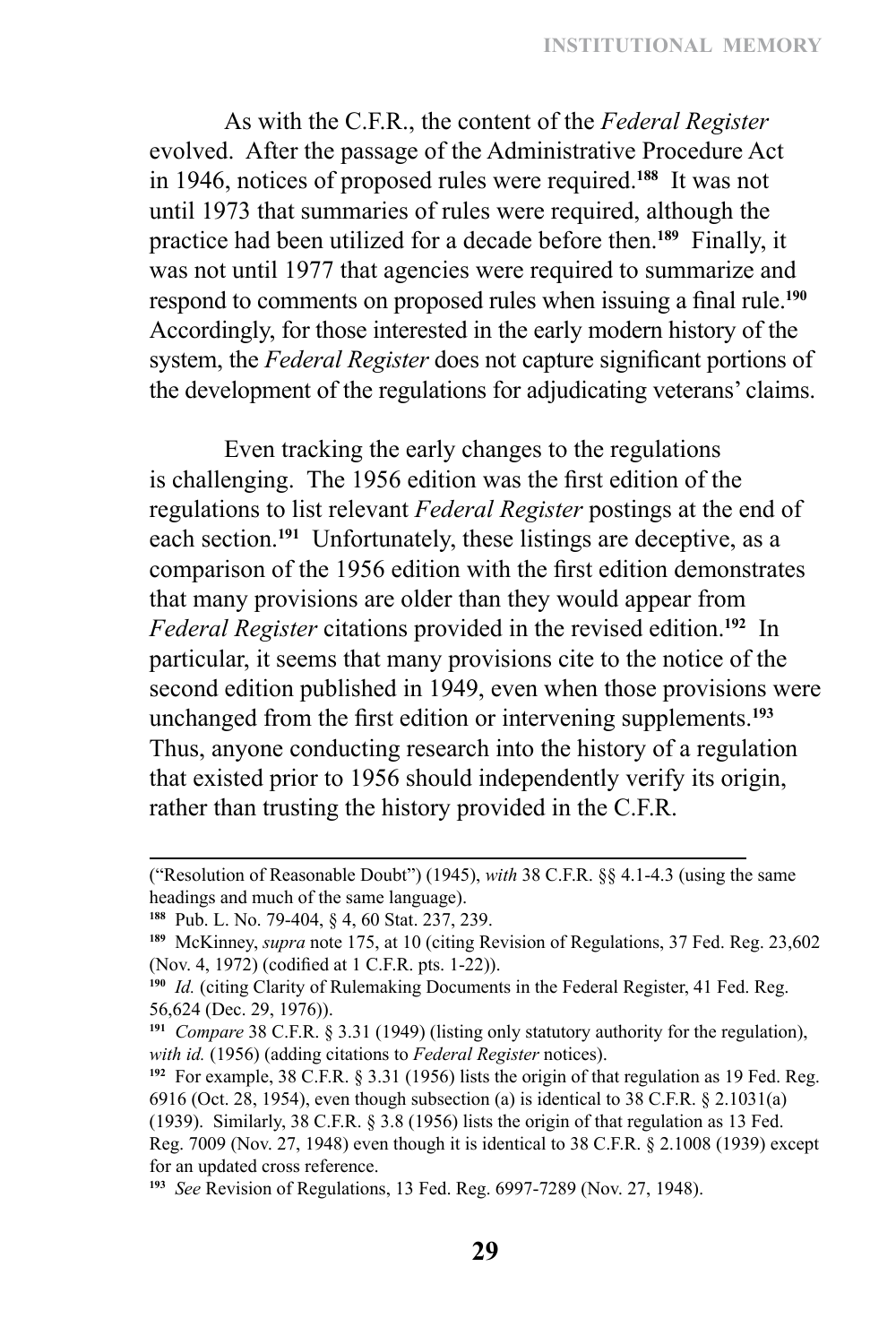# **C. Sub-Regulatory Authority**

Just as today, VA has used a variety of sub-regulatory authorities in the past to provide guidance to adjudicators. As discussed below, this included orders, manuals, and legal opinions. These sub-regulatory authorities are important in two respects. First, they often set forth the agency's interpretation of the statutes and regulations just as similar authorities do today. Second, and perhaps more importantly, key statutory and regulatory language and concepts sometimes appeared first in these sub-regulatory authorities. Thus, to fully understand many provisions, it is important not only to examine the contemporaneous agency interpretations, but also to search for antecedent authorities that may provide a fuller picture of when and why VA first began to operate in a particular manner.

The first type of authority to understand is the variety of different orders used by the Central Office at different points to provide instructions to personnel throughout VA. Some orders contain broad statements of policy or general procedure, while others address specific issues or problems. The various incarnations of VA have used several different types of orders, including "general," "special," and "field."**<sup>194</sup>** Unfortunately, despite the different names, a cursory review does not reveal that their uses were strictly delineated and any of the different types may contain relevant instructions to adjudicators. In 1945, VA began issuing internal guidance through circulars in a system that continued through the remainder of the time period covered in this Article.**<sup>195</sup>** Although searching through these orders can be tedious, they often provide good windows into how the black letter law was applied.

Another potentially useful type of authority is agency manuals, which are an important part of how VA has provided guidance and instruction to its adjudicators. Although the current

<sup>&</sup>lt;sup>194</sup> REGULATIONS AND PROCEDURE, *supra* note 162, at v (table of contents).

**<sup>195</sup>** *See* VA Circular No. 1 (1945).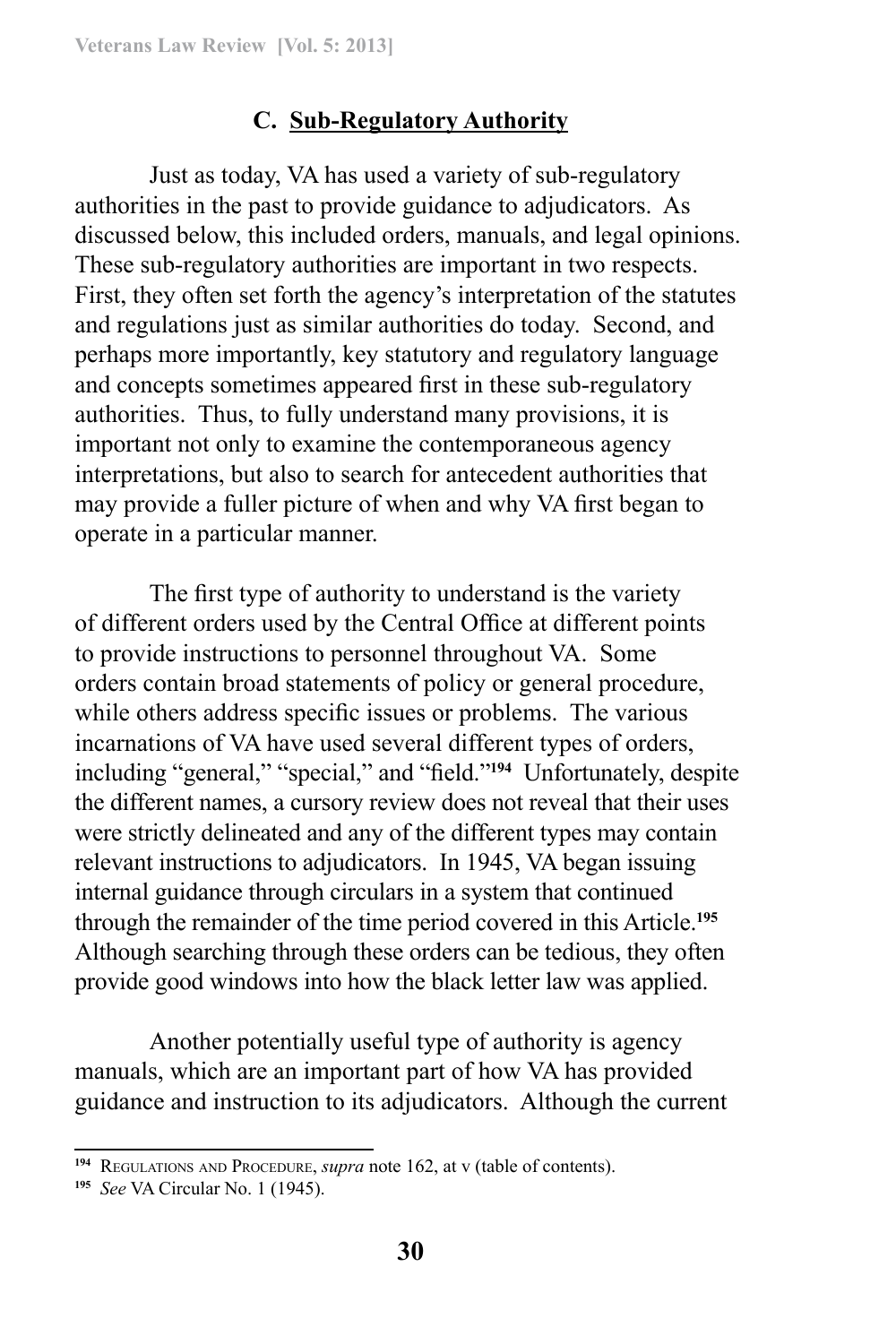VA system of manuals for adjudicators was not started until 1953,**<sup>196</sup>** there was an official adjudication handbook at least as early as 1923.**<sup>197</sup>** The 1923 manual contains 250 paragraphs that were, unfortunately, not organized into any particular structure.**<sup>198</sup>** However, compensation claims were generally described in paragraphs 81 through 88.**<sup>199</sup>**

A more extensive manual was issued in 1929. That manual was 144 pages long and divided into 485 paragraphs.**<sup>200</sup>** Article X covered compensation claims and was twenty-eight pages long, with details on such issues as the application of the benefit of the doubt,**<sup>201</sup>** informal claims,**<sup>202</sup>** requesting medical evidence,**<sup>203</sup>** and determining effective dates.**<sup>204</sup>** As with the orders described above, the instructions provide a window into the application of the law.

However, the relevant VA manuals are not limited to those provided for adjudicators. Beginning in January 1940, VA issued a Manual for Medical Examiners, which was periodically updated thereafter.**<sup>205</sup>** Even then, the manual emphasized that "[t]he data required by a rating board or the appellate agency comprehend considerably more than those which suffice for the ordinary physical examination,"**<sup>206</sup>** and detailed "common faults in reports" that frustrated adjudicators' ability to make timely and accurate

<sup>&</sup>lt;sup>196</sup> VA's Manual M1-1 was titled "Field Appellate Procedures." VETERANS Administration, Board of Veterans Appeals 1933-1984, at 8 (1984) [hereinafter BVA History 1933-1984].

**<sup>197</sup>** Veterans' Bureau General Order No. 175 (1923), *in* Regulations and Procedure, *supra* note 162, at 624-45.

**<sup>198</sup>** *Id.*

**<sup>199</sup>** *Id.* at 629-30.

**<sup>200</sup>** *See* U.S. Veterans' Bureau, Manual of Procedure, Awards Division, Adjudication Service (1929).

**<sup>201</sup>** *Id.* at 81 (para. 295 "Border-Line Cases").

**<sup>202</sup>** *Id.* at 82-83 (paras. 302-03).

**<sup>203</sup>** *Id.* at 86 (para. 312).

**<sup>204</sup>** *Id.* at 94 (para. 318).

**<sup>205</sup>** *See* U.S. Veterans' Administration, Manual for Medical Examiners for the Veterans' Administration (1940).

**<sup>206</sup>** *Id.* at 1.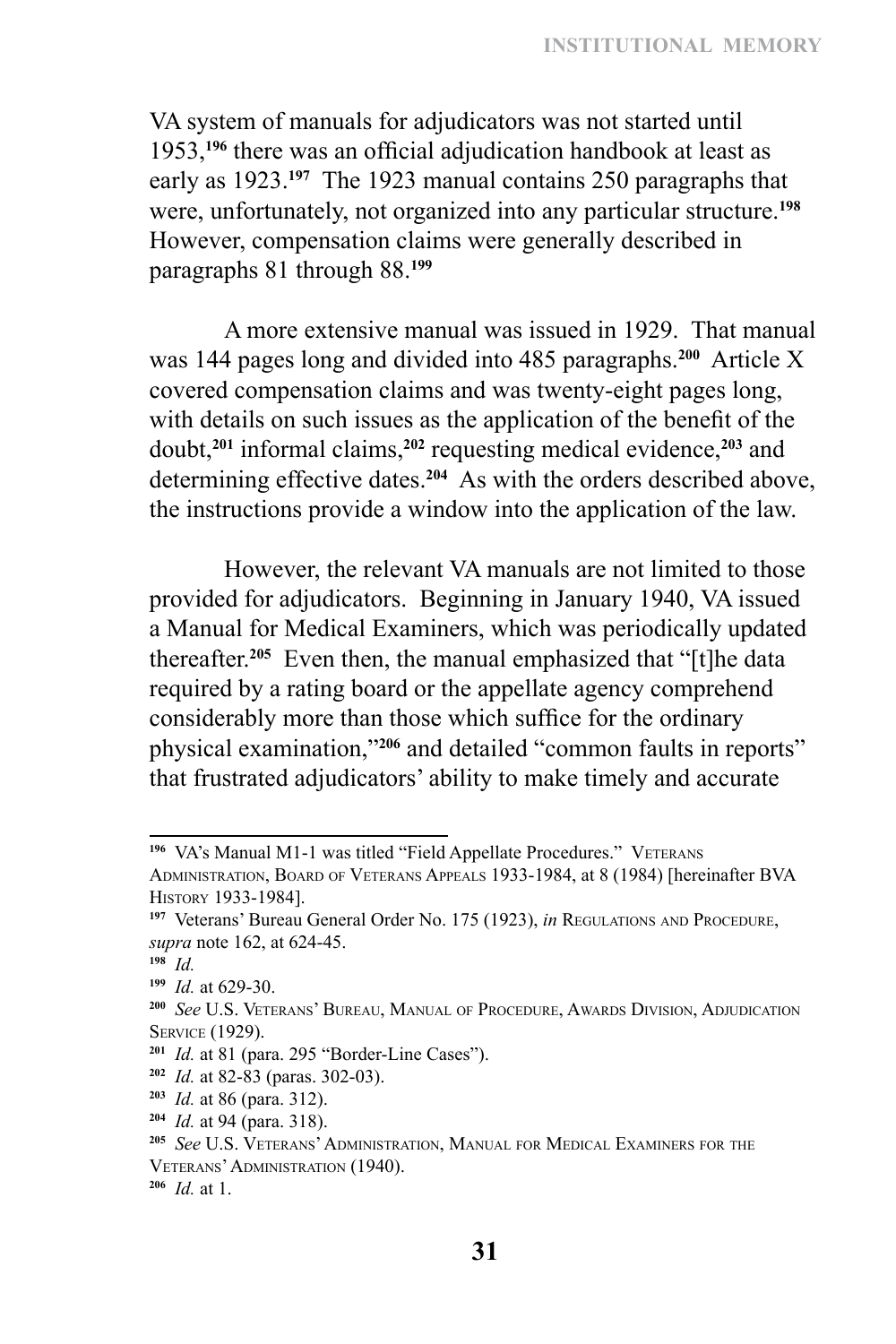decisions.**<sup>207</sup>** These manuals largely dealt with specific medical issues, but can still be helpful in understanding how the disability rating codes were interpreted in the past.**<sup>208</sup>**

The third important type of sub-regulatory authorities is legal opinions. Legal opinions on specific issues of interpretation and application have long been a part of the claims adjudication process.**<sup>209</sup>** The Pension Bureau's General Counsel's Office began issuing opinions shortly after VA's formation in 1924, and the Administrator began issuing legal opinions in 1931.**<sup>210</sup>** Once again, many of the questions presented touched upon issues that are still relevant today and can help illuminate the origins of VA interpretations in a wide variety of contexts.**<sup>211</sup>** In particular, most opinions were rendered in the context of deciding specific claims and therefore provided binding guidance on the application of the law to particular fact patterns.

# **D. Secondary Sources**

Finally, there are also a number of secondary sources that may be helpful in trying to understand the origins of the modern system. Even though these secondary sources are not direct authorities on agency practice and interpretation, they often provide a contemporaneous description of the system that can add useful historical context.

**<sup>207</sup>** *Id.* at 3-4.

**<sup>208</sup>** For example, the 1951 edition of the manual contains diagrams of orthopedic function extremely similar to those found in the rating codes today. *Compare* MANUAL FOR Medical Examiners of the Veterans Administration 10-11, Plates I-II (1951), *with* 38 C.F.R. § 4.71, Plates I-II (2011).

**<sup>209</sup>** *See, e.g.*, U.S. Pension Bureau, A Digest of the Laws of the United States: Governing the Granting of Army and Navy Pensions and Bounty-Land Warrants; Decisions of the Secretary of the Interior, and Rulings and Orders of the Commissioner of Pensions Thereunder (1885).

**<sup>210</sup>** *See, e.g.*, Veterans' Administration, Decisions of the Administrator of Veterans' Affairs, Vol. 1, March 1, 1931 to June 30, 1946 (1947).

**<sup>211</sup>** For example, the second opinion issued by Administrator Hines dealt with the willful misconduct provisions. *See* Administrator's Decision, Veterans' Administration, No. 2 (Mar. 21, 1931).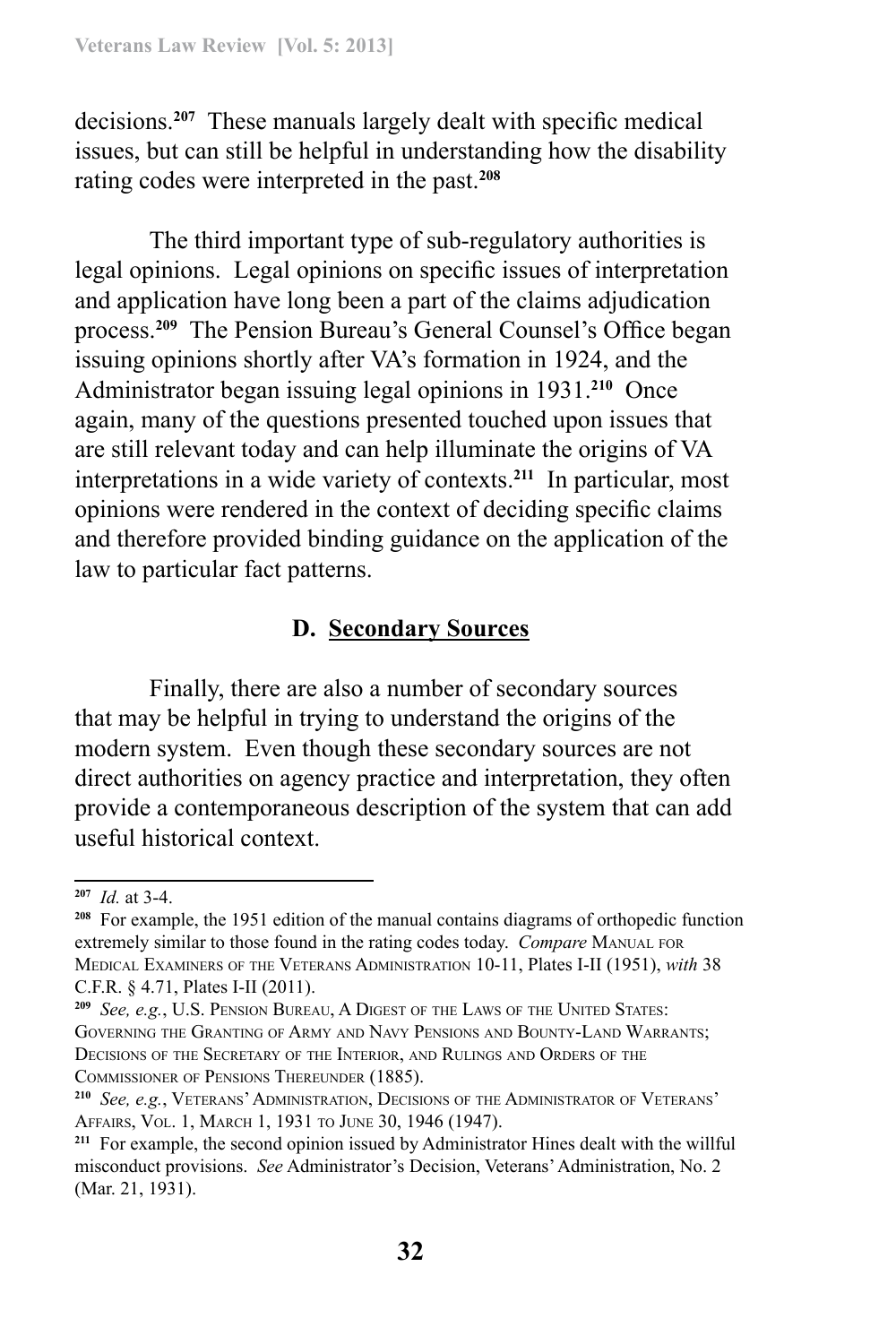VA annual reports are excellent sources of background information. They usually include illuminating statistical data detailing the workload faced by the agency,**<sup>212</sup>** along with narrative discussions of particular issues deemed important, as well as recent and proposed changes. For example, the 1925 report explained, in detail, how the RO system was put in place after the changes made by the World War Veterans Act of 1924.**<sup>213</sup>** The 1926 report contains a detailed organizational chart for a typical RO, showing all the key sections and employees with details on their responsibilities.**<sup>214</sup>** The 1933 report contains a discussion of the effect of the Economy Act and the subsequent executive orders from VA's point of view,**<sup>215</sup>** and the 1934 report discusses the formation of the BVA and the effect of the Independent Offices Appropriation Act.**<sup>216</sup>**

Another potentially useful secondary source is government commission reports. As discussed above, the two major commissions that were formed during this time period were the Hoover Commission, during Truman's presidency,**<sup>217</sup>** and the Bradley Commission, during Eisenhower's presidency.**<sup>218</sup>** However, these reports must be considered with a grain of salt. Each produced recommendations in line with the policy preferences of the President who created it, but the central recommendations of both commissions failed to find support in Congress.**<sup>219</sup>** Nonetheless, their descriptions of the operations of VA provide a counterpoint to the agency's own materials.

39-75 (1933) [hereinafter 1933 Annual Report]; U.S. Veterans Administration, Administrator of Veterans affairs Annual Report 60-73 (1957).

**<sup>212</sup>** *See, e.g.*, U.S. Veterans' Bureau, Annual Report of the Director, U.S. Veterans' Bureau 217-18, 221-66 & chart 5 (1925) [hereinafter 1925 Annual Report]; U.S. Veterans Administration, Annual Report of the Administrator of Veterans' Affairs

**<sup>213</sup>** 1925 Annual Report, *supra* note 212, at 217-19.

**<sup>214</sup>** U.S. Veterans' Bureau, Annual Report of the Director, U.S. Veterans' Bureau, chart 2 (1926).

**<sup>215</sup>** 1933 Annual Report, *supra* note 212, at 8-10.

**<sup>216</sup>** U.S. Veterans Administration, Annual Report of the Administrator of Veterans' Affairs 3, 7-8 (1934).

**<sup>217</sup>** *See supra* note 77 and accompanying text.

**<sup>218</sup>** *See supra* notes 84-85 and accompanying text.

**<sup>219</sup>** *See supra* notes 78, 86-87 and accompanying text.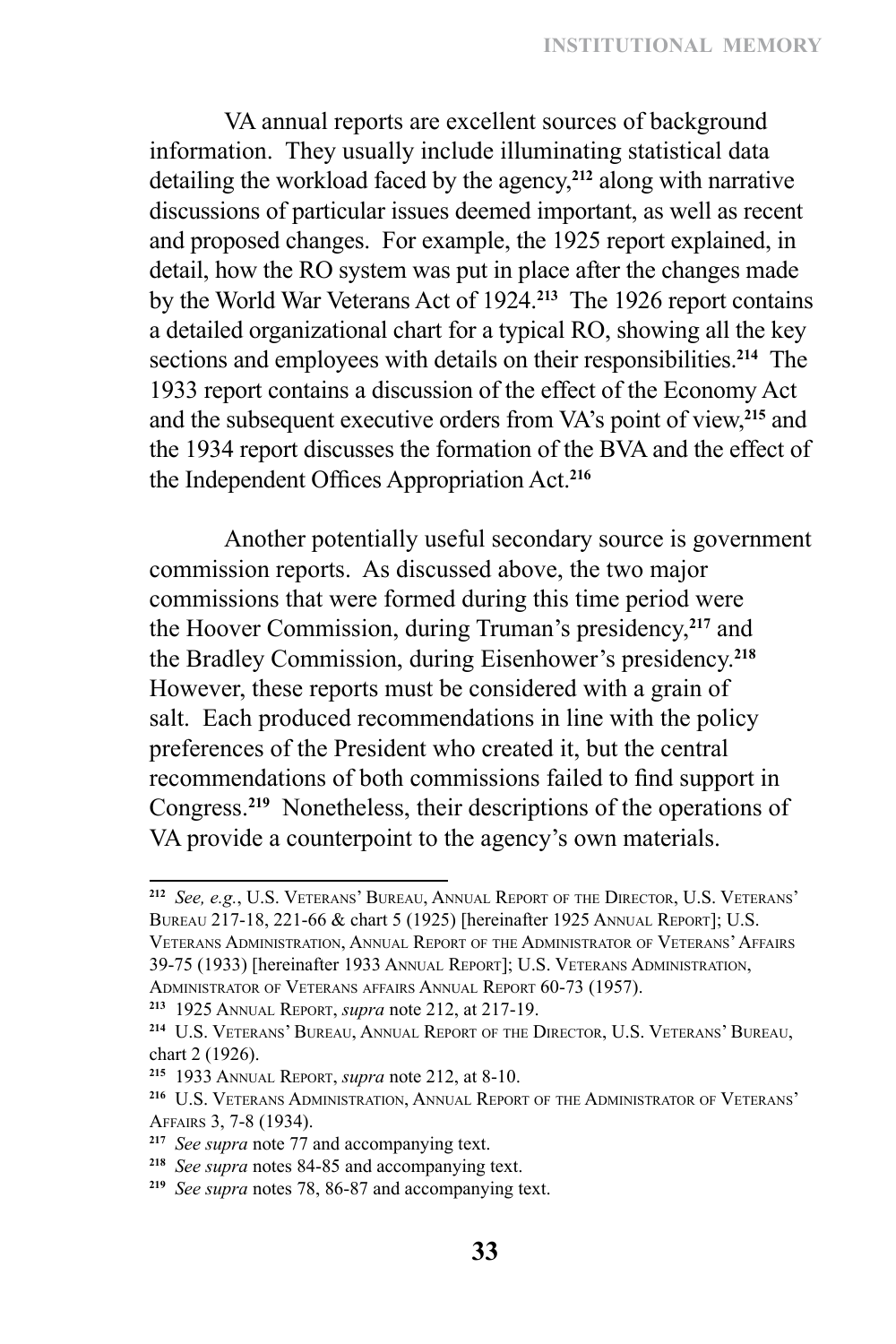In addition, there are a number of non-governmental sources that may be of use. In 1918, William Henry Glasson published *Federal Military Pensions in the United States.***<sup>220</sup>** This book was produced by the Division of Economics and History of the Carnegie Endowment for International Peace,**<sup>221</sup>** and was intended to analyze the economic and political effects of past programs.**<sup>222</sup>** The clear agenda of the book was to condemn the "moral degeneration" caused by the excesses of the Civil War system and to support the compensation model adopted at that time.**<sup>223</sup>** Therefore, it provides a window into the motivations underlying the paradigm shift that brought about the modern compensation system.

The Brookings Institution was founded in 1927 and was dedicated to "the development of sound national policies."**<sup>224</sup>** It produced an extensive series of monographs describing the operation of government in great detail, and the sixty-sixth in that series examined the operations of VA.**<sup>225</sup>** Published in 1934, the nearly 500-page volume exhaustively addressed the history of the system, the benefits that VA administered, and the organization of VA's operations.**226** Unfortunately, it did not address the thenexisting procedures in detail, and its discussion of the ROs contained no useful detail on the claims adjudication process.**<sup>227</sup>** However, it did provide a description of the central office bodies responsible for setting policies relevant to compensation claims.**<sup>228</sup>**

In 1952, William Pyrle Dillingham of the Florida State University Department of Economics published a book, *Federal Aid to Veterans, 1917-1941*, examining the history of the system

**<sup>225</sup>** *Id.* at v-vi.

- **<sup>227</sup>** *See id.* at 339-46.
- **<sup>228</sup>** *Id.* at 327-31.

**<sup>220</sup>** *See* Glasson, *supra* note 18.

**<sup>221</sup>** *Id.* at i.

**<sup>222</sup>** *Id.* at vii.

**<sup>223</sup>** *Id.* at vii-viii.

**<sup>224</sup>** Weber & Schmeckebier, *supra* note 21, at ii.

**<sup>226</sup>** *See id.* at vii-xi.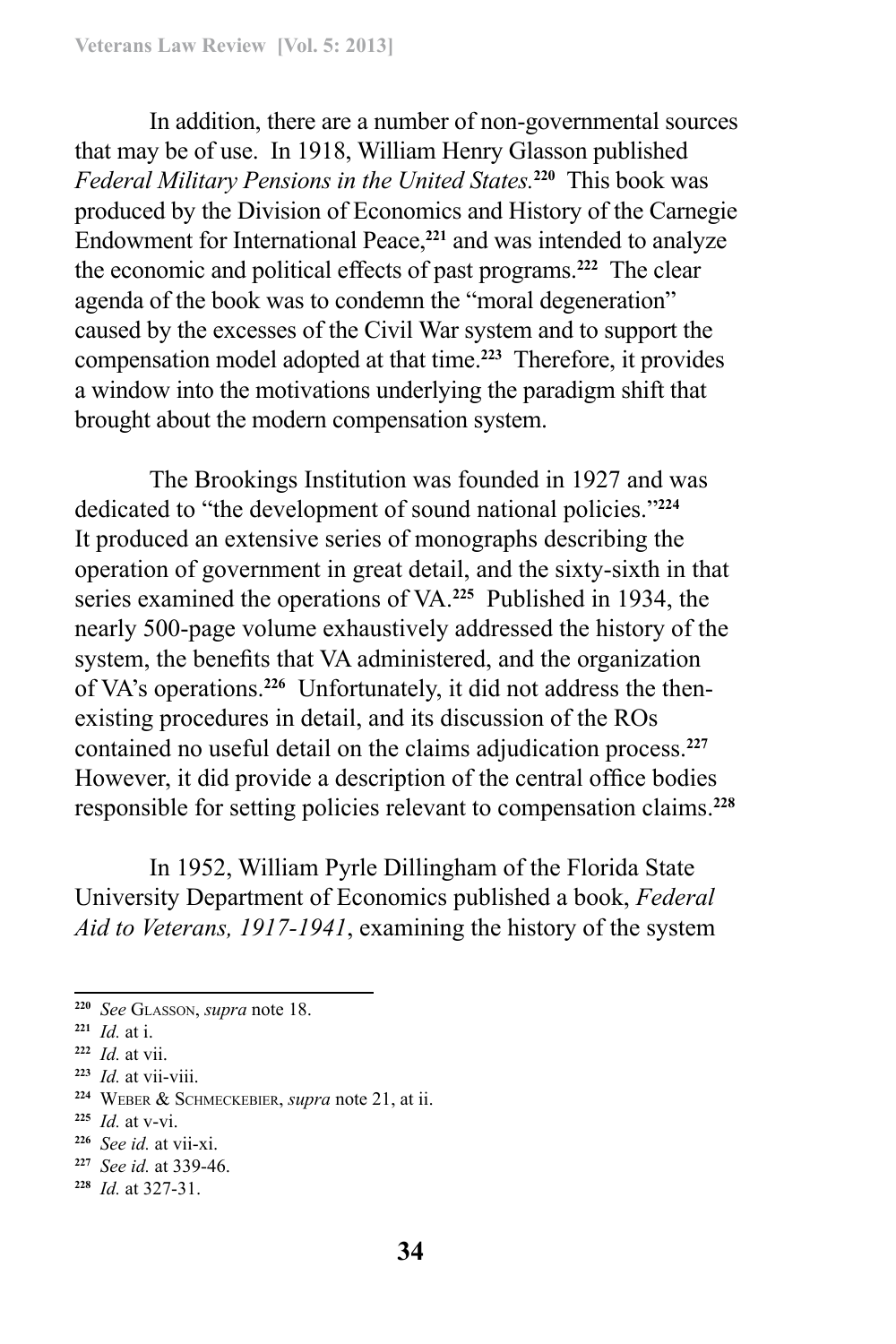from 1917 to 1941.**<sup>229</sup>** As an academic unburdened by an agenda‑driven patron, Dillingham's book is generally neutral in tone.**<sup>230</sup>** It provides a retrospective view of the politics behind the adoption of the compensation system, which illuminates how the development of the modern system was understood when the system began to incorporate the changes made during World War II.**<sup>231</sup>** It also has extensive discussions of the substance of the compensation benefits,**<sup>232</sup>** but offers little of use in understanding the operation of the system.

Finally, in 1954, Robert T. Kimbrough and Judson B. Glen published the second edition of *American Law of Veterans: An Encyclopedia of the Rights and Benefits of Veterans, and Their Dependents, Arising from Service During World War II, the Korean Conflict and Later, with Statutes, Regulations, Forms, and Procedures.***<sup>233</sup>** As the subtitle indicates, this nearly 1,400-page volume exhaustively reviews the black letter law and procedure as they existed then,**<sup>234</sup>** and includes detailed footnotes identifying the governing authorities.**<sup>235</sup>** Accordingly, this volume is an exceptional resource for anyone seeking a detailed understanding of the interpretation and implementation of nearly any provision that existed at the time.

### **III. THE ADJUDICATION DIVISIONS OF VA**

Although both VA's political origins and the texts of authorities are important, statutes, regulations, and other authorities do not execute themselves. To fully appreciate the context in which they operate, it is necessary to look at the

**<sup>229</sup>** *See* Dillingham*, supra* note 25.

**<sup>230</sup>** *Id.* at viii, xi.

**<sup>231</sup>** *Id.* at 1-20.

**<sup>232</sup>** *See id.* at 94-105.

**<sup>233</sup>** Robert T. Kimbrough & Judson B. Glen, American Law of Veterans: An Encyclopedia of the Rights and Benefits of Veterans, and Their Dependents, Arising from Service During World War II, the Korean Conflict and Later, with Statutes, Regulations, Forms, and Procedures (2d ed. 1954).

**<sup>234</sup>** *See id.* at viii-xxxi ("Detailed Outline" of contents).

**<sup>235</sup>** *E.g.*, *id.* at 44-45 ("Filing and Verification of Claims").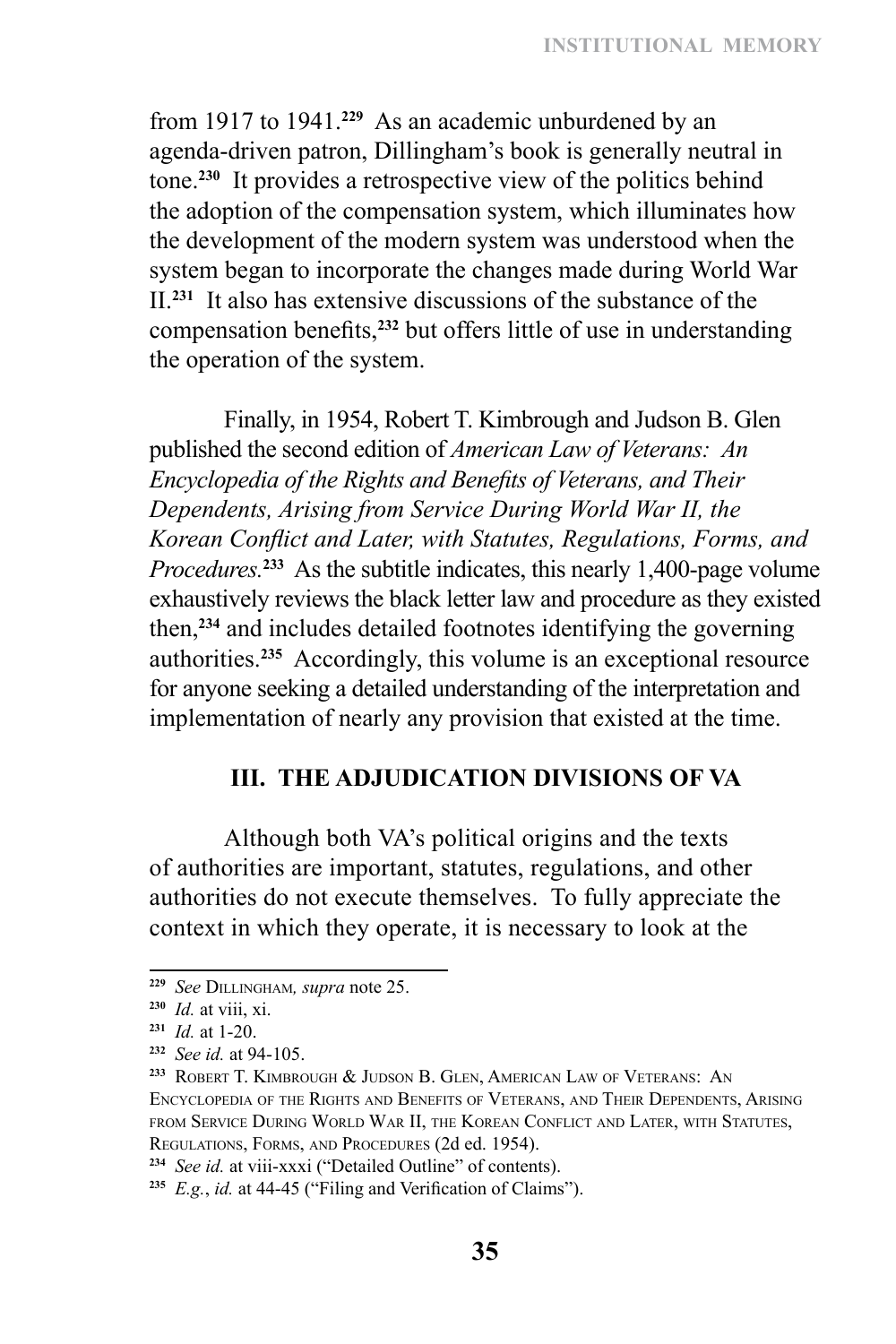administrative bodies that implement them. This section moves beyond examination of the governing law and its origins to consider the development of the bodies that were tasked with applying that law during the relevant time period.

Today, veterans' benefits claims are adjudicated by an essentially two-tiered agency process.**<sup>236</sup>** They are initially decided by ROs, and disappointed claimants may appeal to the BVA.**<sup>237</sup>** As described below, both of these bodies originated between World War I and World War II, as part of this key period of legislative developments.

# **A. Regional Offices**

The story of the RO system begins with the creation of the Veterans' Bureau in 1921. As discussed above, the Veterans' Bureau had been created by the consolidation of the Bureau of War Risk Insurance, the Public Health Service Hospitals, and the Federal Board of Vocational Education.**<sup>238</sup>** Its initial organizational structure consisted of a Central Office in Washington, D.C., and fourteen district offices.**<sup>239</sup>** The director was also authorized to create such sub-districts as required,<sup>240</sup> and by 1924, seventy-three sub-district offices had been added.**<sup>241</sup>** However, these had been distributed more in response to political pressure than actual need.**<sup>242</sup>** Even worse, little central authority was actually exercised

**<sup>236</sup>** Although judicial review did not exist historically, VA decisions may now be appealed from the agency to federal courts of appeals. *See* James D. Ridgway, *Why So Many Remands?: A Comparative Analysis of Appellate Review by the United States Court of Appeals for Veterans Claims*, 1 Veterans L. Rev. 113 (2009) (discussing how benefits decisions are reviewed by the Veterans Court).

**<sup>237</sup>** This is a bit of an oversimplification. Intermediate review at the RO level is possible through a review by a Decision Review Officer and claims remanded by the BVA may be processed by the Appeals Management Center rather than one of the traditional ROs. 38 C.F.R. § 3.2600 (2011); Ridgway, *supra* note 9, at 290-91.

**<sup>238</sup>** *See supra* notes 38-43 and accompanying text; *see also* VA Organizational History 1776-1994, *supra* note 21, at 19.

**<sup>239</sup>** VA Organizational History 1776-1994, *supra* note 21, at 19.

**<sup>240</sup>** Weber & Schmeckebier, *supra* note 21, at 224-25.

**<sup>241</sup>** VA Organizational History 1776-1994, *supra* note 21, at 20.

**<sup>242</sup>** Weber & Schmeckebier, *supra* note 21, at 219 (citing Veterans' Bureau, Annual Report 5 (1923)).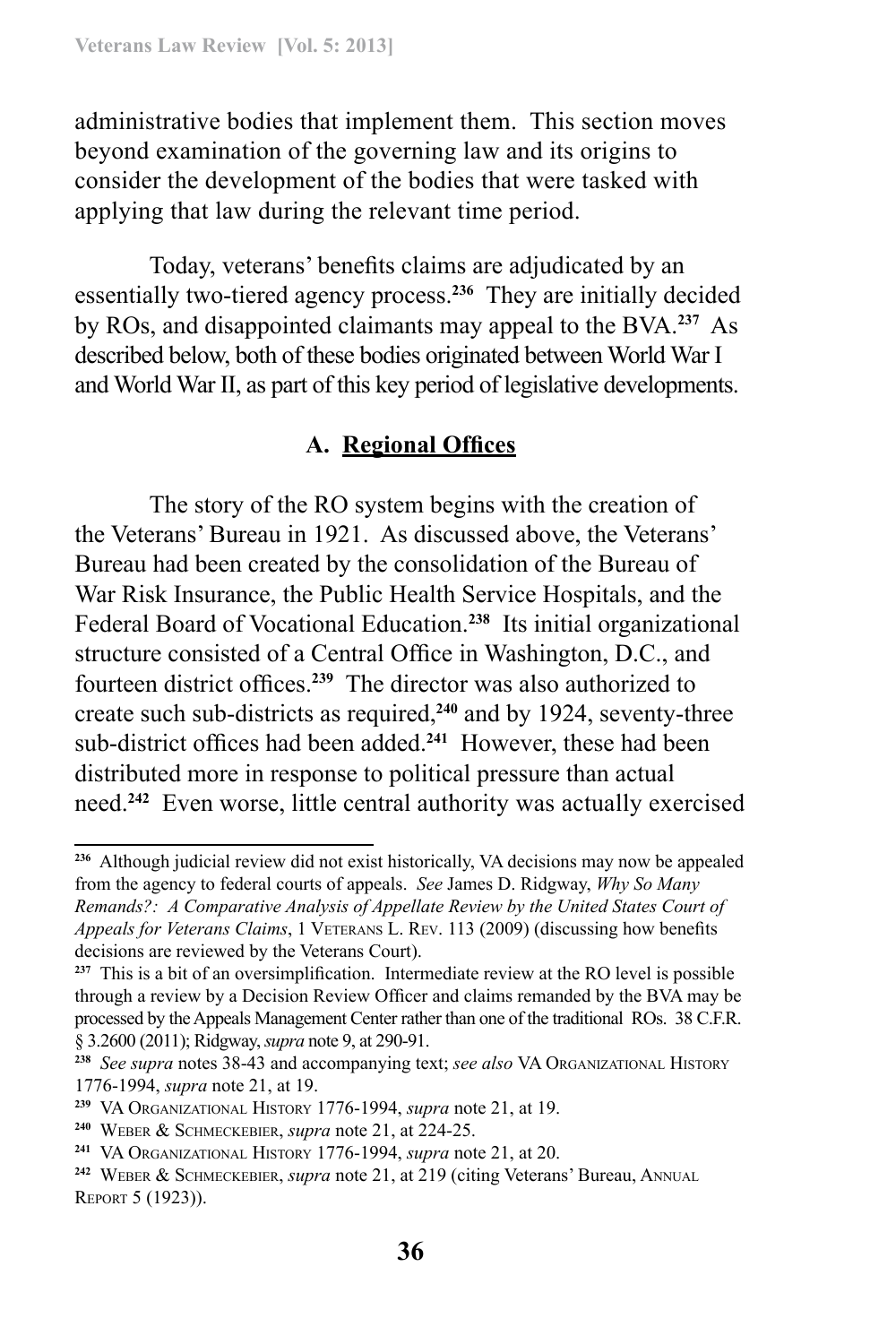due to defective planning and organization.**<sup>243</sup>** Accordingly, Director Hines suggested a substantial reorganization during the congressional investigation into the problems of Forbes's tenure.**<sup>244</sup>**

At Hines's recommendation, the World War Veterans Act of 1924 authorized the replacement of the district system with up to 100 ROs, and 54 ROs were established by an order issued on August 28, 1924.**<sup>245</sup>** The number of ROs has fluctuated over time. After World War II, the number increased substantially, before being contracted back to sixty-seven in 1955.**<sup>246</sup>**

The process used to decide claims at the RO level developed at the same time. In 1924, Director Hines established rating boards within the ROs for adjudicating claims. Pursuant to Regulation 74, rating boards were composed of five members: a claims examiner, a claims reviewer, a vocational specialist, and two "general medical referees" (one of whom was required to be a general medical examiner).<sup>247</sup> The medical examiner was responsible for basic examinations of claimants and for referring claimants to appropriate specialists for examination when necessary.**<sup>248</sup>**

In 1928, the five-member boards were replaced by a system of three-member boards: comprised of a claims specialist, an occupational specialist, and a medical specialist.**<sup>249</sup>**

**<sup>243</sup>** *Id.* 

**<sup>244</sup>** *See id.* at 219-20.

**<sup>245</sup>** *Id.* at 225; VA Organizational History 1776-1994, *supra* note 21, at 20; BVA History 1933-1984, *supra* note 196, at 6.

**<sup>246</sup>** VA Organizational History 1776-1994, *supra* note 21, at 43.

**<sup>247</sup>** Veterans' Bureau Regulation No. 74 (1924), *in* Regulations and Procedure, *supra* note 162, at 132. For more details on the organization of the ROs in this era, see Veterans' Bureau General Order No. 285-A (1927), *in* Regulations and Procedure, *supra* note 162, at 923-24.

**<sup>248</sup>** Veterans' Bureau Regulation No. 74 (1924), *in* Regulations and Procedure, *supra* note 162, at 132.

**<sup>249</sup>** Veterans' Bureau Regulation No. 187, § 7151 (1928), *in* Regulations and Procedure, *supra* note 162, at 211. Detailed instructions for decision making by these boards can be found in Veterans' Bureau General Order No. 279-A (1928), *in* REGULATIONS AND Procedure, *supra* note 162, at 909-11.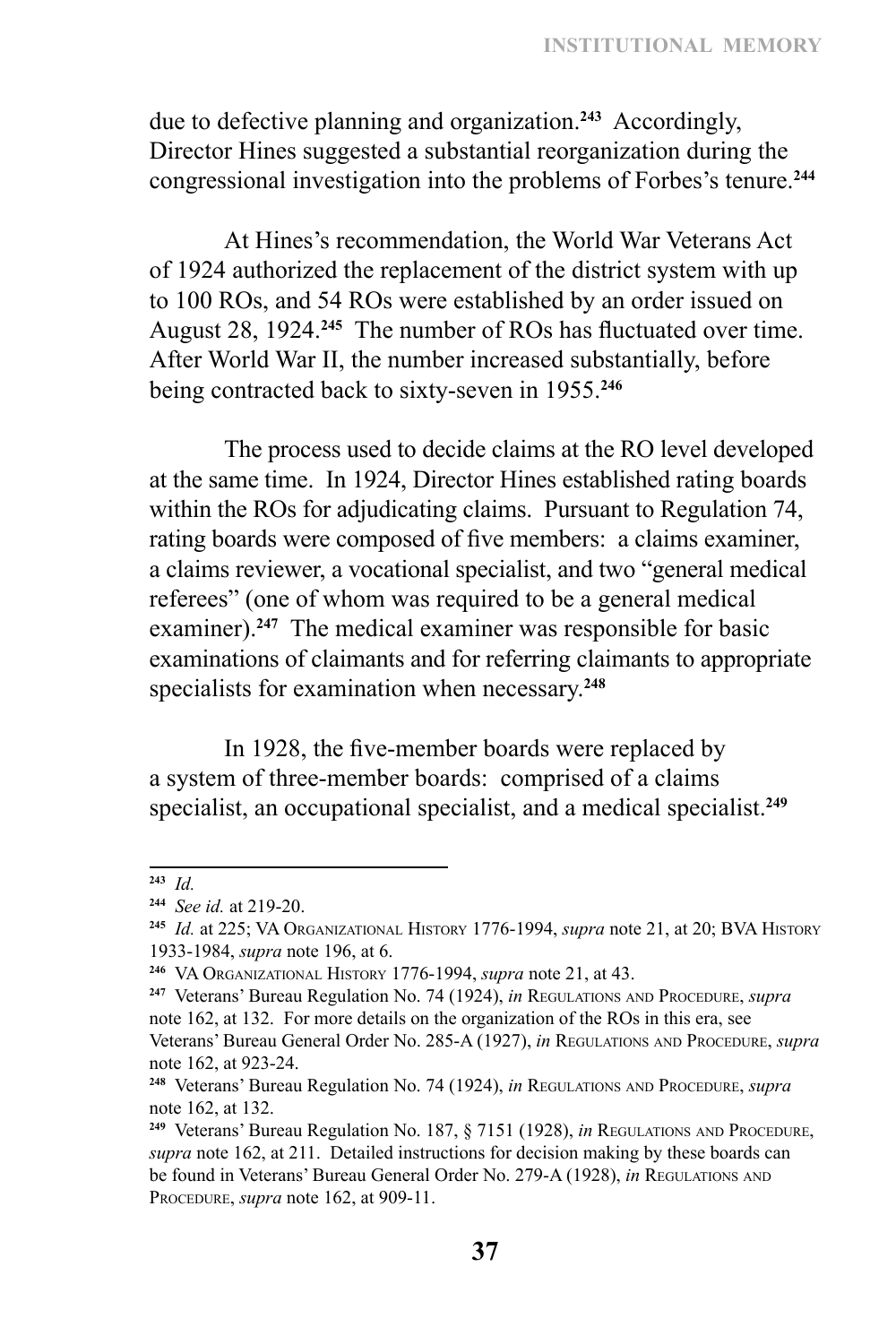The early editions of the codified regulation establishing these boards refer to them as three-member groups, but do not define their membership.**<sup>250</sup>** In any event, the report by Eisenhower's comptroller indicates that, in 1954, RO rating boards still consisted of three members, one of whom was a physician.**<sup>251</sup>**

### **B. The Board of Veterans' Appeals**

During the earliest incarnations of the modern system, a variety of appellate review schemes were tried. Initially, after the Veterans' Bureau was established in 1921, appeals could be made to the district manager.**<sup>252</sup>** In May 1922, district boards of appeals were established, consisting of three members.**<sup>253</sup>** Two months later, another regulation was issued that permitted appeals from the district boards to the director of VA.**<sup>254</sup>** A year later, that system was replaced by a Central Board of Appeals in Washington, D.C.,**<sup>255</sup>** and a revised system of district boards.**<sup>256</sup>** However, the new district board system was abolished a year after that, when the handling of claims was transferred to the five-person rating boards discussed above.**<sup>257</sup>** In 1926, the Central Board was decentralized into five regional boards, although each of those boards retained the title of a "central board of appeals."**<sup>258</sup>** At the same time, a separate appeal group

**<sup>250</sup>** *See* 38 C.F.R. § 3.5(c) (1949); *id.* § 2.1005(c) (1939).

**<sup>251</sup>** *See* Comptroller Report, *supra* note 82, at 21. The Veterans Court has recognized that physicians regularly participated in decisions prior to judicial review. *See* MacKlem v. Shinseki, 24 Vet. App. 63, 70 (2010).

**<sup>252</sup>** BVA History 1933-1984, *supra* note 196, at 6.

**<sup>253</sup>** Veterans' Bureau Regulation No. 21 (1922), *in* Regulations and Procedure, *supra* note 162, at 97-99.

**<sup>254</sup>** Veterans' Bureau Regulation No. 21-A (1922), *in* Regulations and Procedure, *supra* note 162, at 99.

**<sup>255</sup>** Veterans' Bureau Regulation No. 42 (1923), *in* Regulations and Procedure, *supra* note 162, at 113.

**<sup>256</sup>** Veterans' Bureau Regulation No. 44 (1923), *in* Regulations and Procedure, *supra* note 162, at 114-15.

**<sup>257</sup>** Veterans' Bureau Regulation No. 74 (1924), *in* Regulations and Procedure, *supra* note 162, at 132-34.

**<sup>258</sup>** Veterans' Bureau Regulation No. 132 (1926), *in* Regulations and Procedure, *supra*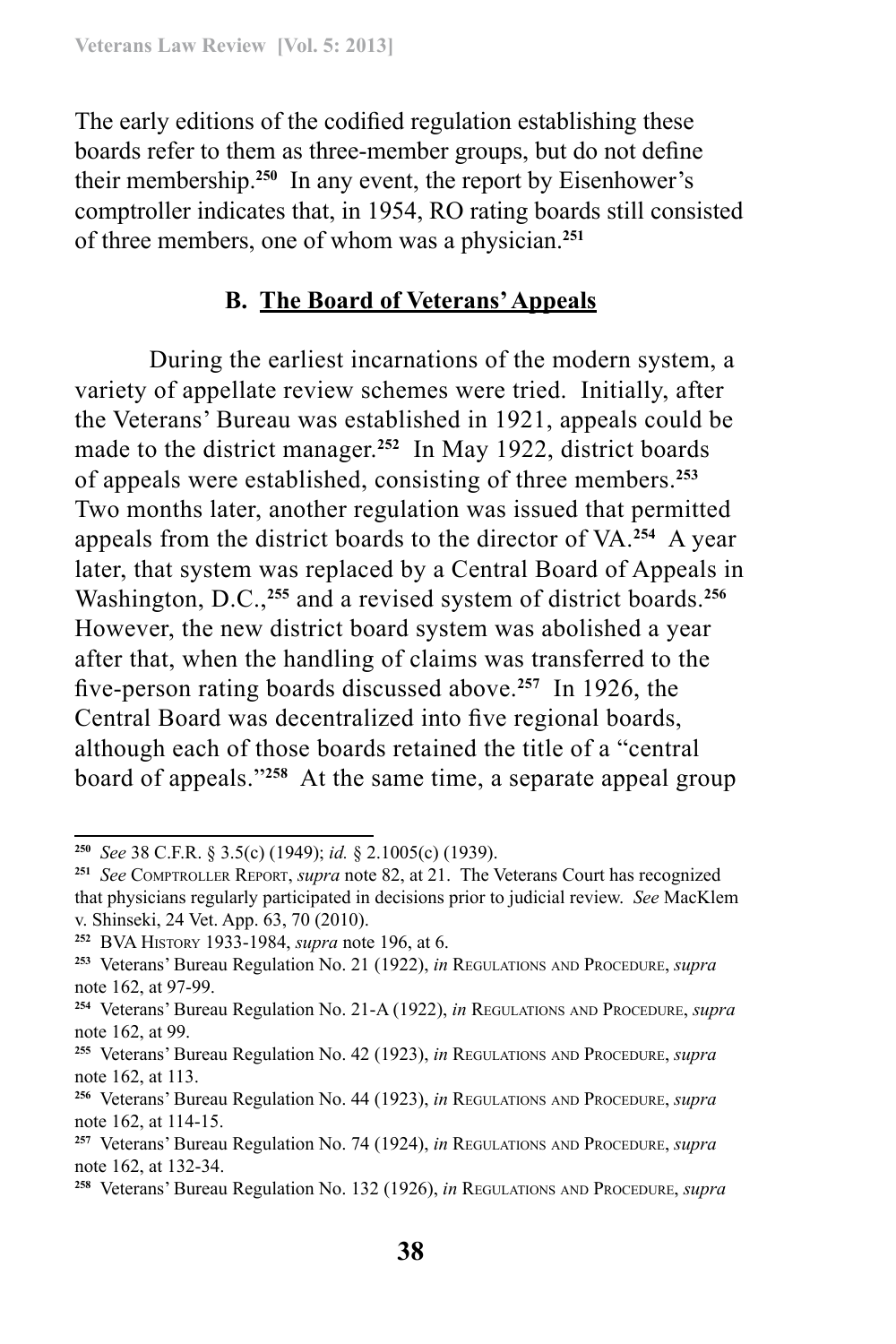was established in Washington, D.C., to hear appeals of claims handled directly by VA's Central Office.**<sup>259</sup>**

The BVA we know today was established on July 28, 1933, by Executive Order 6230,**<sup>260</sup>** after Congress authorized FDR to create boards to review veterans' claims.**<sup>261</sup>** The BVA was patterned after the Board of Tax Appeals, the precursor to today's United States Tax Court.**<sup>262</sup>** The order included Veterans Regulation No. 2(a), which provided in part for "one review on appeal to the Administrator."**<sup>263</sup>** The BVA was originally authorized to have a Chairman, Vice-Chairman, and no more than fifteen associate members.**<sup>264</sup>** Six months later, the size of the BVA was doubled by executive order.**<sup>265</sup>**

From 1933 to 1961, BVA was organized into threemember sections.**<sup>266</sup>** During this era, BVA contained both attorney and physician members.**<sup>267</sup>** The sections were supported

note 162, at 170-71.

**<sup>259</sup>** Veterans' Bureau Regulation No. 133 (1926), *in* Regulations and Procedure, *supra* note 162, at 171-72.

**<sup>260</sup>** Veterans' Regulation No. 2(a), pt. II, Exec. Order No. 6230 (July 28, 1933). Even after the BVA was established, other appellate bodies were occasionally established and disbanded. A separate board, the Veterans Tuition Appeals Board, was established as part of the G.I. Bill. BVA History 1933-1984, *supra* note 196, at 8. It was replaced by the Veterans Education Appeals Board (VEAB). Veterans' Education and Training Amendments of 1950, Pub. L. No. 81-610, § 2, 64 Stat. 336, 339. The VEAB was disbanded in 1957 after its resident member advised Congress that the board had completed its mission. BVA History 1933-1984, *supra* note 196, at 8.

**<sup>261</sup>** Independent Offices Appropriation Act of 1934, Pub. L. No. 73-78, § 20, 48 Stat. 283, 309 (1933).

**<sup>262</sup>** BVA History 1933-1984, *supra* note 196, at 7.

**<sup>263</sup>** Veterans Regulation 2(a), pt. II, § II, Exec. Order No. 6230 (July 28, 1933). For a discussion of the modern importance of this right, see Ridgway, *supra* note 9, at 276-78. **<sup>264</sup>** BVA History 1933-1984, *supra* note 196, at 7.

**<sup>265</sup>** VA Organizational History 1776-1994, *supra* note 21, at 27.

**<sup>266</sup>** BVA History 1933-1984, *supra* note 196, at 11.

**<sup>267</sup>** *Id.* Physicians continued to be members of the BVA until the Veterans Court's decision in *Colvin v. Derwinski*, 1 Vet. App. 171 (1991), *overruled on other grounds, Hodge v. West*, 155 F.3d 1356 (Fed. Cir. 1998). *See* Charles L. Cragin, *The Impact of Judicial Review on the Department of Veterans Affairs' Claims Adjudication Process: The Changing Role of the Board of Veterans' Appeals*, 46 Me. L. Rev. 23, 26 (1994).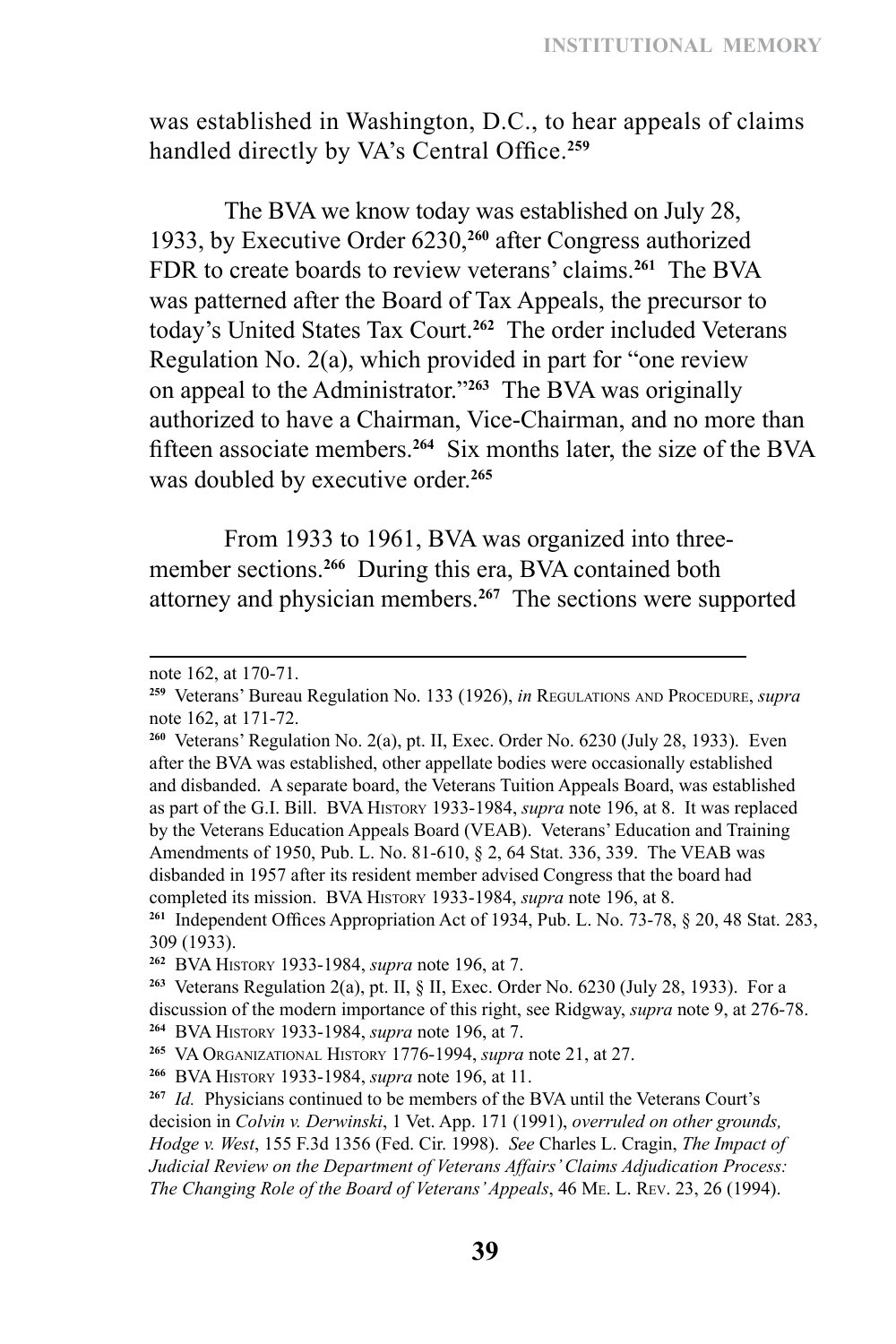by a "Consultant Service" of staff attorneys and doctors who prepared tentative decisions for cases before they were assigned to sections.**<sup>268</sup>** Uniformity was maintained through regular staff meetings, and "[m]any of [BVA's] early decisions established precedents which, in time, became agency policy and were formalized as regulations."**<sup>269</sup>** However, BVA's role in formulating policy was terminated in the 1960s to preserve the BVA's independence as an adjudicatory body.**<sup>270</sup>**

#### **IV. THE ADJUDICATION PROCESS**

As anyone familiar with the veterans' benefits system today understands, the "veteran friendly" adjudication system has become a lengthy process full of detailed requirements designed to ensure that reasonable steps are taken to assist claimants and to develop claims before making a decision on the merits.**<sup>271</sup>** Although the VCCA**<sup>272</sup>** introduced some relatively new aspects to the process, particularly with its detailed notice provisions, that Act largely codified and elaborated a development process that had deep historical roots.**<sup>273</sup>** This Part considers the current steps in the claims adjudication process in sequential order, and discusses some of the relevant past authorities that are useful in understanding the original spirit and operation of the law.

**<sup>268</sup>** *Id.*

**<sup>269</sup>** *Id.* at 7.

**<sup>270</sup>** *Id.* at 8.

**<sup>271</sup>** *See generally* Ridgway, *supra* note 9 (explaining the veterans' benefits system in the context of judicial review).

**<sup>272</sup>** Pub. L. No. 106-475, 114 Stat. 2096. The Act replaced the duty to assist provisions of 38 U.S.C. § 5107 (2000). That statute, in turn, had been copied from 38 C.F.R. § 3.103 (1988) without intending to enact a substantive change. *See* Ridgway, *supra* note 9, at 263-64. That version of the regulation was first enacted in 1972. *See* Due Process and Appellate Rights, 37 Fed. Reg. 14,780 (July 25, 1972).

**<sup>273</sup>** Even minor administrative details can be traced to the earliest days of the modern system. For example, the convention of using the letter "C" to denominate compensation claims file numbers began with the first field order issued for the newly established Veterans' Bureau in 1921. *See* Veterans' Bureau Field Order No. 1, para. 5 (1921), *in* Regulations and Procedure, *supra* note 162, at 1201 ("The following letters when prefixed to a number shall indicate the following file numbers: . . . C — Compensation claim N[umber] . . . .").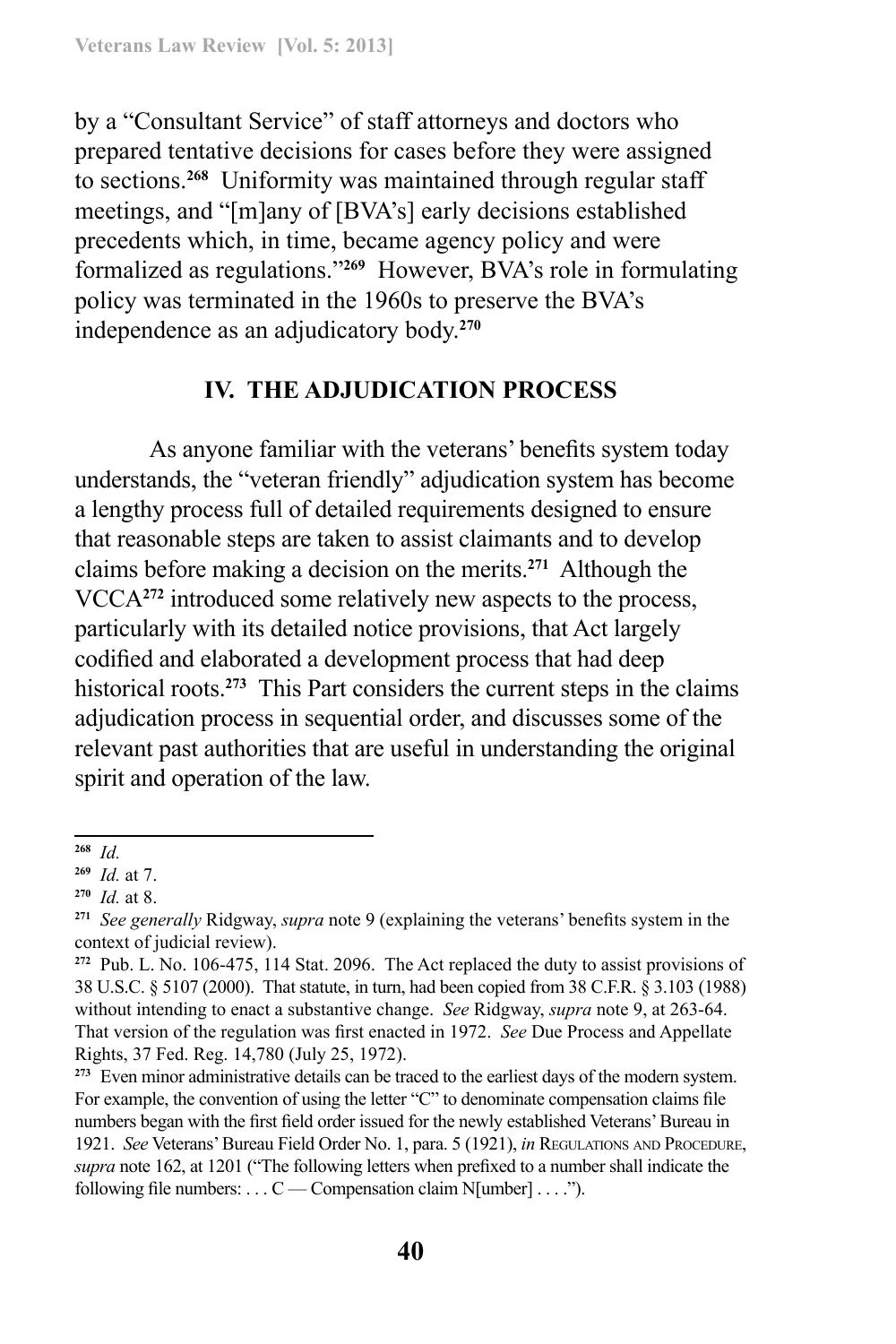# **A. Applications and Claims**

The claims process begins when a claimant applies for benefits. One of the more difficult aspects of veterans' law is determining exactly what constitutes a claim. Then, as now, there was an official application form, which during this era was Form 526.**<sup>274</sup>** However, this form was not always used or required. Informal claims were recognized in VA's first regulations, which provided that "[a]ny communication from or action by a claimant or his duly authorized representative, which clearly indicates an intent to apply for benefits . . . may be considered an informal claim for compensation or pension."**<sup>275</sup>** The regulation allowed for a formal application to relate back to the informal claim if it were filed "within a reasonable time."**<sup>276</sup>** In close cases, "where the probability of an informal claim appears to be indicated, but the facts are too obscure or complicated for determination," the regulation provided for review by the director of the relevant service.**<sup>277</sup>**

When the second edition of the regulations was published, it required an informal application to "specifically refer to and identify the particular benefit sought."**<sup>278</sup>** It also changed the language allowing for a reasonable time period for submitting a formal application, to a bright-line requirement that the formal application be received within one year.<sup>279</sup> The revised regulations in 1956 preserved the changes made in 1949, and dropped the provision mandating special review in obscure or complicated cases.**<sup>280</sup>**

**<sup>274</sup>** *See, e.g.*, Veterans' Bureau Regulation No. 2, para. 2 (1921), *in* Regulations and PROCEDURE, *supra* note 162, at 73; KIMBROUGH & GLEN, *supra* note 233, at 705. **<sup>275</sup>** 38 C.F.R. § 2.1027 (1939).

**<sup>276</sup>** *Id*.

**<sup>277</sup>** *Id.* 

**<sup>278</sup>** *Id.* § 3.27 (1949).

**<sup>279</sup>** *Id.* **<sup>280</sup>** *Id.* (1956).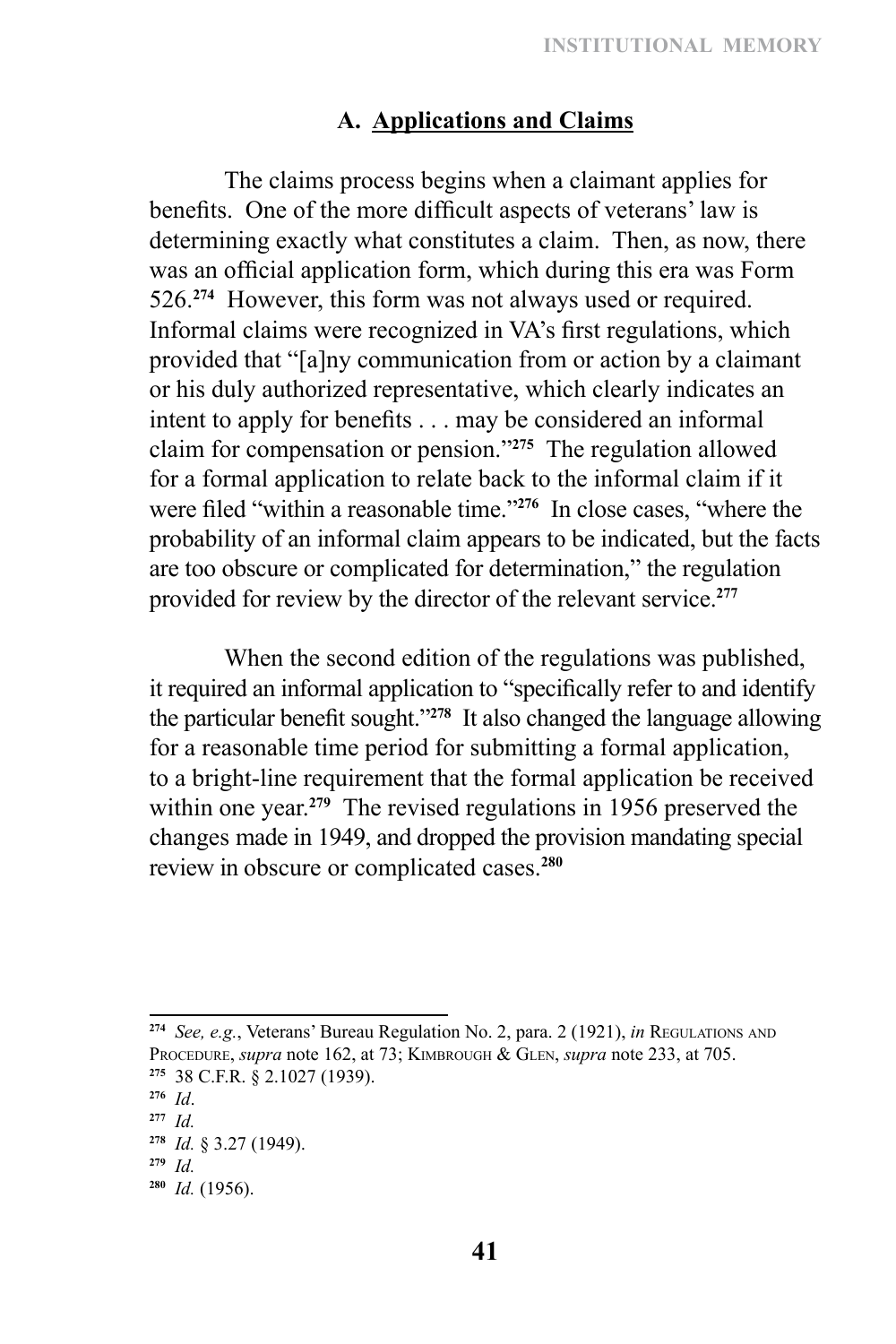# **B. Forms of Evidence**

Once a claim has been filed, it must be supported. The need for evidence to support claims has been a perennial issue for the benefits system and one in which there is more continuity between the pre-modern and current systems.**<sup>281</sup>** The three key types of evidence frequently discussed in early modern authorities are affidavits, live testimony, and opinions provided by VA's medical service. This section discusses the first two while VA medical opinions are discussed in the context of the duty to assist in the next section.

In the early modern system, affidavits could be used to document the relevant in-service injury or disease, much as "buddy" statements are used today. For example, a Veterans' Bureau field order from 1921 allows for claims to be supported by affidavits from "(a) [t]he medical officer or officers who treated the claimant during the period he was in active service; (b) a commissioned officer of claimant's command; or (c) two or more claimant's comrades."**<sup>282</sup>** Affidavits could also be submitted from the claimant's physician, and the Veterans' Bureau did not always strictly apply the requirement that affidavits be made

**<sup>281</sup>** For example, an official 1898 treatise on veterans' claims observes: As a general rule it may be stated that lay testimony when unsupported by the record or by medical evidence, and dated years after the discharge of the solider, can not be accepted as proof of service origin of obscure diseases. To show origin in the service, medical evidence must generally be produced; but there is no established rule on this subject, the circumstances surrounding these cases rendering it impracticable to adopt one.

Commissioner of Pensions, A Treatise on the Practice of the Pension Bureau Governing the Adjudication of Army and Navy Pensions 28 (1898), *available at* http://archive. org/stream/cu31924030742831#page/n3/mode/2up. Over a century later, the United States Court of Appeals for the Federal Circuit found it useful to articulate much the same conclusion. *See* Jandreau v. Nicholson, 492 F.3d 1372, 1377 n.4 (Fed. Cir. 2007) (holding that a layperson can be competent to establish matters capable of lay perception, such as a broken leg, but not a form of cancer).

**<sup>282</sup>** Veterans' Bureau Field Order No. 22 (1921), *in* Regulations and Procedure, *supra* note 162, at 1209.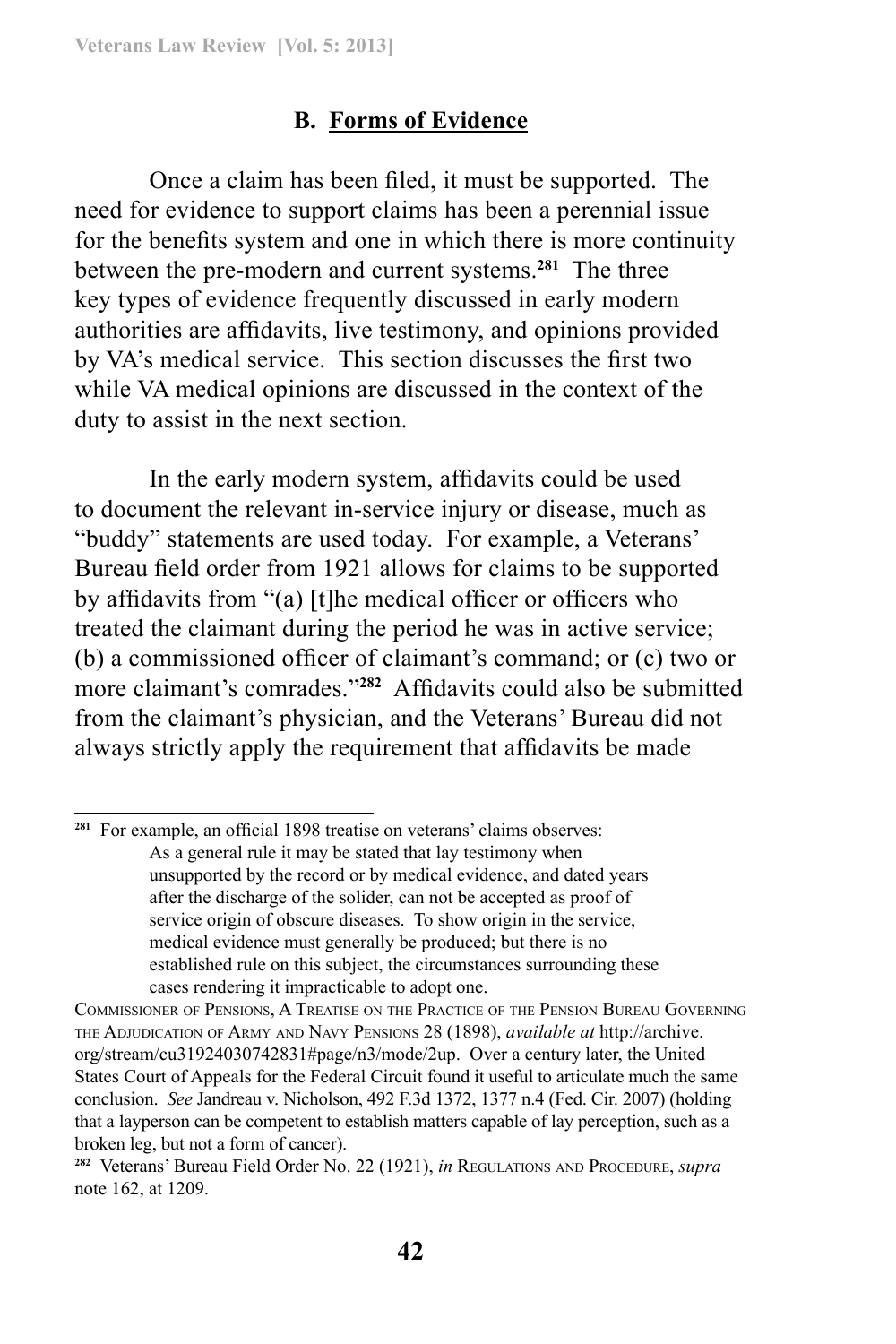under oath in such situations.**<sup>283</sup>** At least by the end of the early modern era, VA published pamphlets explaining how affidavits should be drafted.**<sup>284</sup>**

Evidence was also clearly taken through hearings, although specific procedures were not ordinarily detailed. A claimant had an explicit right to appear before the district appeal boards established in 1922**<sup>285</sup>** and the central board of appeals established in 1923.**<sup>286</sup>** A 1924 regulation authorized the issuance of subpoenas for witnesses, along with reimbursement for their travel expenses.**<sup>287</sup>** The 1928 order governing RO rating boards states that "[i]n personal appearance cases, [the medical rating specialist] will make physical examination of the claimant" and "[i]nterrogate the claimant in connection with the medical questions involved in the determination of a proper rating."**<sup>288</sup>** The first version of the codified regulations for Title 38 required that all evidence be given under oath, including all testimony by claimants, representatives, and witnesses "appearing before any rating or appellate body for the purpose of presenting oral testimony."**<sup>289</sup>** The BVA first began holding hearings prior to decisions in the 1940s.**<sup>290</sup>** These included field hearings by "Traveling Sections," which were recorded.**<sup>291</sup>**

**<sup>283</sup>** General District Manager Letter No. 87 (1924), *in* Regulations and Procedure, *supra* note 162, at 1982. The decision to relax the technical requirements for evidence from doctors may be related to VA's perpetual concern with maintaining a general working relationship with the private medical profession. *See, e.g.*, Veterans' Bureau Medical Service Circular No. 403 (1926), *in* Regulations and Procedure, *supra* note 162, at 1708-09 (addressing "Cooperation with the Medical Profession").

**<sup>284</sup>** Kimbrough & Glen, *supra* note 233, at 46.

**<sup>285</sup>** Veterans' Bureau Regulation No. 21, para. 4 (1922), *in* Regulations and Procedure, *supra* note 162, at 98.

**<sup>286</sup>** Veterans' Bureau Regulation No. 42, § 7138 (1923), *in* Regulations and Procedure, *supra* note 162, at 113.

**<sup>287</sup>** Veterans' Bureau Regulation No. 88, §§ 12201, 12204 (1924), *in* Regulations and PROCEDURE, *supra* note 162, at 141-42.

**<sup>288</sup>** Veterans' Bureau General Order No. 279-A, para. 8 (1928), *in* Regulations and PROCEDURE, *supra* note 162, at 911.

**<sup>289</sup>** 38 C.F.R. § 2.1030 (1939).

**<sup>290</sup>** BVA History 1933-1984, *supra* note 196, at 7-8.

**<sup>291</sup>** *Id*.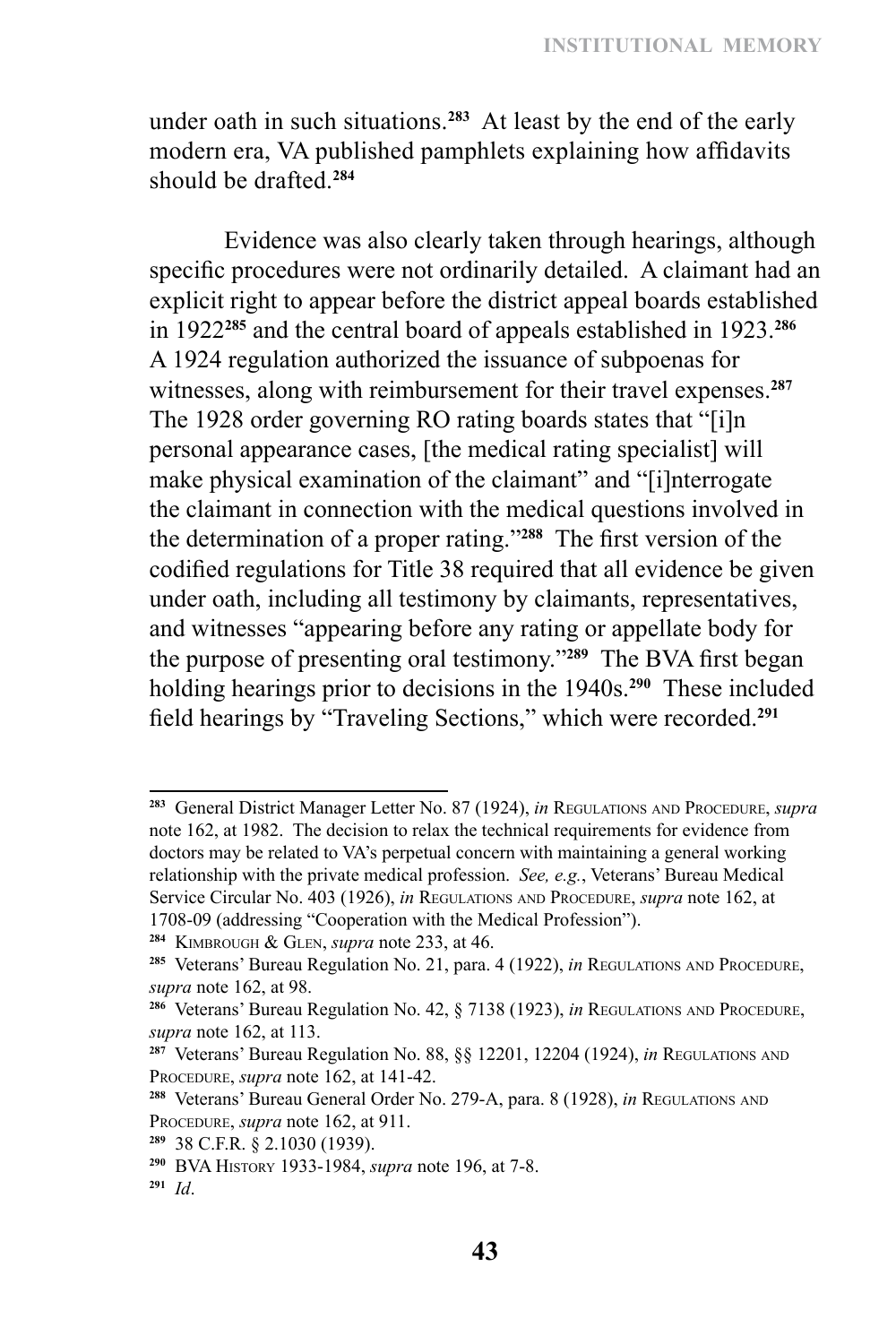# **C. The Duty to Assist**

Traditionally, VA has provided some level of assistance to the claimant in gathering the necessary evidence before proceeding to decide a claim. An early Veterans' Bureau General Order specified:

> When in the course of reviewing a case it is found that information which may substantiate the contentions of the claimant can be obtained from third parties or that information already furnished by third parties may be supplemented by such parties in favor of the claimant, the parties whom the file indicates may furnish such information shall be communicated with by the bureau and proper opportunity given them to submit the evidence which may permit action favorable to the claimant.**<sup>292</sup>**

The General Order then detailed a specific procedure for obtaining information from other government agencies by communicating through VA's Central Office.**<sup>293</sup>** A regulation issued that same year provided for the issuance of subpoenas requiring the "production of books, papers, documents, and other evidence."**<sup>294</sup>**

The regulations issued by FDR through executive orders are silent as to VA's duties in the section defining claims procedures.**<sup>295</sup>** The first codified regulations indicated that claims should be "develop[ed] in accordance with established

**<sup>292</sup>** Veterans' Bureau General Order No. 293, para. 4 (1924), *in* Regulations and PROCEDURE, *supra* note 162, at 943.

**<sup>293</sup>** *Id.*

**<sup>294</sup>** Veterans' Bureau Regulation No. 88 (1924), *in* Regulations and Procedure, *supra* note 162, at 141.

**<sup>295</sup>** *See* Veterans Regulation No. 2, pt. II, Exec. Order No. 6090 (Mar. 31, 1933) ("Procedure for Filing Claims and Review of Claims on Appeal").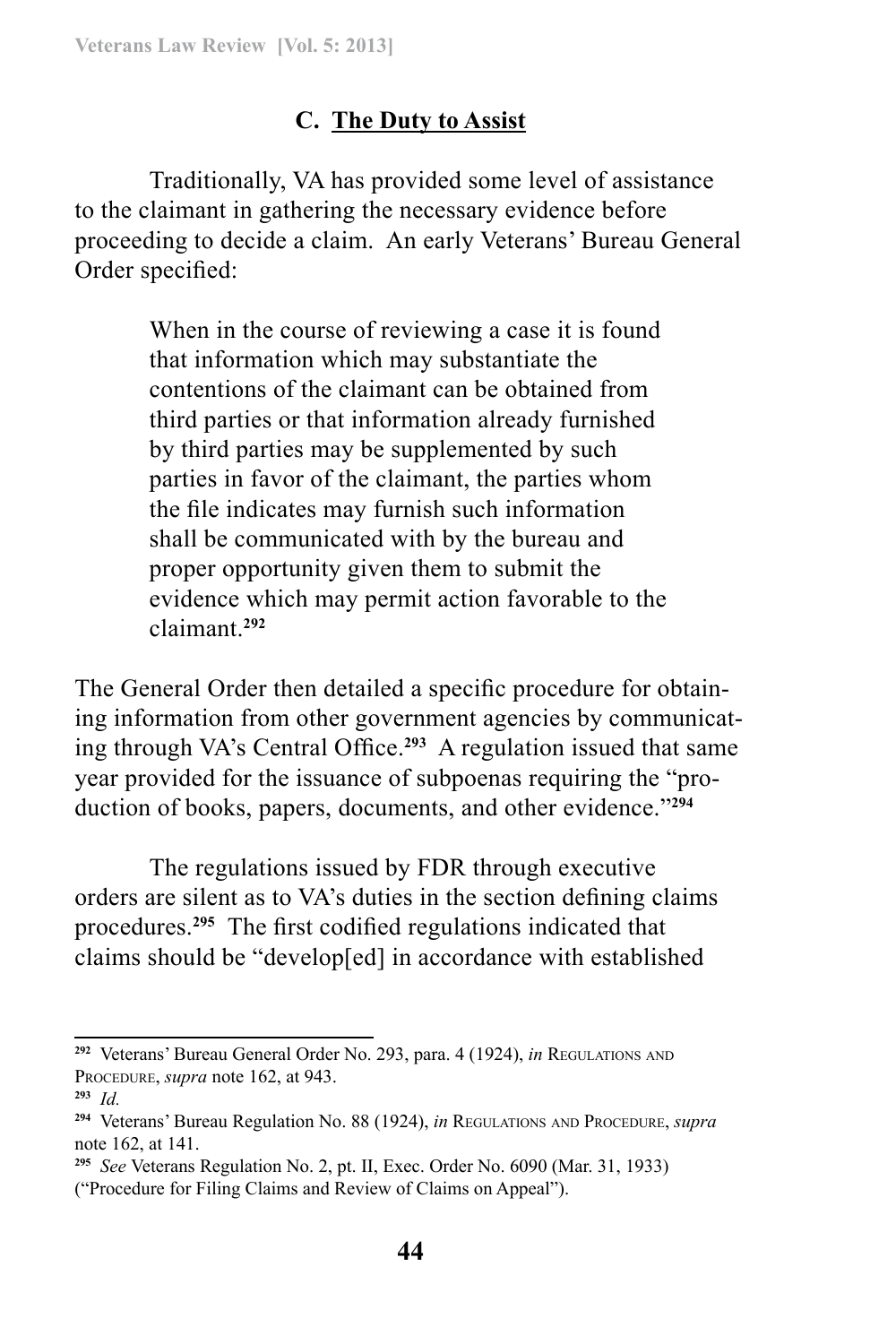procedure,"**<sup>296</sup>** and that a medical examination was authorized if, after development, the evidence "indicat[ed] the reasonable probability of a valid claim."**<sup>297</sup>** The second edition of the regulations used the same language, but elaborated:

> All reasonable assistance will be extended a claimant in the prosecution of his claim and all sources from which information may be elicited should be thoroughly developed prior to the submission of the case to the rating board. The application of this policy should not be highly technical and rigid. . . . Every legitimate assistance will be rendered a claimant in obtaining any benefit to which he is entitled and he will be given every opportunity to substantiate his claim. Information and advice to claimants will be complete and will be given in words that the average man can understand.**<sup>298</sup>**

However, by 1956, the section requiring development and the provision of all reasonable assistance had been deleted, leaving only the section authorizing medical examinations if indicated.**<sup>299</sup>**

Historically, the key aspect of VA's assistance has involved gathering the medical evidence necessary to decide a claim. VA's original regulations addressed medical evidence fairly extensively. They acknowledged that opinions from private physicians sometimes "fail adequately to diagnose the disease or injury involved, the period and nature of the treatment rendered, or other facts necessary to enable the Veterans Administration to determine whether the care and treatment is associated with

**<sup>296</sup>** 38 C.F.R. § 2.1075 (1939).

**<sup>297</sup>** *Id.* § 2.1076.

**<sup>298</sup>** *Id.* § 3.75(a) (1949).

**<sup>299</sup>** *See id.* § 3.76 (1956).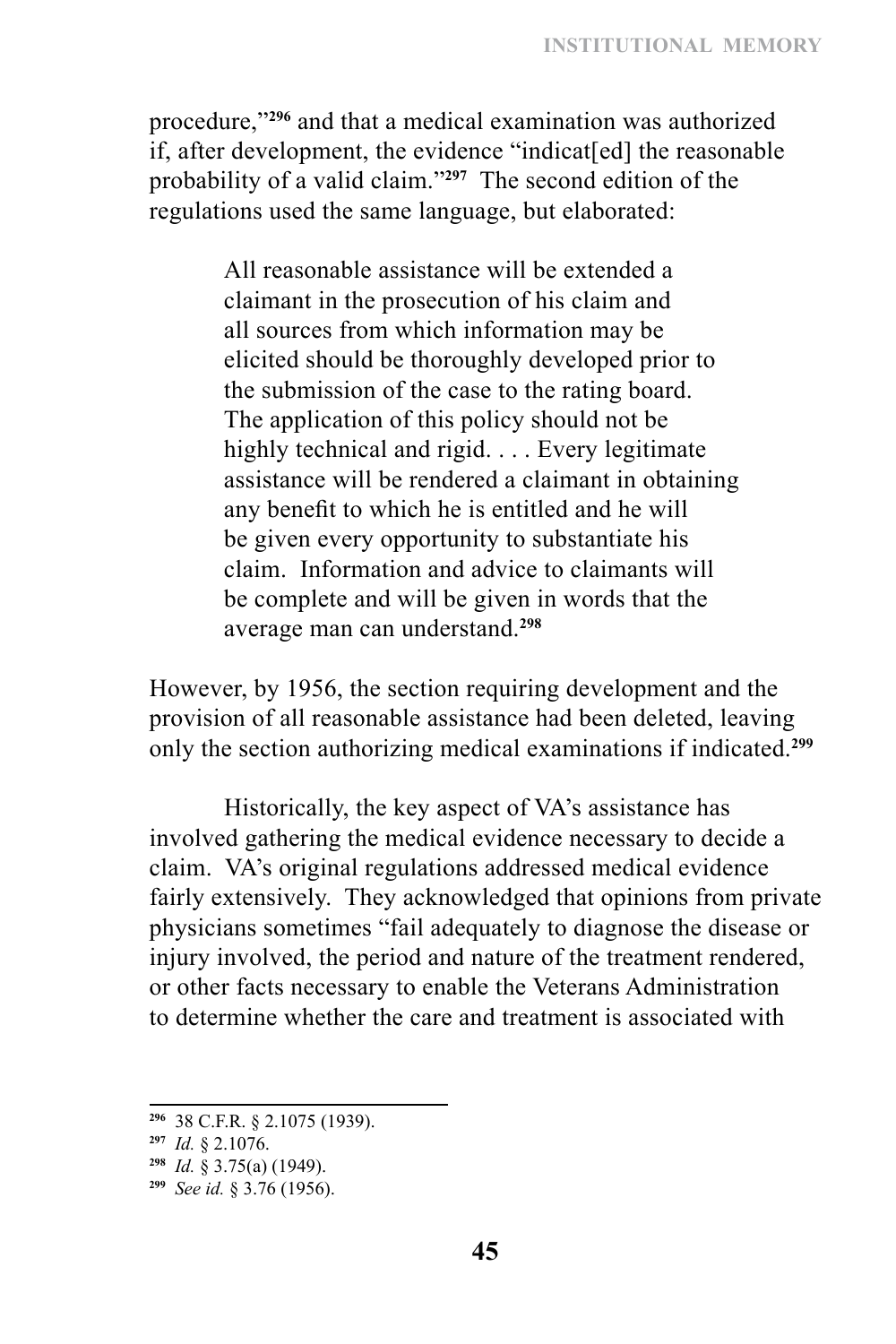the alleged service incurred disease or injury."**<sup>300</sup>** The regulation acknowledged that "[i]t would be unfair to the claimant arbitrarily to dismiss these statements as inconclusive without first undertaking to obtain from the physician or other person additional information, if possible."**<sup>301</sup>** Therefore, "[i]t is to the mutual interest of the claimant and [VA] to clarify any indefinite, inconclusive or incomplete statement through correspondence, and whenever necessary through personal contact, with the physician or other person submitting the statement."**<sup>302</sup>** Accordingly, the regulation required VA to seek clarification "if such action is considered necessary to an intelligent and equitable adjudication of the claim," but noted that "it is not intended that physicians' or laymen's statements will be routinely subjected to investigation."**<sup>303</sup>** This language was kept verbatim in the second edition of the regulations in 1949.**<sup>304</sup>** However, it disappeared completely from the 1956 version, and was not replaced by any comparable provision addressing private medical opinions or any VA duty to clarify evidence submitted.**<sup>305</sup>**

When private medical opinions were insufficient and the issues involved were beyond the general medical knowledge of the physicians on the rating boards, medical opinions were ordinarily obtained from VA's medical service. Detailed instructions to the medical service on conducting examinations were issued by circular.**<sup>306</sup>** Furthermore, an early order specified that "[c]laimants also should be furnished facts by medical examiners, such as might be disclosed by a private physician to a patient, which may enable them more closely to cooperate

**<sup>300</sup>** *Id.* § 2.1031(a) (1939).

**<sup>301</sup>** *Id.*

**<sup>302</sup>** *Id.*

**<sup>303</sup>** *Id.* § 2.1031(b).

**<sup>304</sup>** *Id.* § 3.31(a), (b) (1949).

**<sup>305</sup>** *See id.* pt. 3 (1956).

**<sup>306</sup>** Medical Service Circular No. 267-B (1928), *in* Regulations and Procedure, *supra* note 162, at 1580-83.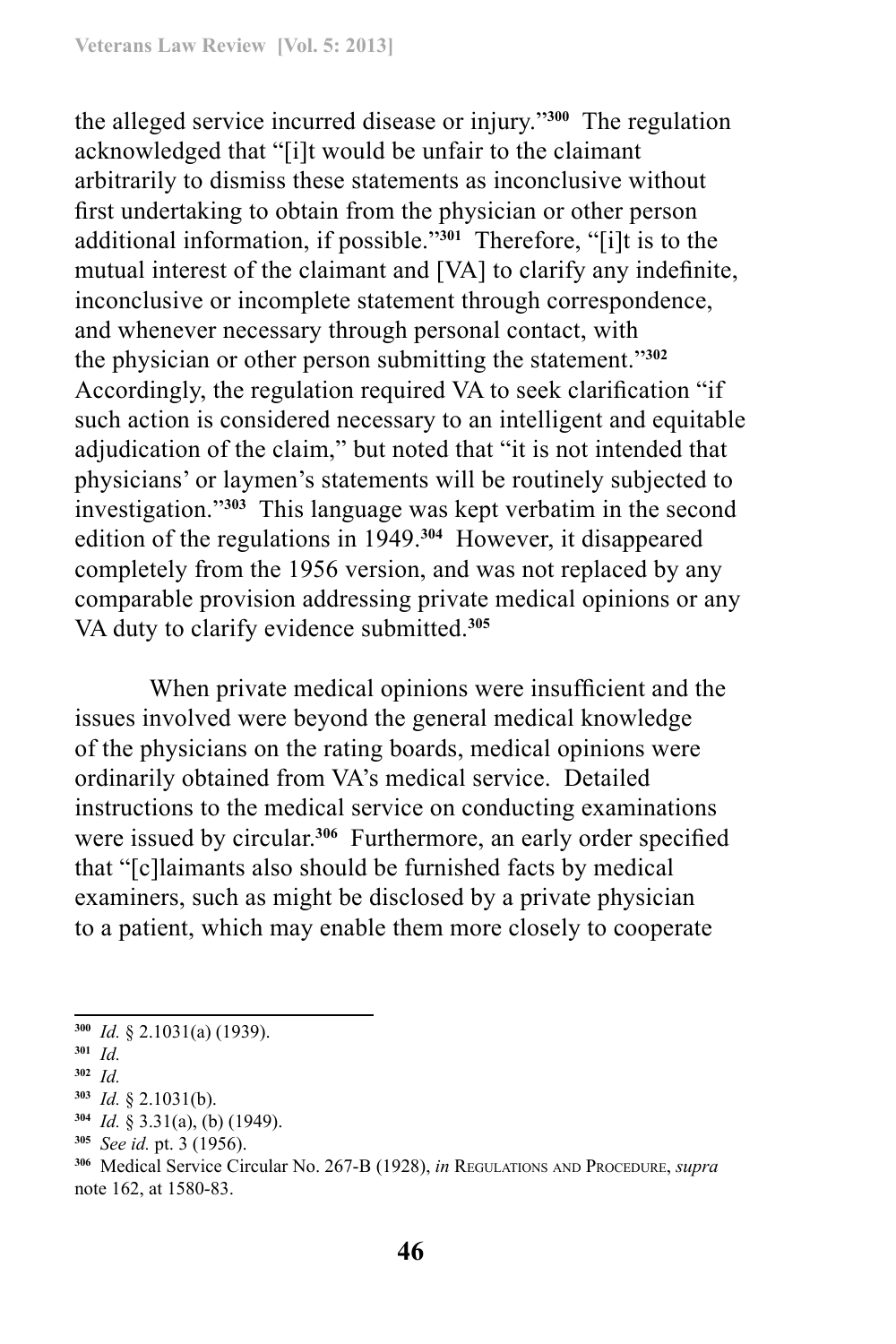with the bureau.<sup>3307</sup> However, as today, the process of obtaining complete and detailed opinions did not always go smoothly.**<sup>308</sup>** As noted above, the first edition of *VA's Manual for Medical Examiners* acknowledges the difficulty VA had in obtaining adequate medical opinions even from its own physicians.**<sup>309</sup>**

### **D. Weighing of Evidence**

Once the evidence has been gathered, it must be weighed. The various incarnations of VA have provided a variety of guidance on this issue. The first rating boards established by the Veterans' Bureau were instructed that "every member of the board shall give equal consideration to the facts and opinions presented by every other member, and evidence of fact from all sources, lay and professional, shall be equally weighed."**<sup>310</sup>** It also specified that "[a]ll decisions shall be made according to the preponderance of the evidence."**<sup>311</sup>** This language was retained in the new instructions after the boards were reorganized in 1928.**<sup>312</sup>**

The first version of the codified regulations had a specific provision presuming the credibility of evidence in support of claims:

> Full credence shall be given to the evidence submitted in proper form in support of claims for disability compensation, unless there is sound basis for doubt as to the conditions set forth in the

**<sup>307</sup>** Veterans' Bureau General Order No. 293-B (1925), *in* Regulations and Procedure, *supra* note 162, at 943.

**<sup>308</sup>** In 1928, Director Hines issued a circular addressing the problem that the opinions provided often failed "to reconcile properly all pertinent medical facts or findings," leaving the rating boards to make their own medical determinations in violation of the letter and the spirit of the law. Director's Office Circular No. 491, para. 3, *in* Regulations and Procedure, *supra* note 162, at 1768.

**<sup>309</sup>** *See supra* notes 206-07 and accompanying text.

**<sup>310</sup>** Veterans' Bureau General Order No. 279, para. 8 (1924), *in* Regulations and PROCEDURE, *supra* note 162, at 908.

**<sup>311</sup>** *Id.*

**<sup>312</sup>** *See* Veterans' Bureau General Order 279-A, para. 10 (1928), *in* Regulations and PROCEDURE, *supra* note 162, at 911.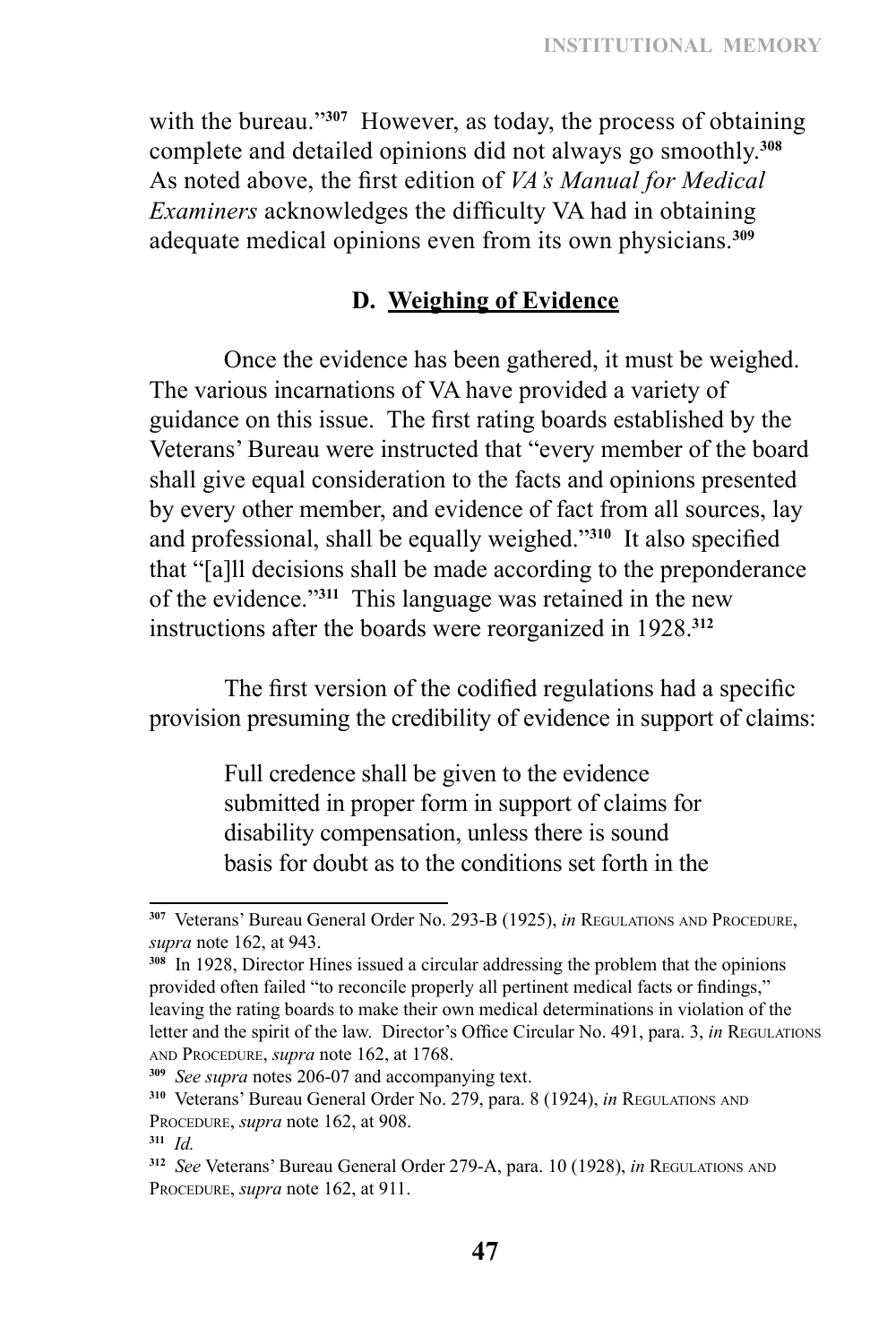physician's or layman's statement, by reason of other conflicting evidence or otherwise. A mere belief that a statement or affidavit is made from memory, without some sound basis therefor, is not sufficient ground for questioning its integrity.**<sup>313</sup>**

This provision was retained in the 1949 version of the regulations,**<sup>314</sup>** and again in 1956.**<sup>315</sup>**

The statutory provision now located in 38 U.S.C. § 1154, requiring that VA accept lay evidence consistent with the circumstances of combat, was added on December 20, 1941, in the immediate aftermath of the attack on Pearl Harbor.**<sup>316</sup>** The simple, half-page act contains no other provisions.**<sup>317</sup>** The Senate report accompanying the legislation makes clear that the concept was not new. Rather, the legislation was intended to "place in brief legislative form the policy of the [VA] governing determination of service connection, with particular reference to determinations of fact pertaining to those persons who engaged in combat with the enemy."**<sup>318</sup>** This was apparently necessary because a number of hearings earlier in the year showed that "it was difficult if not impracticable, to reconcile the stated policy of [VA] as contained in regulations and instructions with the disallowances of service connection in individual cases, particularly those of veterans who served in combat."**<sup>319</sup>**

The second edition of the regulations implemented the provisions of 38 U.S.C. § 1154.**<sup>320</sup>** In the 1956 revision, an additional sentence was included, providing that "[t]he proximity

- **<sup>315</sup>** *Id.* §§ 3.30(a), 3.31(a) (1956).
- **<sup>316</sup>** Pub. L. No. 77-361, 55 Stat. 847 (1941).
- **<sup>317</sup>** *Id.*

- **<sup>319</sup>** *Id.*
- **320** 38 C.F.R. § 3.31(d) (1949).

**<sup>313</sup>** 38 C.F.R. § 2.1031(c) (1939).

**<sup>314</sup>** *Id.* §§ 3.30(a), 3.31(c) (1949).

**<sup>318</sup>** S. Rep. 902, 77th Cong., at 2 (Dec. 12, 1941).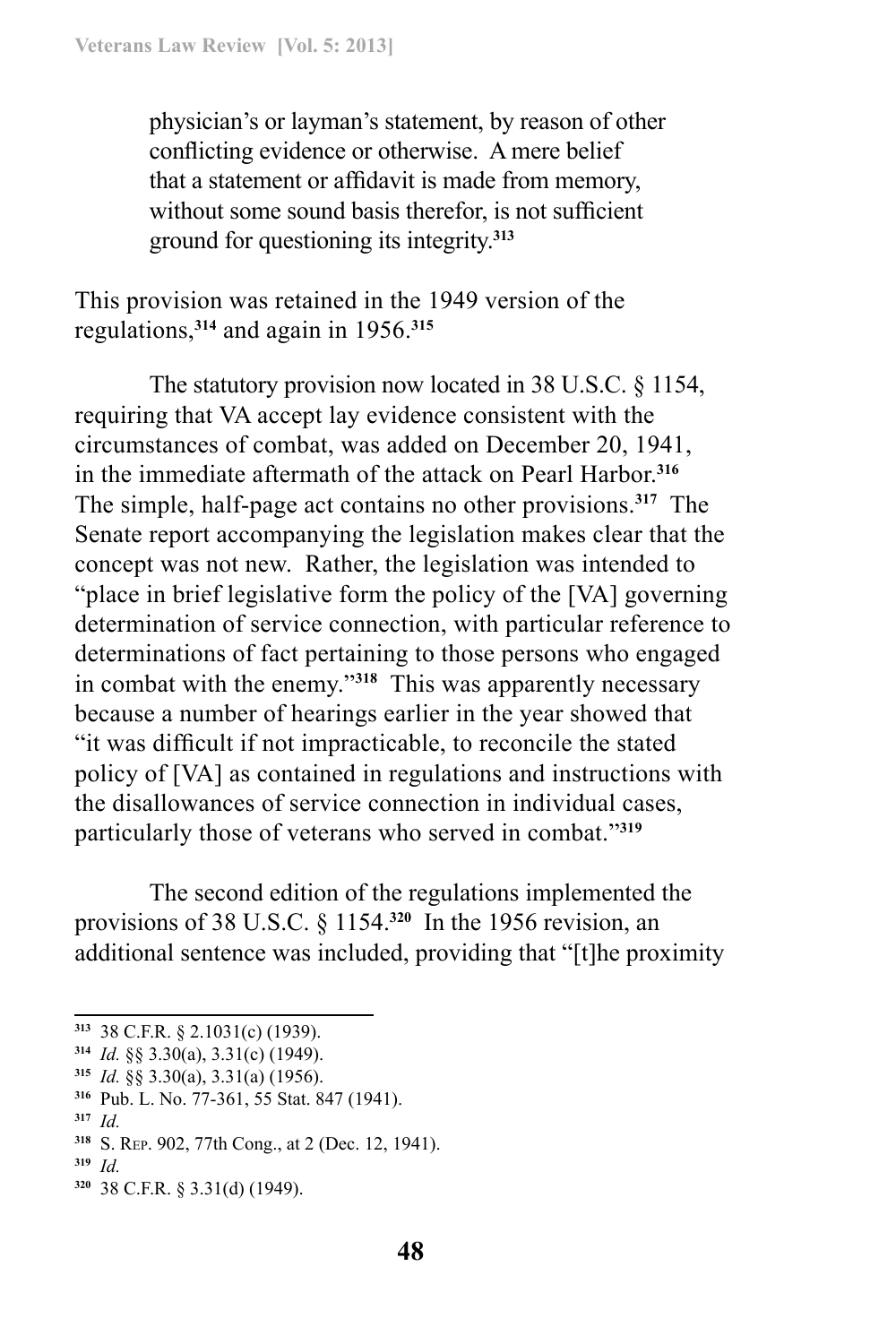of the manifestation of a disability to the date of discharge from service and the evidentiary showing of the circumstances of imprisonment or continuity of significant symptomatology will be given careful consideration."**<sup>321</sup>** This appears to be one of the first, if not the first, manifestation of the continuity-of-symptomatology provisions that now appear in 38 C.F.R. § 3.303(b).**<sup>322</sup>**

#### **E. Abandonment**

Another modern issue with identifiable origins in the early modern system is the abandonment of claims. The 1923 adjudication manual provided that if no medical examination of the claimant had been obtained, and "every effort has been exhausted to secure such examination, the claim may be disallowed and filed."**<sup>323</sup>** VA's initial codified regulations provided that a claim would be abandoned if "no response has been made within 1 year after [a] request for . . . evidence or order for physical examination."**<sup>324</sup>** Although the section was moved in 1949, it was left largely unchanged,**<sup>325</sup>** and continued in the same form in 1956.**<sup>326</sup>**

#### **F. Decisions**

If a claim has not been abandoned, then once a decision has been made, the claimant must be informed. Precisely what information should be conveyed was a concern in the early modern era, just as it is today. The 1923 adjudication manual specified a particular form to be used when denying claims, and explained that "the proper terms should be stricken out in the center of the form showing the nature of the claim to be disallowed; the reason

**<sup>321</sup>** *Id.* § 3.31(b) (1956).

**<sup>322</sup>** The version of that regulation that exists today was added in 1961. *See* 26 Fed. Reg. 1561, 1579-80 (Feb. 24, 1961).

**<sup>323</sup>** Veterans' Bureau General Order No. 175, para. 84 (1923), *in* Regulations and PROCEDURE, *supra* note 162, at 630.

**<sup>324</sup>** 38 C.F.R. § 2.1028 (1939).

**<sup>325</sup>** *Id.* § 3.28 (1949).

**<sup>326</sup>** *Id.* (1956).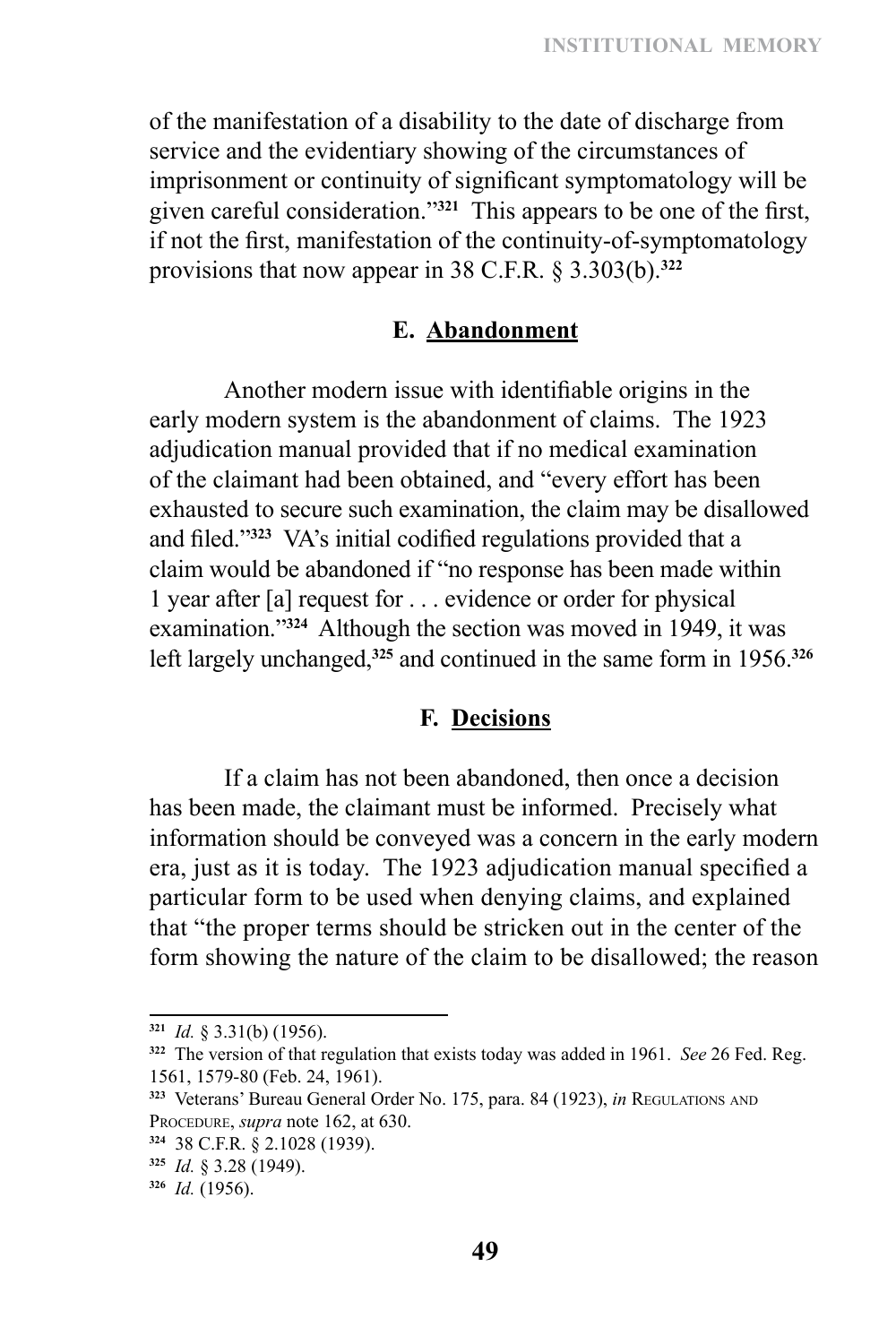of disallowance should be given in the space provided therefor; and . . . also the disease or injury causing alleged disability should be stated."**<sup>327</sup>** A 1924 General Order specified:

> When letters are written to the claimant or their duly authorized representatives in response to their requests for action, the bureau's reasons for the action taken shall be embodied therein. In other words, advice to claimants and beneficiaries of the action of the bureau shall be so worded that the average man can understand why such action was taken; what is lacking in the evidence in file, and what additional evidence is needed to substantiate the claim in the event the action is unfavorable.**<sup>328</sup>**

A subsequent amendment to that order specified that notice could be provided in person if a decision were made at a hearing.**<sup>329</sup>**

The first codified version of VA's regulations provided that claimants would be "advised upon completion of adjudicative action based upon the decision, of the provisions thereof, and his entitlement or non-entitlement thereunder and of his right of appeal, and of the time within which appeal must be taken."**<sup>330</sup>** The same regulation continued into the 1956 edition, except for the addition of a sentence providing that the failure to receive notice would not extend the time for filing an appeal.**<sup>331</sup>**

**<sup>327</sup>** Veterans' Bureau General Order No. 175, para. 145 (1923), *in* Regulations and PROCEDURE, *supra* note 162, at 635.

**<sup>328</sup>** Veterans' Bureau General Order No. 293, para. 3 (1924), *in* Regulations and PROCEDURE, *supra* note 162, at 942.

**<sup>329</sup>** Veterans' Bureau General Order No. 293-B, para. 1 (1925), *in* Regulations and PROCEDURE, *supra* note 162, at 943.

**<sup>330</sup>** 38 C.F.R. § 2.1007 (1939).

**<sup>331</sup>** *Id.* § 3.7 (1956).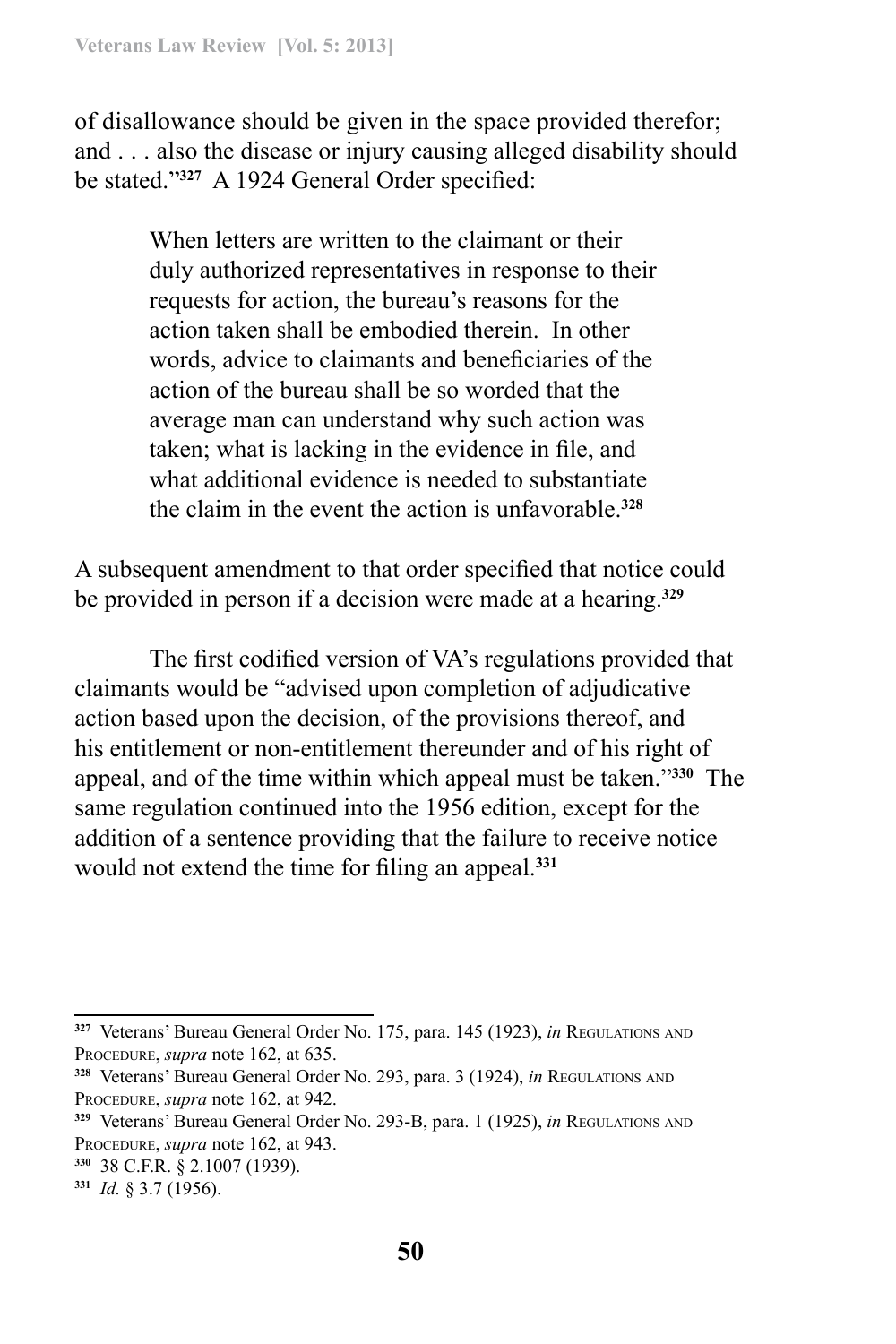### **G. Appellate Process**

BVA's rules of practice were first codified by regulation in 1964,**<sup>332</sup>** and the current chapters 19 and 20 of the C.F.R., governing appellate procedure, were not added until 1992.**<sup>333</sup>** Prior to that, regulations governing BVA did little more than define its jurisdiction.**<sup>334</sup>** The essential elements of the Notice of Disagreement, Statement of the Case, and Substantive Appeal that we know today were added in 1962.**<sup>335</sup>** Therefore, the central features of modern appellate procedure post-date the period covered by this Article. However, some of the characteristics of the current process can be found in the procedures used prior to 1962.

A six-month time period for appealing rating decisions was created by regulation in 1925.**<sup>336</sup>** The General Order establishing procedures for the appellate system established in 1926 contains traces of the current process and provides that, "[s]hould a claimant or his representative express dissatisfaction with the decision, or indicate a desire to appeal, the regional manager shall furnish to such claimant or his representative a certified copy of the findings of fact made by the claims and rating board."**<sup>337</sup>** It also provided that, "[i]n the event of an appeal, no appellate body shall receive or consider any evidence which has not been received and considered by the claims and rating board in the first instance."**<sup>338</sup>**

**<sup>332</sup>** *See* BVA History 1933-1984, *supra* note 196, at 9; Miscellaneous Amendments, 29 Fed. Reg. 1461, 1464-69 (Jan. 29, 1964).

**<sup>333</sup>** *See* Appeals Regulations; Rules of Practice, 57 Fed. Reg. 4088, 4104-28 (Feb. 3, 1992). **<sup>334</sup>** *See, e.g.*, 38 C.F.R. ch. 30 (1939); *id.* ch. 19 (1949); *id.* (1956).

**<sup>335</sup>** Act of Sept. 19, 1962, Pub. L. No. 87-666, 76 Stat. 553. The legislative history indicates that these procedures were largely copied from the existing British system for adjudicating similar claims. *See* H.R. Rep. No. 87-1454, at 3-4 (1962).

**<sup>336</sup>** Veterans' Bureau Regulation No. 97 (1925), *in* Regulations and Procedure, *supra* note 162, at 149.

**<sup>337</sup>** Veterans' Bureau General Order No. 349, para. 6 (1926), *in* Regulations and PROCEDURE, *supra* note 162, at 1085.

**<sup>338</sup>** *Id.* para. 5.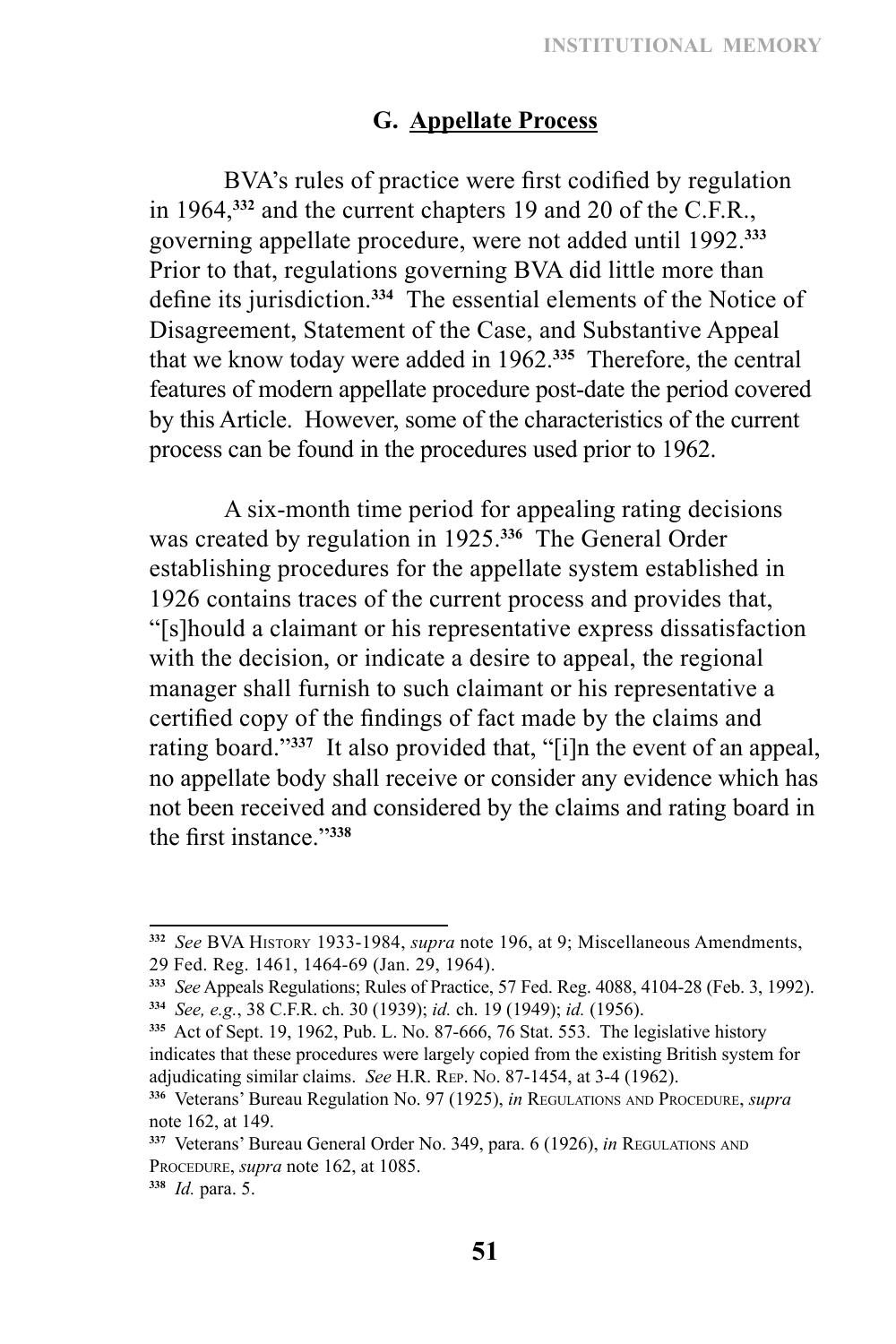An appellant had a reasonable amount of time, defined as "[o]rdinarily 30 days" to provide a written statement "setting forth any errors in the findings of fact"**<sup>339</sup>** or explicitly concurring in the facts, and "stat[ing] specifically the error of law or misapplication of regulations."**<sup>340</sup>** An appellant was then given the opportunity to submit additional evidence and receive a new decision from the RO.**<sup>341</sup>** The regional manager was then required to interview the appellant and review the case before the appeal was finalized and forwarded.**<sup>342</sup>** The Executive Order creating the BVA again specified that appeals taken to it had to be filed within six months of the original decision.**<sup>343</sup>**

# **H. Reopening**

The Bureau of War Risk Insurance had a General Order addressing the "reopening of cases" without additional evidence or examination if an error were discovered.**<sup>344</sup>** The order also implied that the submission of additional evidence could justify the reconsideration of a decision.**<sup>345</sup>** The Veterans' Bureau had a General Order explicitly allowing for the reopening of claims "[u]pon receipt of additional evidence."**<sup>346</sup>**

The Economy Act flatly stated that a finally disallowed claim "may not thereafter be reopened or allowed."**<sup>347</sup>** However, FDR issued an Executive Order that allowed for reopening with "new and material evidence in the form of official reports from the proper service department."**<sup>348</sup>**

**<sup>339</sup>** *Id.* para. 6, *in* Regulations and Procedure, *supra* note 162, at 1085-86.

**<sup>340</sup>** *Id.* para. 7, in Regulations and Procedure, *supra* note 162, at 1086.

**<sup>341</sup>** *Id.* para. 8.

**<sup>342</sup>** *Id.* para. 9.

**<sup>343</sup>** Exec. Order No. 6230, pt. II, § III (July 28, 1933).

**<sup>344</sup>** Bureau of War Risk Insurance General Order No. 84 (1921), *in* Regulations and PROCEDURE, *supra* note 162, at 325.

**<sup>345</sup>** *Id.*

**<sup>346</sup>** Veterans' Bureau General Order No. 255 (1924), *in* Regulations and Procedure, *supra* note 162, at 731-32.

**<sup>347</sup>** Act of Mar. 20, 1933, Pub. L. No. 73-2, 48 Stat. 8, 10.

**<sup>348</sup>** Exec. Order No. 6230, pt. II, § III.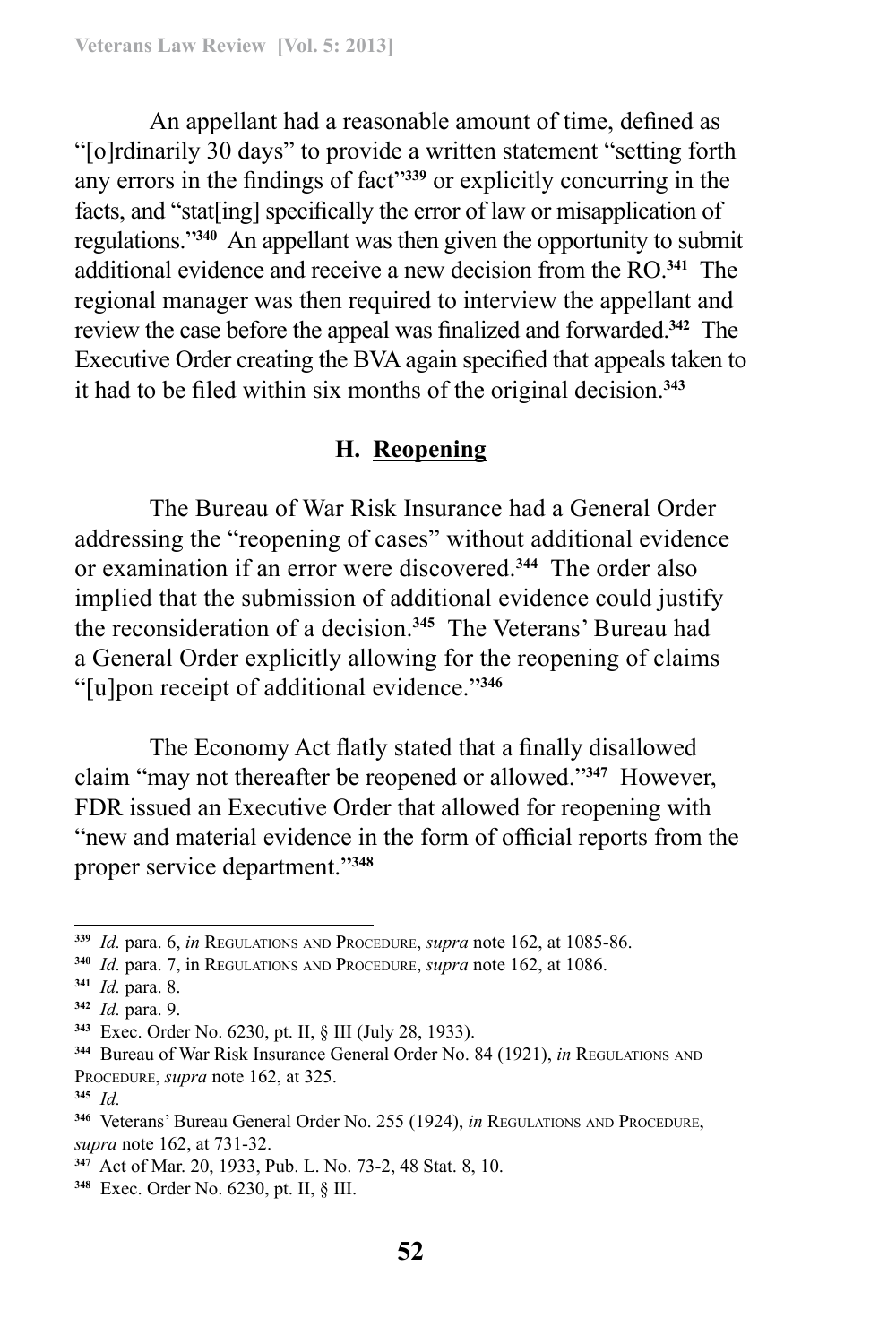The first edition of the codified regulations permitted reopening with "[n]ew and material evidence, relating to the same factual basis . . . as that of the disallowed claim, submitted subsequent to the final disallowance of the claim, will constitute a new claim and have all the attributes thereof."**<sup>349</sup>** A separate regulation explicitly defined "new and material evidence" as evidence that pertains to the "general question or point in issue" and has "a legitimate and effective influence or bearing on the decision in question."**<sup>350</sup>** It also explicitly excluded "[e]vidence which is solely cumulative or repetitious in character."**<sup>351</sup>** Both of these regulations persisted through the 1956 edition.**<sup>352</sup>**

# **I. Clear and Unmistakable Error**

Finally, the early modern system allowed for final rating decisions to be collaterally attacked. The original versions of the authorities addressing the correction of clear and unmistakable errors were effective date provisions. Regulation 57 of the Bureau of War Risk Insurance is an effective date rule that includes an exception for "exceptional and unusual cases wherein there is a clear and unmistakable proof that a glaring error . . . has occurred."**<sup>353</sup>** This language was adopted verbatim by the Veterans' Bureau in 1921.**<sup>354</sup>** A 1923 Regulation added language allowing for an exception to the stated effective date rules when "the facts clearly demand it and the correctness thereof is clear and unmistakable," while also retaining the prior language as a separate provision.**<sup>355</sup>**

**<sup>349</sup>** 38 C.F.R. § 3.1201 (1939).

**<sup>350</sup>** *Id.* § 3.1205. For a discussion of the modern definition of "new and material" and its more recent evolution, see *Shade v. Shinseki*, 24 Vet. App. 110 (2010).

**<sup>351</sup>** 38 C.F.R. § 3.1205.

**<sup>352</sup>** *See id.* §§ 3.201, 3.205 (1956).

**<sup>353</sup>** Bureau of War Risk Insurance Regulation No. 57, § A.I(c) (1920), *in* Regulations and Procedure, *supra* note 162, at 55 (1930).

**<sup>354</sup>** Veterans' Bureau Regulation No. 4, § A.I(c) (1921), *in* Regulations and Procedure, *supra* note 162, at 74.

**<sup>355</sup>** Veterans' Bureau Regulation No. 35, § 3065(b), (c) (1923), *in* Regulations and PROCEDURE, *supra* note 162, at 109.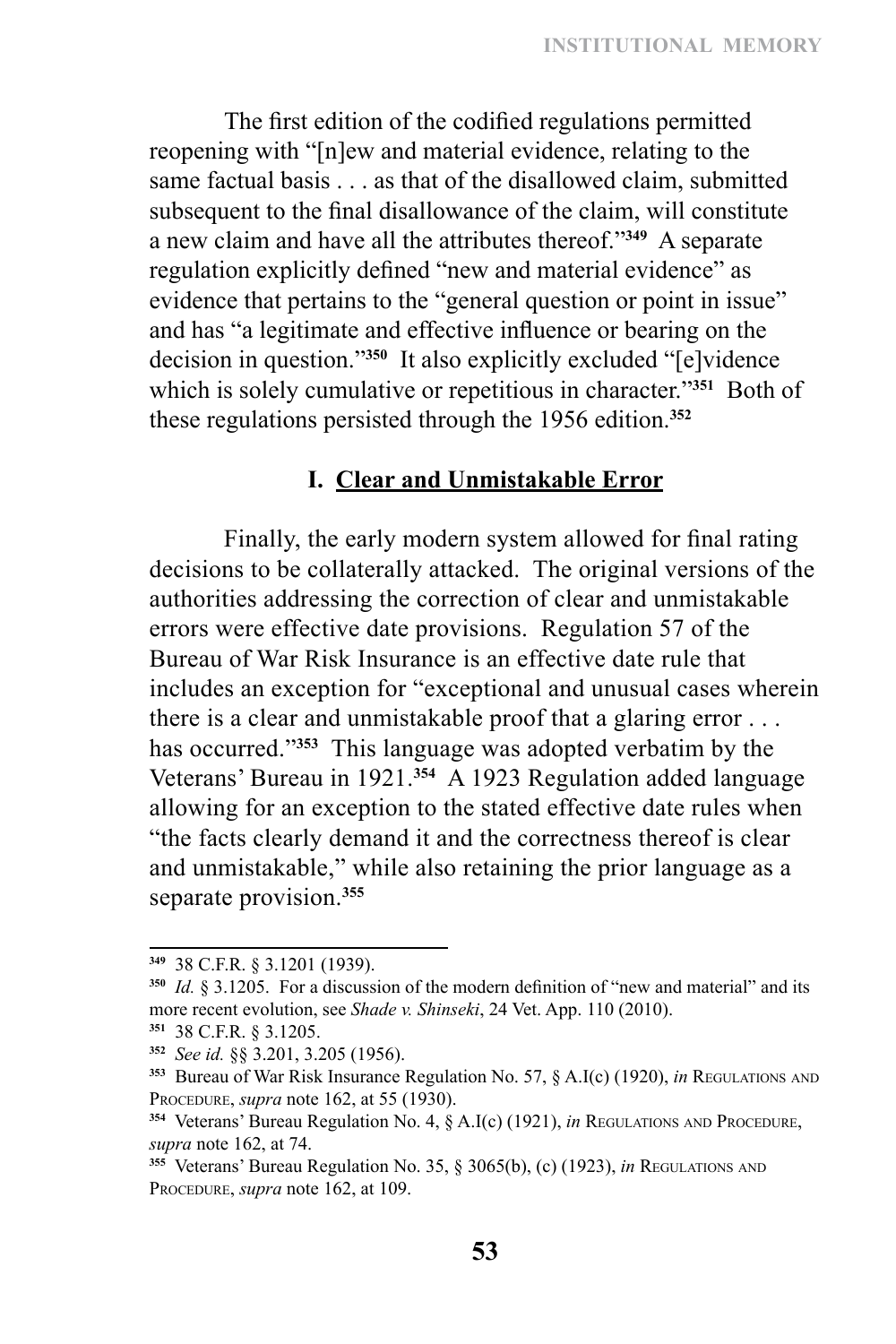The characterization of actions based upon clear and unmistakable error as revisions of prior decisions emerged not long afterward. Section 7155 of the 1928 Regulation reconstituting the rating boards empowered them to "reverse or amend a decision by the same or any other rating board where such reversal or amendment is obviously warranted by a clear and unmistakable error shown by the evidence in file at the time the prior decision was rendered."**<sup>356</sup>** The same language is found in the first edition of the C.F.R. under the provisions defining the jurisdiction of the RO rating boards.<sup>357</sup> It moved to  $\S 3.9$  in the second edition and remained there for the rest of the early modern era.**<sup>358</sup>**

#### **CONCLUSION**

Ultimately, the purpose of this article is not to draw conclusions either about the nature of the early modern system or about the current one. Rather, it is simply to provide a roadmap to those who, for practical or scholarly reasons,**<sup>359</sup>** wish to trace any feature of veterans' law with early-modern origins back to its original source. Although this overview cannot capture every detail of the development of veterans' law in the early modern era, it should identify enough markers that anyone conducting research into a specific aspect of the law will have a fighting chance of locating what they seek.

**<sup>356</sup>** Veterans' Bureau Regulation No. 187, § 7155 (1928), *in* Regulations and Procedure, *supra* note 162, at 211.

**<sup>357</sup>** 38 C.F.R. § 2.1009 (1939) ("Revision of rating board decisions").

**<sup>358</sup>** *Id.* § 3.9 (1949).

**<sup>359</sup>** Aside from the practical importance of this history discussed above, there are multiple scholarly approaches to legal history. *See generally* Catherine L. Fisk & Robert W. Gordon, Foreword, "Law As . . .": Theory and Method in Legal History, 1 U.C. IRVINE L. REV. 519 (2011) (describing papers submitted for a symposium about the theory of legal history and the method by which legal historians complete their work); Christopher Tomlins, *Review Essay—The Consumption of History in the Legal Academy: Science and Synthesis, Perils and Prospects*, 61 J. Legal Educ. 139 (2011) (discussing the interest in legal history in academia).